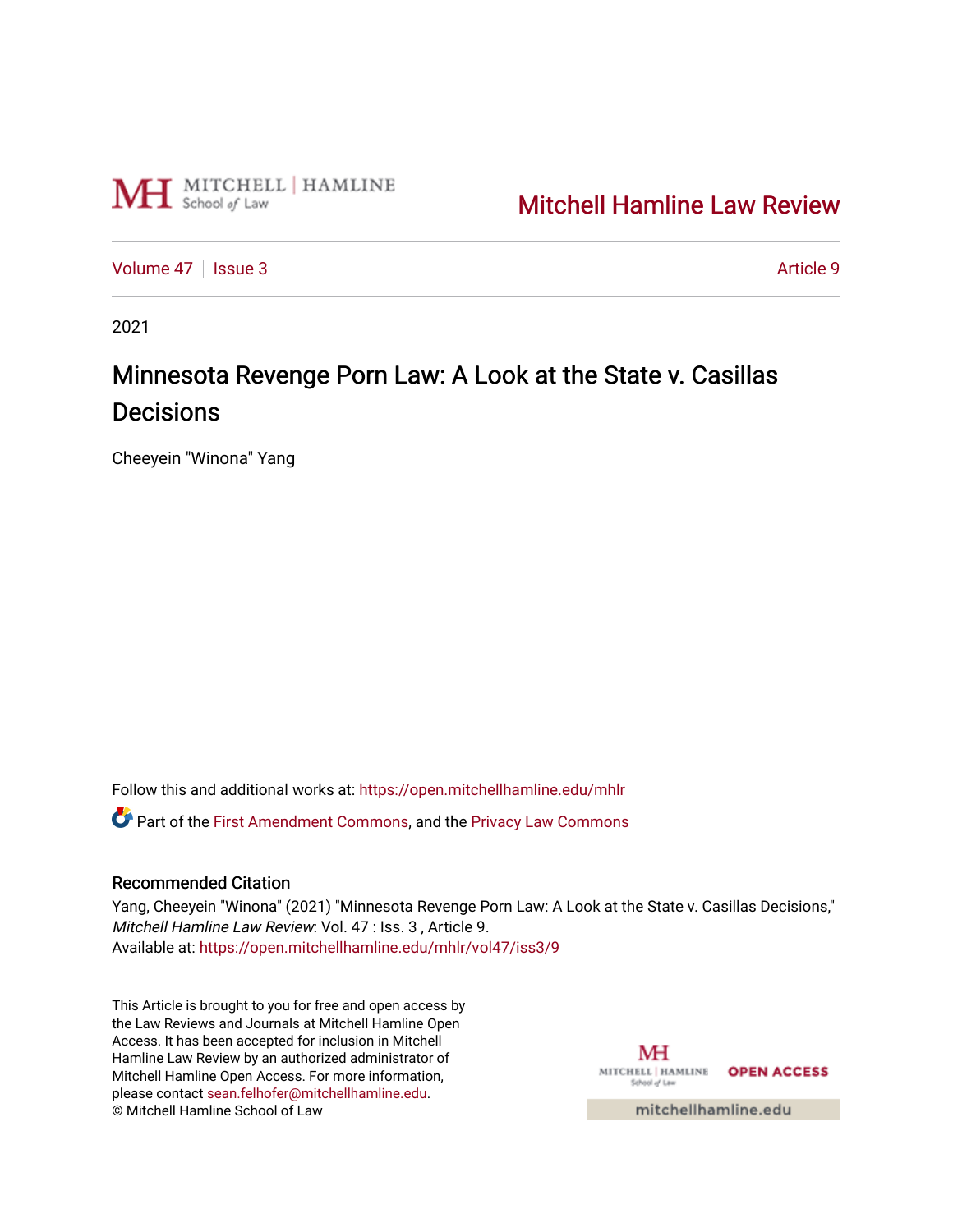# MINNESOTA REVENGE PORN LAW: A LOOK AT THE STATE V. CASILLAS DECISIONS

Cheeyein "Winona" Yang<sup>+</sup>

| I.                 |                                                              |
|--------------------|--------------------------------------------------------------|
| H.                 |                                                              |
| $\boldsymbol{A}$ . |                                                              |
| <i>B.</i>          | The Shadow Taxonomy of Judicial Language 1227                |
| III.               |                                                              |
| $\boldsymbol{A}$ . |                                                              |
| <i>B.</i>          |                                                              |
| C.                 |                                                              |
| IV.                | <b>DESCRIPTION AND HISTORY OF MINNESOTA STATUTES §</b>       |
| 617.261            |                                                              |
| V.                 |                                                              |
| $\boldsymbol{A}$ . |                                                              |
| $\boldsymbol{B}$ . | The Minnesota Court of Appeals' Overbreadth Analysis1235     |
| $\mathcal{C}$      | The Minnesota Supreme Court's Strict Scrutiny Analysis  1240 |
| VL.                | A LOOK AT THE MINNESOTA SUPREME COURT'S STRICT               |
|                    |                                                              |
|                    | ASSESSING THE LANGUAGE OF THE TWO OPINIONS  1243             |
|                    |                                                              |

# I. INTRODUCTION

<span id="page-1-0"></span>"Revenge porn," otherwise known as the dissemination of nonconsensual pornography, is the sharing of images or videos that portray a person engaged in an intimate or sexually explicit act without that person's consent.[2](#page-1-2) Although the term "revenge porn" would seem to only entail

<span id="page-1-1"></span><sup>ǂ</sup>JD Candidate, Mitchell Hamline School of Law, 2021. Winona Yang is a second-generation Hmong American woman born to political refugees and will be the first in her family to obtain a Juris Doctor. I thank my family for their tremendous support that allowed me to complete my legal studies and this Article. I thank my husband, Sieng Lee, and our children, Weston and Grant, for their patience as I pursued my education. Lastly, I thank Mitchell Hamline Law Review for its comments and contributions to this Article. This Article is dedicated to all victims of sexual assault and revenge porn.

<sup>1</sup> "Revenge porn" and "nonconsensual photography" will be used interchangeably in this Article. The term "revenge porn" has been criticized by scholars as an inaccurate term because the disseminated content is not limited to disseminators seeking revenge. Alisha Kinlaw, A Snapshot of Justice: Carving Out a Space for Revenge Porn Victims Within the Criminal Justice System, 91 TEMPLE L. REV. 407, 409 (2019).

<span id="page-1-2"></span>Mary A. Franks, Frequently Asked Questions, CYBER C.R. INITIATIVE, https://www.cybercivilrights.org/faqs/ [https://perma.cc/EEE2-A9F4] [hereinafter Franks, Frequently Asked Questions]. Apeksha Vora, Into the Shadows: Examining Judicial Language in Revenge Porn Cases, 18 GEO. J. GENDER & L. 229, 229 (2017) ("Revenge porn, more formally known as nonconsensual pornography, entails the dissemination of intimate and/or sexually explicit images of a person without his or her consent. The victim may have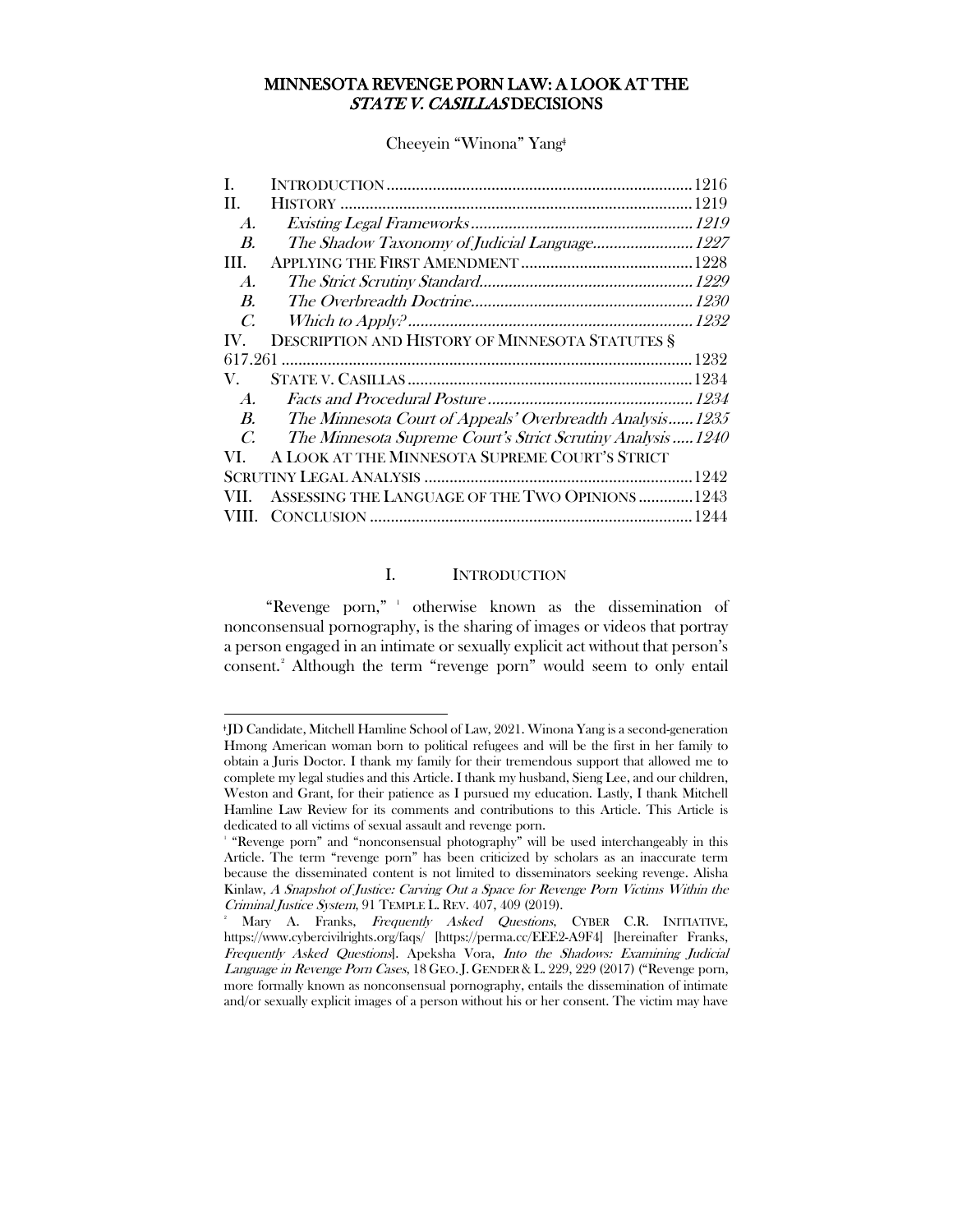sexually explicit content distributed with reprisal, its scope encompasses a variety of personal content obtained with or without consent, such as intimate images or videos privately shared with another in the context of a relationship or unshared content obtained by hackers.<sup>3</sup>

Unlike other sex or privacy crimes, "revenge porn perpetuates the violation by allowing the public to witness the crime, memorializing a traumatic experience in the victim's life."[4](#page-2-1) It is an act that rips away one's agency.<sup>[5](#page-2-2)</sup> With the rise of internet technology and the use of social media, revenge porn is an ever-present threat to individuals that take record of their bodies. "One in [ten] former partners threaten to post sexually explicit images of their exes online, and an estimated [sixty] percent follow through," and more than eighty percent of revenge porn content was recorded as "selfies."[6](#page-2-3) In our society, in which seventy percent of Americans are active social media users,<sup>[7](#page-2-4)</sup> one in eight has been a victim of revenge porn.<sup>[8](#page-2-5)</sup> The "first ever nation-wide study to profile the rates of nonconsensual pornography victimization and perpetration" determined that women are 1.7 times more likely than men to be victimized or threatened to have their content released,<sup>[9](#page-2-6)</sup> and other sources report that at least eighty percent of revenge porn victims are women.<sup>[10](#page-2-7)</sup> These women are most often within the age of fifteen to twenty-nine years old.<sup>[11](#page-2-8)</sup> Forty-seven percent of victims contemplate suicide after learning about the dissemination.<sup>[12](#page-2-9)</sup> Furthermore, revenge porn websites have recently multiplied in number, adding to the already large availability of pornographic sites that likewise allow users to

<span id="page-2-0"></span>taken the photographs herself or the photographs may have been taken, either with or without the victim's consent, by the eventual poster.").

 $^{\circ}$  Franks, *Frequently Asked Questions, supra* note 2.

<sup>&</sup>lt;sup>4</sup> Kinlaw, *supra* note 1, at 411.

<span id="page-2-2"></span><span id="page-2-1"></span> $^{\circ}$  Susan D. Carle, *Theorizing Agency*, 55 AM. U. L. REV. 307, 309 (2005) (defining "agency" as "the power of persons, at the individual or collective levels, to develop and achieve creative goals, including social and political change, within their social environment").

<span id="page-2-3"></span><sup>&</sup>lt;sup>6</sup> Amanda Levendowski, *Our Best Weapon Against Revenge Porn: Copyright Law?*, THE ATLANTIC (Feb. 4, 2014), https://www.theatlantic.com/technology/archive/2014/02/our-bestweapon-against-revenge-porn-copyright-law/283564/ [https://perma.cc/XU7E-YUQH].

<span id="page-2-4"></span>Social Media Fact Sheet, PEW RSCH. CTR. (June 12, 2019), https://www.pewinternet.org/fact-sheet/social-media/ [https://perma.cc/L4M4-8U6Z].  $^{\circ}$  Id.

<span id="page-2-6"></span><span id="page-2-5"></span> $^{\circ}$  Asia A. Eaton, Holly Jacobs & Yanet Ruvalcaba, 2017 Nationwide Online Study OF NONCONSENSUAL PORN VICTIMIZATION AND PERPETRATION: A SUMMARY REPORT 4, 12 (2017).

<sup>&</sup>lt;sup>10</sup> Levendowski, *supra* note 6.

<span id="page-2-9"></span><span id="page-2-8"></span><span id="page-2-7"></span><sup>11</sup> AMANDA LENHART, MICHELE YBARRA & MYESHIA PRICE-FEENEY, NONCONSENSUAL IMAGE SHARING: ONE IN 25 AMERICANS HAS BEEN A VICTIM OF "REVENGE PORN" 5 (2016). <sup>12</sup> Cynthia Barmore, Criminalization in Context: Involuntariness, Obscenity, and the First Amendment, 67 STAN. L. REV. 447, 449 (2015).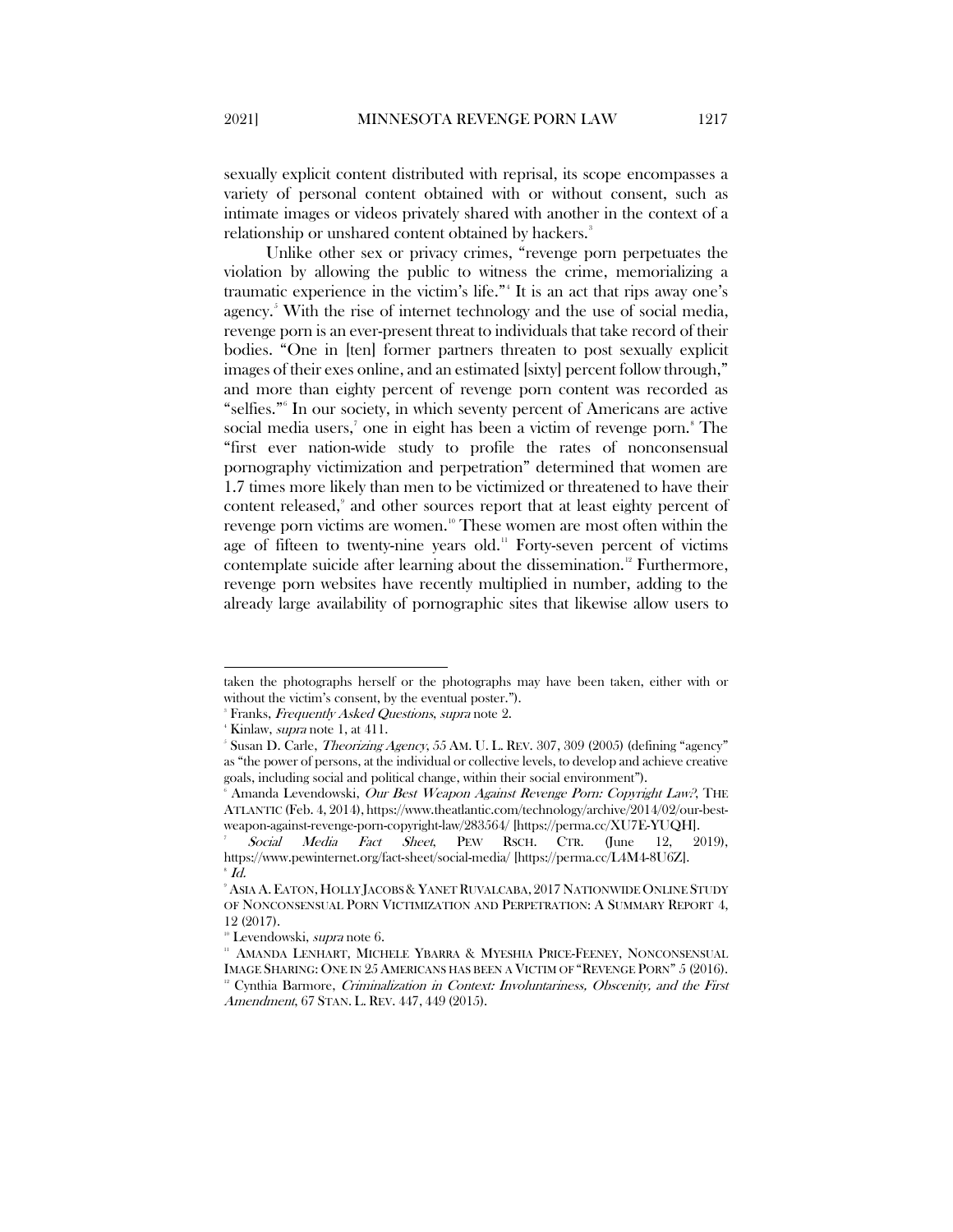post and reproduce the content.<sup>[13](#page-3-0)</sup> Whether the private content is disseminated by text message, e-mail, on a social media platform, or on a site tailored specifically for revenge porn, the perpetrators often publish the victim's personal information such as her name, address, social media profiles, and employer's information.<sup>[14](#page-3-1)</sup>

Despite these findings, federal and state judicial and legislative systems have remained stagnant in creating laws that help revenge porn victims find recourse. As discussed in further detail below, Congress has yet to pass any federal law that protects victims of revenge porn.<sup>[15](#page-3-2)</sup> Although forty-five states have passed revenge porn laws to date,<sup>[16](#page-3-3)</sup> many such laws are too narrow or too broad in breadth, allowing perpetrators to circumvent them or challenge their constitutional validity.<sup>[17](#page-3-4)</sup> Furthermore, only eleven

<span id="page-3-3"></span><sup>16</sup> 46 States + DC + One Territory Now Have Revenge Porn Laws, CYBER C.R. INITIATIVES, https://www.cybercivilrights.org/revenge-porn-laws/ [https://perma.cc/EFT9-PFB2]. Note that this source does not take into consideration that section 617.261 of the Minnesota Statutes has been invalidated by the court, nor does it have updated data as to whether any other states have invalidated their revenge porn statutes as well.

<span id="page-3-4"></span>Although California's original 2013 revenge porn proposal was drafted to be much more inclusive, the language of the final bill was so narrow that it was deemed ineffective by victims and advocates because it only punished people for distributing pictures "that they themselves had taken of the victim." Jessica Roy, *California's New Anti-Revenge Porn Bill Won't Protect* Most Victims, TIME (Oct. 3, 2013), https://nation.time.com/2013/10/03/californias-newanti-revenge-porn-bill-wont-protect-most-victims/ [https://perma.cc/G7A6-DBYA]; CAL. PENAL STAT. § 647(j)(4) (West, Westlaw through Ch. 17 of 2021 Reg. Sess.). The statutory language has been updated substantially since then and now includes distribution—personally or via a third party—and expands the types of images included. CAL. PENAL STAT. § 647(j)(4) (West, Westlaw through Ch. 17 of 2021 Reg. Sess.). Arizona's original 2014 statute was overly broad and did not require any intent by the distributor to cause emotional harm. Barmore, supra note 12, at 452 (citing ARIZ. REV. STAT.ANN. § 13-1425(A) (West, Westlaw through April 20, 2021)) ("It is unlawful to intentionally  $\dots$  distribute  $\dots$  [an image] of another person in a state of nudity or engaged in specific sexual activities if the person knows or should have known that the depicted person has not consented to the disclosure."). However, the law has since been amended to include an intent element—making it more

<span id="page-3-0"></span><sup>&</sup>lt;sup>13</sup> Lorelei Laird, Victims Are Taking on 'Revenge Porn' Websites for Posting Photos They Didn't Consent To, A.B.A. J. (Nov. 1, 2013), https://www.abajournal.com/magazine/article/victims\_websites\_photos\_consent [https://perma.cc/T7WB-7U3Z].

<span id="page-3-1"></span><sup>&</sup>lt;sup>14</sup> Danielle Keats Citron & Mary Anne Franks, Criminalizing Revenge Porn, 49 WAKE FOREST L. REV. 345, 350–51 (2014).

<span id="page-3-2"></span><sup>15</sup> At the time this Article was written, there was no federal law criminalizing the nonconsensual dissemination of sexually explicit or intimate images. In 2017, the "Ending Nonconsensual Online User Graphic Harassment Act of 2017" (also known as the "ENOUGH Act") was introduced in the Senate. The bill "amends the federal criminal code to make it a crime to knowingly distribute (or intentionally threaten to distribute) an intimate visual depiction of an individual with knowledge of or reckless disregard for the individual's lack of consent, reasonable expectation of privacy, and potential harm; and without a reasonable belief that such distribution touches a matter of public concern." S. 2162, 115th Cong. (2017). However, this legislation is yet to pass. See id. § 1 (as reported by S. Comm. on the Judiciary, November 28, 2017).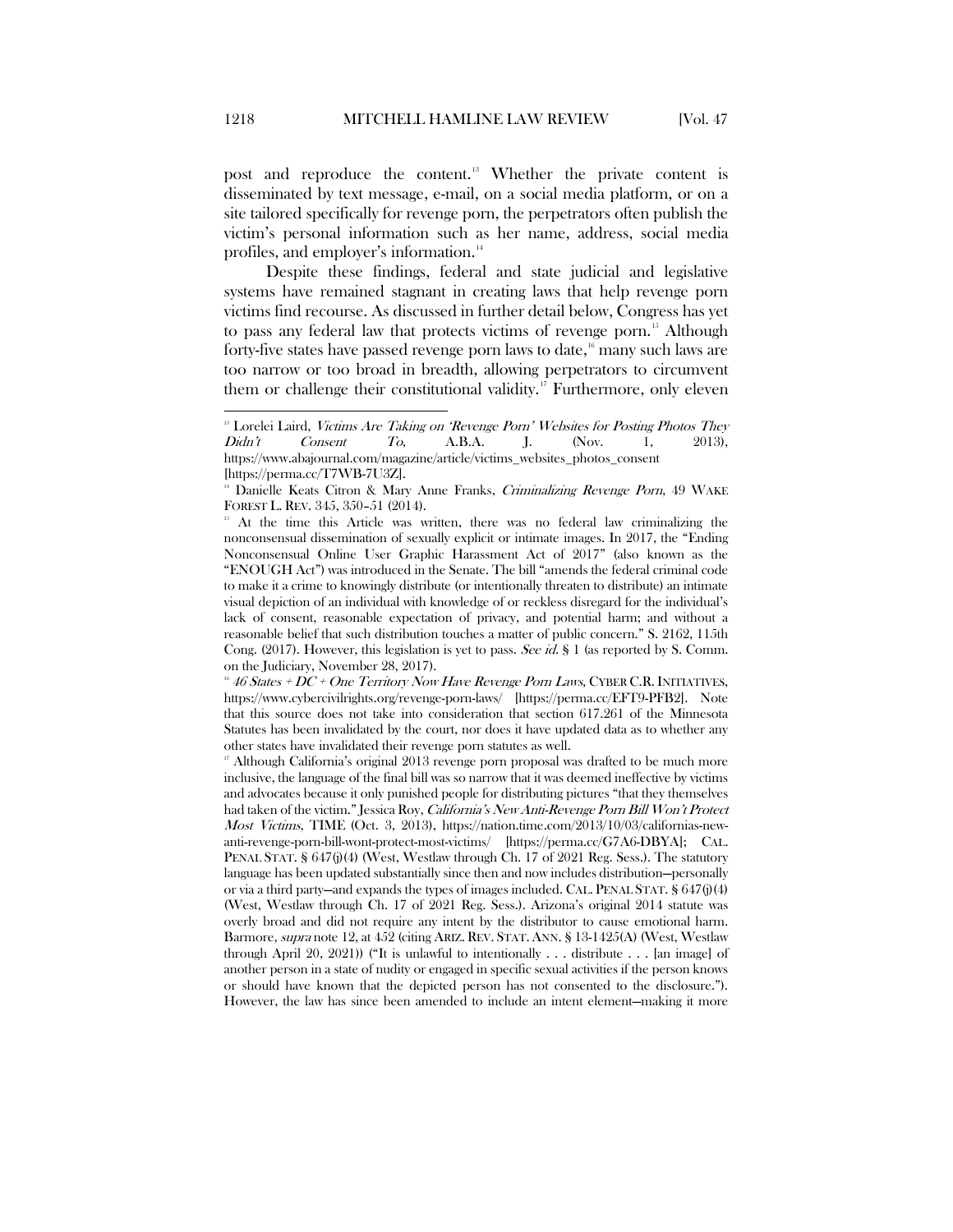states provide civil remedies for victims of revenge porn.<sup>[18](#page-4-2)</sup> On the one hand, the increasing number of state legislatures that enact revenge porn statutes is telling of the severity of the issue and the dire need for a federal law. On the other hand, even where laws that seem to protect victims exist, victims may face gender bias in the courtrooms, a bias of which is often injected directly into a judicial opinion's interpretation of a statute's language.

In this Article, I seek to create urgency around the need for effective revenge porn laws to protect our increasingly vulnerable society. In Part II, I discuss the existing alternative legal frameworks that victims may pursue where revenge porn laws do not exist or have otherwise been held unconstitutional. I shed light on the shadow taxonomy that pervades the judicial language of the very few revenge porn cases that have been litigated vigorously enough for courts to produce opinions. I also explore the history of revenge porn laws in Minnesota with specific reference to Minnesota Statutes section 617.261. In Parts III and IV, I discuss the First Amendment as it applies to the State v. Casillas<sup>[19](#page-4-3)</sup> decisions. Specifically, in Part III, I summarize the Minnesota Court of Appeals decision in which the court overturned the respondent's conviction under section 617.261 under the overbreadth doctrine. In Part IV, I analyze the Minnesota Supreme Court's reversal of the court of appeals' holding under the strict-scrutiny analysis.

#### II. HISTORY

#### <span id="page-4-1"></span><span id="page-4-0"></span>A. Existing Legal Frameworks

 $\overline{a}$ 

Scholars disagree as to what the best routes of recourse for revenge porn victims are. Some scholars suggest that victims should seek legal recourse, while others suggest that commercial solutions, such as obtaining the services of online reputation management firms, is the more practical route.<sup>[20](#page-4-4)</sup> This Section will briefly discuss the existing legal frameworks available to victims of revenge porn in copyright law, tort law, or criminal statutes.

With regard to copyright law, the Copyright Act grants constitutionally-guaranteed copyright protections under federal law to

narrowly tailored. ARIZ. REV. STAT. ANN. § 13-1425(A) (West, Westlaw through April 20, 2021) ("The image is disclosed with the intent to harm, harass, intimidate, threaten or coerce the depicted person.").

<span id="page-4-2"></span> $18$  Phillip Takhar, A Proposal for a Notice-and-Takedown Process for Revenge Porn, HARV. J.L. & TECH. DIG. (2018), https://jolt.law.harvard.edu/digest/a-proposal-for-a-notice-andtakedown-process-for-revenge-porn [https://perma.cc/27ZS-QC76].

<span id="page-4-4"></span><span id="page-4-3"></span><sup>&</sup>lt;sup>19</sup> 938 N.W.2d 74, 74 (Minn. Ct. App. 2019); 952 N.W.2d 629, 634 (Minn. 2020). <sup>20</sup> Vora, *supra* note 2, at 233.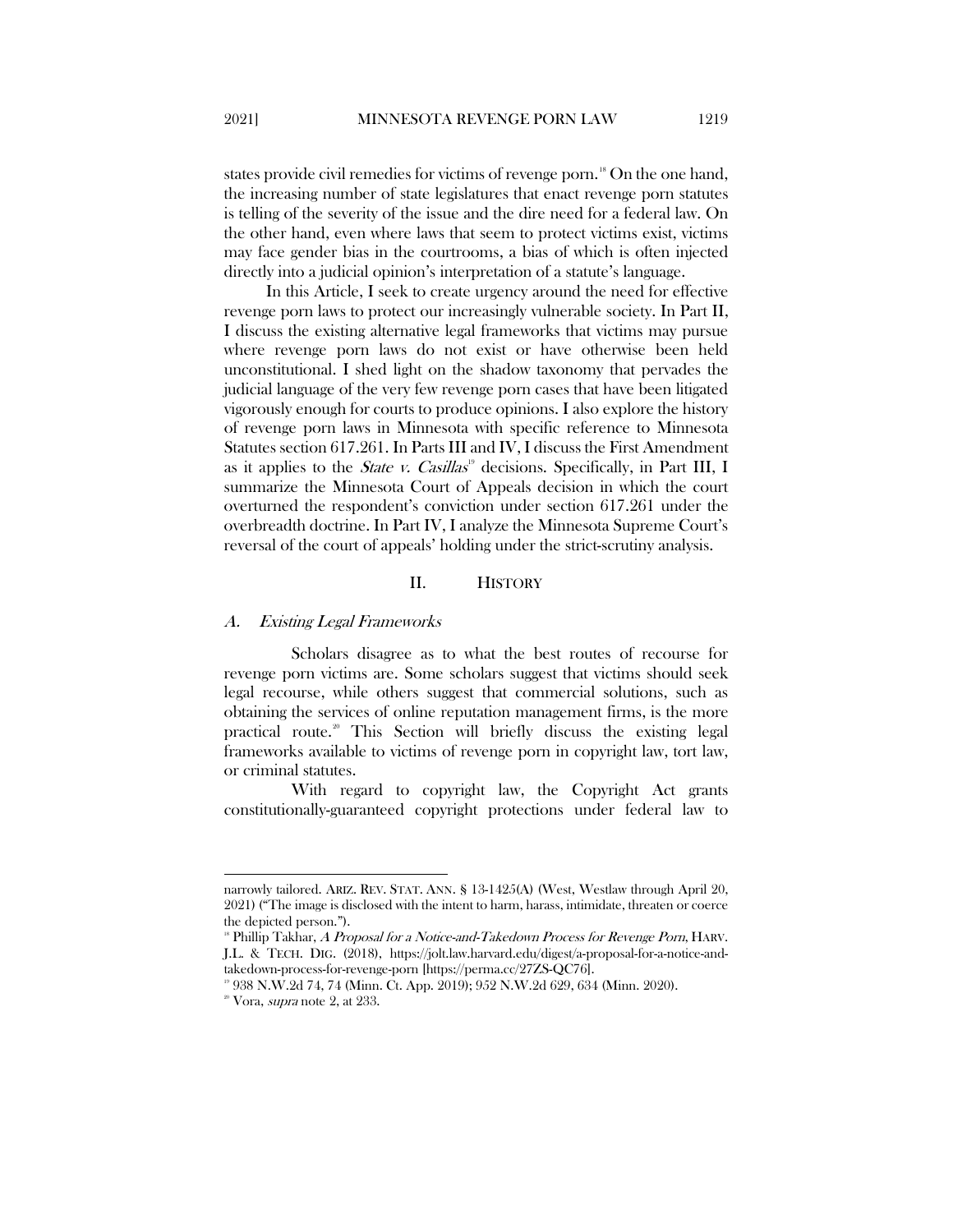authors that create original work, including photographs and videos.<sup>[21](#page-5-0)</sup> Victims may bring copyright infringement claims against their perpetrator in civil court.[22](#page-5-1) However, typically only victims who took their own picture or video have standing to bring forth copyright infringement claims.<sup>[23](#page-5-2)</sup> Shockingly, "[t]o obtain copyright privileges necessary to enable a copyright infringement claim against a website in instances where the images were taken with consent by another person other than the victim, the victim must copyright the exposed parts of her body by registering it with the government."[24](#page-5-3) This route requires the victim to voluntarily expose the most intimate parts of her body to the government in order for the government to be equipped to protect her. $25$  Without undergoing this arduous process, some websites will continue to host the content online, as they are very likely protected by section 230 of the Communications Decency Act ("CDA").<sup>[26](#page-5-5)</sup>

Under the Digital Millennium Copyright Act ("DMCA"), victims may bring copyright infringement claims against service providers that host their photographs or videos in order to obtain injunctive relief.<sup>[27](#page-5-6)</sup> However, once the service provider removes the content, it is immune from liability, even when other service providers or viewers have saved or reproduced the content.[28](#page-5-7) Furthermore, victims face additional nuanced issues in bringing forth copyright infringement claims: (1) the victim is likely unable to stop further reproduction of their content, (2) it would be costly to pursue multiple cases against other individuals or service providers that shared the content, and (3) the victim cannot stop their content from being archived on

<span id="page-5-0"></span><sup>&</sup>lt;sup>21</sup> U.S. CONST. art. 1, § 8, cl. 8 ("The Congress shall have Power . . . to promote the Progress of Science and the useful Arts, by securing for limited Times to Authors and Inventors the exclusive Right to their respective Writings and Discoveries . . . ."); Copyright Act, 17 U.S.C. § 102(a)(5) (2012); Copyright Act, 17 U.S.C. § 201(a) (2012) ("Copyright in a work protected under this title vests initially in the author or authors of the work."). Samantha H. Scheller, A Picture Is Worth a Thousand Words: The Legal Implications of Revenge Porn, 93 N.C. L. REV. 551, 583 (2015).

Scheller, supra note 21, at 583.

<span id="page-5-2"></span><span id="page-5-1"></span> $2^3$  Id. Victims who were photographed or filmed by another typically would not be able to bring forth copyright infringement claims against that person because ownership of the content only extends to the person who took the photo or video. Id.

<span id="page-5-3"></span><sup>&</sup>lt;sup>24</sup> Erica Fink, *To Fight Revenge Porn, I had to Copyright my Breasts*, CNN (Apr. 27, 2015), money.cnn.com/2015/04/26/technology/copyright-boobs-revenge-porn/index.html?iid=EL [https://perma.cc/45KT-KT3J].

 $^{25}$   $Id.$ 

<span id="page-5-5"></span><span id="page-5-4"></span><sup>&</sup>lt;sup>26</sup> Although the nonconsensual dissemination of private sexual images and videos is not recognized as an exception under section 230, this law does not apply to: (1) federal criminal laws, (2) intellectual property laws, (3) laws "consistent with" section 230; the Electronic Communications Privacy Act of 1986, and (5) laws that prohibit sex trafficking. VALERIE C. BRANNON, LIABILITY FOR CONTENT HOSTS: AN OVERVIEW OF THE COMMUNICATION DECENCY ACT'S SECTION 230, at 3 (2019).

<span id="page-5-6"></span> $2^{\circ}$  Vora, *supra* note 2, at 233-34.

<span id="page-5-7"></span> $^{\rm 28}$   $Id.$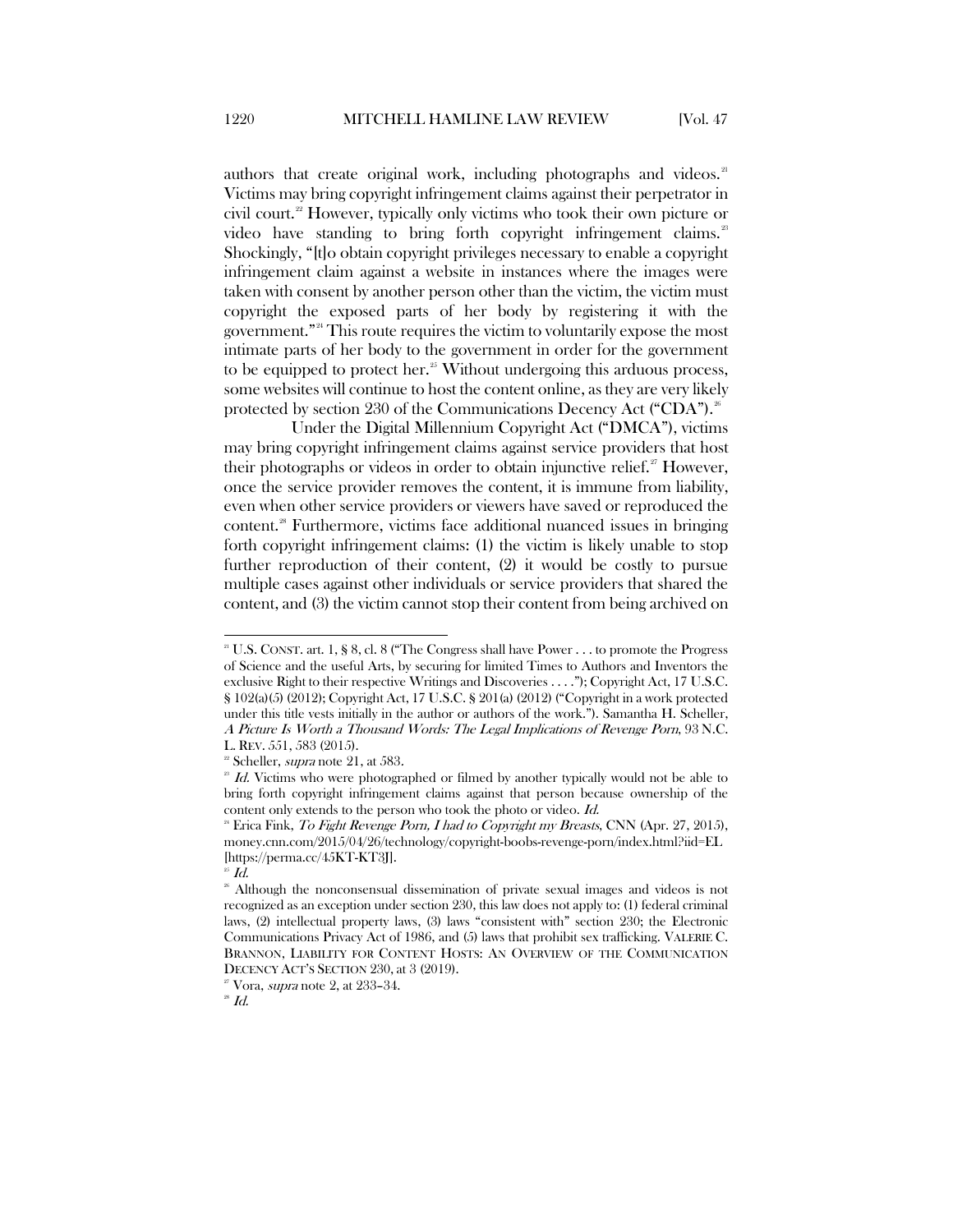the Internet. Realistically, the most the victim may do is regularly check to see if the images or videos appear on websites, and then individually request those websites to remove the content.<sup>[29](#page-6-0)</sup> Without question, this constant monitoring can very quickly become costly and futile as it repeatedly traumatizes victims into perpetual states of shame and paranoia.

With regard to tort law, victims may pursue various tort claims against their perpetrators, such as intentional infliction of emotional distress ("IIED"),<sup>[30](#page-6-1)</sup> public disclosure of private facts,<sup>[31](#page-6-2)</sup> defamation,<sup>[32](#page-6-3)</sup> false light,<sup>[33](#page-6-4)</sup> and intrusion upon seclusion.<sup>[34](#page-6-5)</sup> Although victims may be successful in their tort claims, these claims typically have many limitations. For example, oftentimes, the victim must be able to identify the perpetrator. $\delta$ <sup>[35](#page-6-6)</sup> However, this is not always the case—perpetrators may use pseudonyms to hide their identities or their Internet Protocol (IP) addresses.<sup>[36](#page-6-7)</sup> Without the ability to immediately identify the poster or posters to bring claims, the victim may have to collect identifying information. $\frac{37}{10}$  $\frac{37}{10}$  $\frac{37}{10}$  Where such information is

 $35$  Vora, *supra* note 2, at 240.

<span id="page-6-6"></span> $36$   $Id.$ 

<span id="page-6-1"></span><span id="page-6-0"></span> $^{\text{\tiny{\rm{2D}}}}$  *Id.* at 234–35.<br>\* DAN B. DOBBS, THE LAW OF TORTS § 303, at 826 (2000). To prove IIED, a victim must show that there was (1) an intentional or reckless act (2) that is extreme and outrageous and (3) causes severe emotional distress. See Scheller, supra note 21, at  $581-82$  (explaining the elements of IIED).

<span id="page-6-2"></span><sup>&</sup>lt;sup>31</sup> Scheller, *supra* note 21, at 578. Public disclosure of private facts requires a public disclosure of private facts that are "highly offensive to a reasonable person (an objective standard) and that the subject matter must not be of legitimate public concern."  $Id$ . The victim must show that there was public disclosure, that the private facts or content were true and not a part of a public record, that the dissemination would be highly offensive to a reasonable person, and that the public would not have a significant interest in the content. Id. at 579.

<span id="page-6-3"></span> $1d.$  at 569. Under a defamation claim, the plaintiff must show that the defendant caused actual damages resulting from the publication of defamatory statements about the plaintiff. If there is no falsity at issue, then there is no defamation claim. Id. Furthermore, plaintiffs must show that the dissemination of the sexual content included an injurious false communication. See Taylor v. Franko, No. CIV. 09-00002 JMS, 2011 WL 2746714, at \*1 (D. Haw. July 12, 2011) (holding defendant liable for defamation, among other rights of action, for posting sexual images of plaintiff with her contact information, claiming that she was interested in a "visit or phone call").<br><sup>33</sup> RESTATEMENT (SECOND) OF TORTS § 652E (AM. L. INST. 1977) (stating that one may be

<span id="page-6-4"></span>liable to another under if "(a) the false light in which the other was placed would be highly offensive to a reasonable person, and (b) the actor had knowledge of or acted in reckless disregard as to the falsity of the publicized matter and the false light in which the other would be placed.").

<span id="page-6-5"></span><sup>&</sup>lt;sup>34</sup> RESTATEMENT (SECOND) OF TORTS § 652B (AM. L. INST. 1977) ("One who intentionally intrudes, physically or otherwise, upon the solitude or seclusion of another or his private affairs or concerns, is subject to liability to the other for invasion of his privacy, if the intrusion would be highly offensive to a reasonable person.").

<span id="page-6-8"></span><span id="page-6-7"></span><sup>&</sup>lt;sup>37</sup> Robert G. Larson & Paul A. Godfread, *Bringing John Doe to Court: Procedural Issues in* Unmasking Anonymous Internet Defendants, 38 WM. MITCHELL L. REV. 328, 329–30 (2011).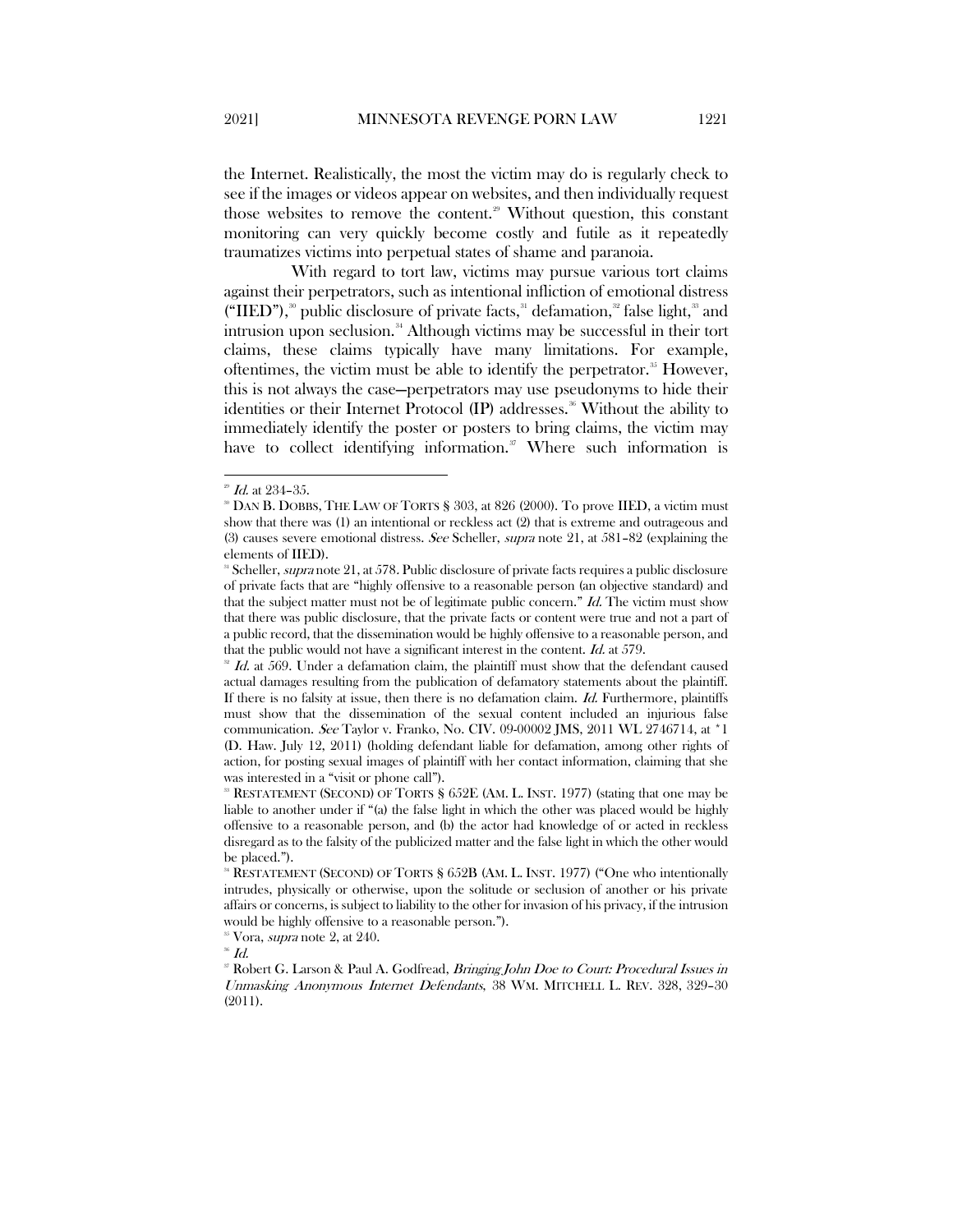available—as it is possible that internet users are able to maintain untraceable anonymity—victims may use that information to name defendants "pseudonymously" and then work to obtain more identifying information through an expedited discovery stage.<sup>[38](#page-7-0)</sup> These measures usually require the victim to seek professional investigation services.

Yet, even where the victim knows the identity of the perpetrator, the ability to pursue civil cases is mostly reserved for plaintiffs who have trust in the judicial system and access to the financial means to use it.<sup>[39](#page-7-1)</sup> Thus, because tort claims fall within the realm of civil litigation, the pursuit of a tort claim arguably is practical only for middle- and upper-class White victims because low-income victims or victims of color may not have the economic and legal resources to pursue civil cases or may not trust the United States court systems.<sup>40</sup> Furthermore, even in instances where a victim does have the means to both identify and sue the perpetrator, a successful holding in favor of the victim's claim may still be insufficient because the defendant may not have the financial means to pay damages.<sup>[41](#page-7-3)</sup> Disseminating revenge porn is as easy as pressing "send," and anyone with the intention to do so can, regardless of their class, social status, and inability to pay the repercussions.

With regard to criminal statutes, there is no federal law that criminalizes the dissemination of private sexual content.[42](#page-7-4) Within the realm of Congress's powers to enact law, Congress may only regulate: (1) the use of the channels of interstate commerce, (2) the instrumentalities, persons or things in interstate commerce, and (3) activities having a substantial relation to interstate commerce.<sup>[43](#page-7-5)</sup> Although victims and prosecutors may try to seek

 $^{38}$  *Id.* at 338.

<span id="page-7-1"></span><span id="page-7-0"></span> $39$  Id. at 339-41 ("In practice, first, the plaintiff sues a fictitious 'John Doe.' The plaintiff then obtains the court's permission to subpoena identifying information from the relevant OSPs [online service providers]. Once the plaintiff obtains such information from the OSPs, the plaintiff amends the complaint to name the person identified by the OSPs. . . . [I]t appears that courts are generally willing to allow the plaintiff to proceed with expedited discovery so as to uncover the identity of the would-be defendant.").

<span id="page-7-2"></span><sup>&</sup>lt;sup>®</sup> Sara S. Greene, Race, Class, and Access to Civil Justice, 101 IOWA L. REV. 1263, 1288-89 (2016) (explaining that inaction to pursue civil cases was due to (1) past experiences and perceptions of the criminal and civil justice systems discouraged trust of the civil system; (2) belief that the judicial system was unfair and tended to favor the party that had "money to pay for an expensive lawyer;" (3) negative experiences with the courts and other public institutions caused for negative feelings about the legal system; and (4) respondents' selfsufficiency beliefs that they could handle their own problems without reliance of the judicial system). Moreover, Black people are more likely than White people to believe that the judicial system is corrupted. *Id.* at 1307.

Vora, *supra* note 2, at 237-38.

<span id="page-7-4"></span><span id="page-7-3"></span><sup>&</sup>lt;sup>42</sup> State Revenge Porn Policy, ELEC. PRIV. INFO. CTR., https://epic.org/state-policy/revengeporn/ [https://perma.cc/6XH3-LJKS] ("[F]ederal law does not provide a remedy to victims of nonconsensual pornography . . . .").

<span id="page-7-5"></span><sup>&</sup>lt;sup>48</sup> United States v. Lopez, 514 U.S. 549, 558 (1995).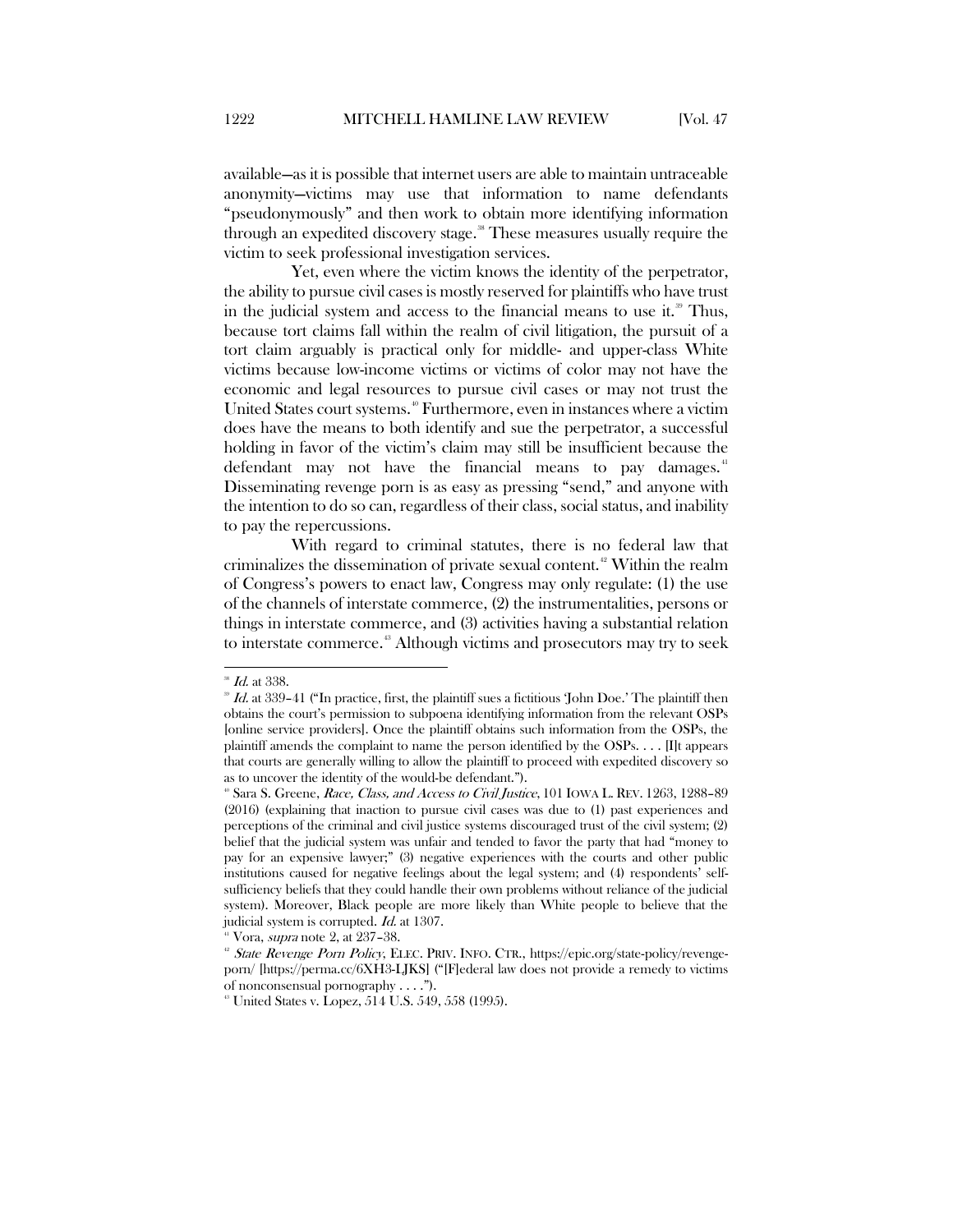justice through other federal laws,<sup>[44](#page-8-0)</sup> Congress has not recognized nonconsensual pornography or its "disclosure" as a category of interstate commerce. Yet, one could argue that revenge porn content should be regulated as interstate commerce due to a general consensus among states that the contents of revenge porn are tangible, that the dissemination needs to be regulated, and that the content and nature of its dissemination crosses state lines through the Internet.<sup>[45](#page-8-1)</sup>

In 2017, Vice President Kamala Harris, in her role then as a United States Senator, introduced to Congress the "Ending Nonconsensual Online User Graphic Harassment Act of 2017," otherwise known as the ENOUGH Act.<sup>[46](#page-8-2)</sup> The bill, which was drafted to fit within Congress's commerce powers, made it "unlawful to knowingly distribute a private, visual depiction of an individual's intimate parts or of an individual engaging in sexually explicit conduct, with reckless disregard for the individual's lack of consent to the distribution, and for other purposes."[47](#page-8-3) However, Congress did not enact the bill.<sup>[48](#page-8-4)</sup> Thus, we have yet to see a federal law emerge that successfully expands, or perhaps a case that effectively challenges, the scope of interstate commerce to include the dissemination of nonconsensual pornography.[49](#page-8-5)

In absence of a federal law, victims must rely on their state legislatures to pass or create these protections. Revenge porn laws vary from state to state, as there is no general consensus standardizing the definition of the crime or selection of statutory language. For example, state legislatures have failed to pass proposed bills addressing nonconsensual dissemination of sexual images or videos in Alabama, Connecticut, Florida, Kentucky, Rhode Island, Tennessee, and Washington.<sup>30</sup> Many of the state statutes that were indeed passed may not withstand judicial scrutiny and may need to undergo legislative reconstruction.<sup>[51](#page-8-7)</sup> Furthermore, in consideration

<span id="page-8-0"></span><sup>&</sup>lt;sup>44</sup> Mary Anne Franks, Combating Non-Consensual Pornography: A Working Paper 5-7 (Sept. 7, 2014) (unpublished manuscript) (on file with author) [hereinafter Franks, Combating] (discussing potentiality and limitations of existing federal laws that prosecutors and victims may rely upon, those being the federal laws regarding sexual exploitation and abuse of children, the Interstate Anti-Stalking Punishment and Prevention Act, the Video Voyeurism Prevention Act of 2004, and the Computer Fraud and Abuse Act).

<span id="page-8-1"></span> $\frac{4}{5}$  Id. at 11 (stating that information transmitted through the Internet qualifies as "interstate" commerce" and is within the powers of Congress to regulate).

<span id="page-8-2"></span><sup>46</sup> ENOUGH Act, S. 2162, 115th Cong. (2017).

<span id="page-8-3"></span> $\mathcal I^{\sigma}$  Id.

<span id="page-8-5"></span><span id="page-8-4"></span> $48$  Id.

 $9$  See Franks, Combating, supra note 44, at 11.

 $30$  Barmore, *supra* note 12, at 455-56.

<span id="page-8-7"></span><span id="page-8-6"></span><sup>&</sup>lt;sup>11</sup> See MINN. STAT. § 617.261 (2016) (struck down by the Minnesota Court of Appeals in 2019). See TEX. PENAL CODE ANN. § 21.16 (West, Westlaw through end of 2019 Reg. Sess. 86th Leg.) (passed in 2015 and reformed by Texas legislature in 2019 to include "intent to harm").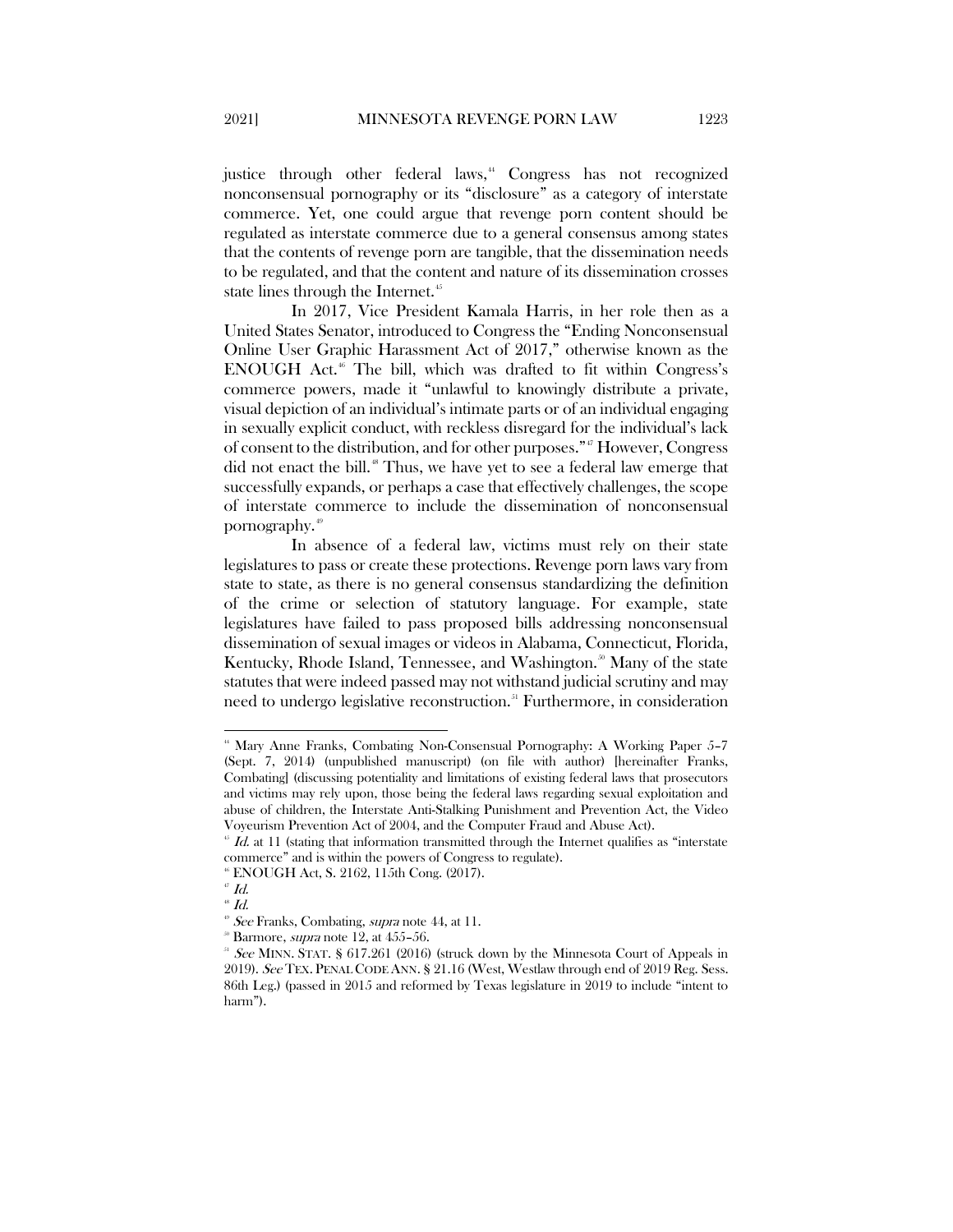of the First Amendment, these criminal statutes are often too narrow to apply to all cases of revenge porn or too broad, both of which give rise to issues of constitutionality and prompt courts to strike them down.<sup>[52](#page-9-0)</sup>

Arkansas's revenge porn statute is an example of an overly narrow law.<sup>[53](#page-9-1)</sup> It protects only victims whose perpetrator was a family member, a member of the victim's household, or a person with whom the victim is currently or formerly in a dating relationship with.<sup>[54](#page-9-2)</sup> Thus, under this law, victims in Arkansas have no recourse against a perpetrator who does not fit into these strict categories, leaving victims unprotected in the context of subsequent dissemination, such as reproduction of the content that takes place online, through the mail, or through text message.

Criminal statutes today lack a solution for victims whose content has been posted on wider mediums, such as social media platforms, pornography websites, and other service providers.<sup>[55](#page-9-3)</sup> Critics argue that although criminal liability may act as a deterrent, it does not provide victims with complete justice.<sup>[56](#page-9-4)</sup> Even though victims may see their perpetrators successfully prosecuted under the law and be entitled to monetary damages, these laws do not seek to remove the images from the Internet, nor do they protect victims from future social and mental harm caused by the further dissemination of their private content from other posters. $\frac{57}{10}$  $\frac{57}{10}$  $\frac{57}{10}$  These critics argue that federal and state laws need to "provide more robust remedies" that include: (1) a private right of action against anyone who posts the private content without consent regardless of whether the person created the image and  $(2)$  an injunction against any website that hosts the content.<sup>[58](#page-9-6)</sup> With that said, an injunction of this caliber may be difficult, if not impossible, for state legislatures, as websites and service providers are generally protected by immunity under section 230 of the federal Communications Decency Act  $(CDA).$ <sup>[59](#page-9-7)</sup>

<span id="page-9-0"></span><sup>&</sup>lt;sup>32</sup> State Revenge Porn Policy, supra note 42 ("The purpose of state revenge porn laws should be to protect victims from harassment and abuse as well as the ongoing harms that result from distribution of nonconsensual pornography. But some of the state laws include provisions do not help victims and, in some cases, could make things worse.").

 $5<sup>3</sup>$  ARK. CODE ANN. § 5-26-314 (West, Westlaw through April 15, 2021).

<span id="page-9-2"></span><span id="page-9-1"></span><sup>&</sup>lt;sup>54</sup> Id. See also S.D. CODIFIED LAWS § 22-21-4 (West, Westlaw through March 25, 2021) (limiting nonconsensual pornography to only photographs and videos that were taken without consent).

<sup>&</sup>lt;sup>55</sup> State Revenge Porn Policy, supra note 42.

<span id="page-9-4"></span><span id="page-9-3"></span> $56$  Id. ("Criminal liability for the perpetrator, while important, is not enough. While criminal liability may have a deterrent effect, victims face ongoing harm from the dissemination and access to their images without consent. This harm can be more effectively remedied by removing the nonconsensual pornographic material.").

<span id="page-9-6"></span><span id="page-9-5"></span>Id.

<span id="page-9-7"></span> $\overline{\phantom{a}}^{\phantom{1}\!s}$  Id.

<sup>59</sup> Communications Decency Act, 47 U.S.C. § 230 (2018).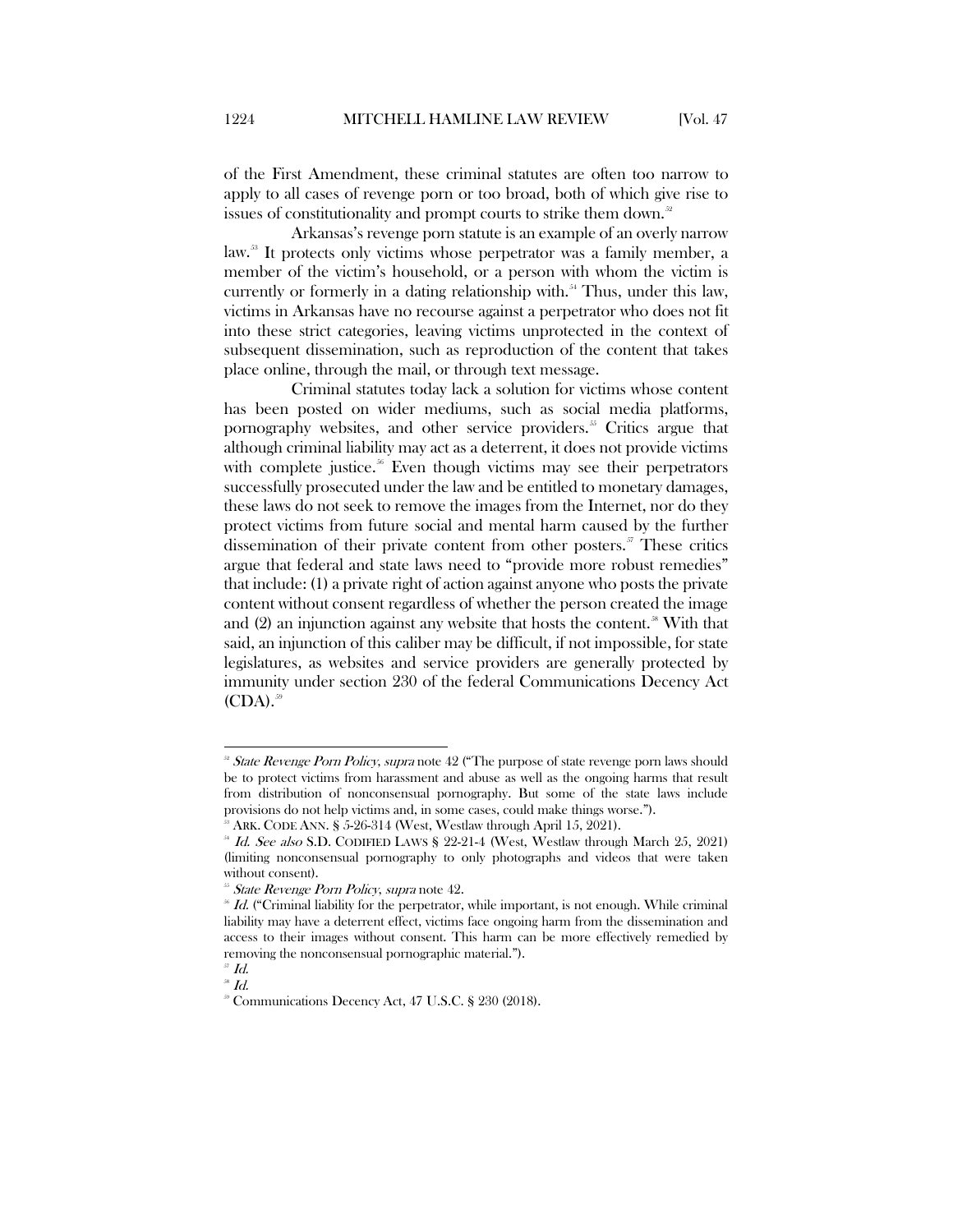State statutes that criminalize revenge porn must be carefully written because they cannot supersede federal law. Section 230 "provides interactive computer services with immunity [because] the interactive computer services are not considered publishers of the content their users post."[60](#page-10-0) This legislation protects websites and service providers in both tort and criminal proceedings even when the websites are the very source that enables the content to be continuously shared and reproduced.<sup>[61](#page-10-1)</sup> They are essentially untouchable in terms of liability, with exclusion to violations of child pornography, obscenity, criminal, or intellectual property laws.<sup>[62](#page-10-2)</sup> Where victims consented to the image or video being taken but did not consent to the upload, section 230 offers no remedy beyond a safe harbor exception in which the victim must produce a copyright infringement claim.[63](#page-10-3) This may be an effective route for most revenge porn victims because, as stated, eighty percent of revenge porn content are "selfies." Yet, again, only individuals who took their own photos or videos of their bodies are considered "original creators," which is necessary to make a copyright claim to the content, resulting in a large demographic of revenge porn victims being precluded from this legal remedy.<sup>[64](#page-10-4)</sup>

Furthermore, courts rarely hold these websites and service providers liable for their involvement in the perpetuation of revenge porn content and instead often uphold the immunity privileges provided to these companies. In Carafano v. Metrosplash.com, a case in which an actress sued Matchmaker.com for a profile created of her by an unknown person, the court held that the website had no liability because it "did not play a significant role in creating, developing, or 'transforming' the relevant information."[65](#page-10-5) The court reasoned that Congress's intent in granting service providers immunity under section 230 was to "promote the free exchange of information and ideas over the Internet and to encourage voluntary monitoring for offensive or obscene material."<sup>[66](#page-10-6)</sup>

In GoDaddy.com v. Toups, victims brought suit against GoDaddy, an interactive computer service provider that hosted two revenge porn websites where the victims' photos were posted.<sup>[67](#page-10-7)</sup> The Texas Court of Appeals reversed the lower court's ruling against GoDaddy.com.<sup>®</sup> The

<span id="page-10-0"></span> $\degree$  Vora, *supra* note 2, at 238. See 47 U.S.C. § 230(c)(1) (2018) ("No provider or user of an interactive computer service shall be treated as a publisher or speaker of any information provided by another information content provider.").

 $61$  Vora, *supra* note 2, at 238.

<span id="page-10-1"></span><sup>&</sup>lt;sup>62</sup> Levendowski, *supra* note 6.

<span id="page-10-4"></span><span id="page-10-3"></span><span id="page-10-2"></span> $^{3}$  Id.

 $^{64}$  See Section II.A.

 $65$  Carafano v. Metrosplash.com, Inc., 339 F.3d 1119, 1125 (9th Cir. 2003).

<span id="page-10-7"></span><span id="page-10-6"></span><span id="page-10-5"></span> $Id.$  at 1122.

<sup>&</sup>lt;sup>67</sup> See generally GoDaddy.com, LLC v. Toups, 429 S.W.3d 752 (Tex. App. 2014).

<span id="page-10-8"></span> $^{\circ\circ}$   $Id.$  at 753.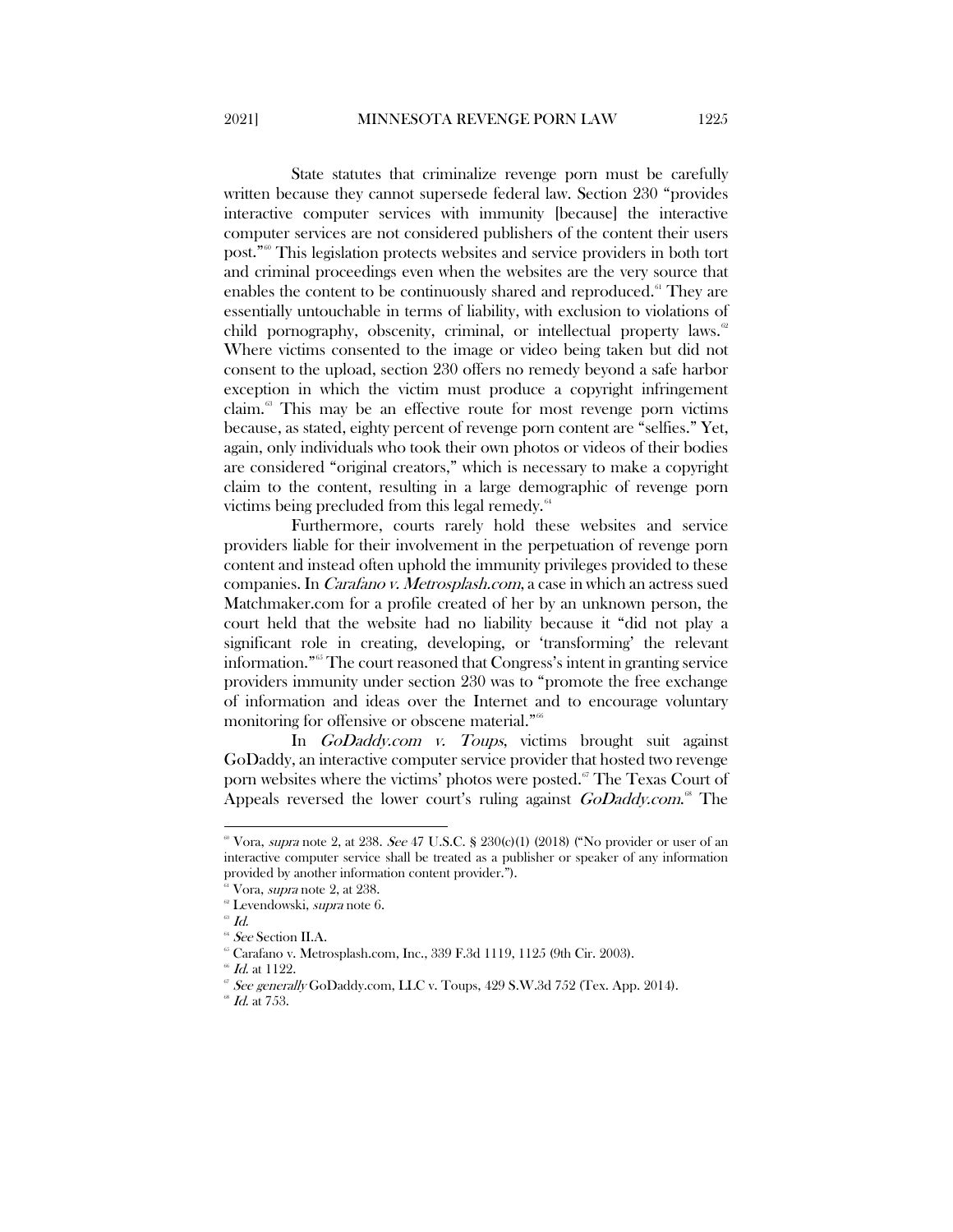court ruled that GoDaddy.com was not liable because of congressional intent for the CDA to have a broad application of immunity<sup>®</sup> and because the CDA is not limited to constitutionally-protected material.<sup>[70](#page-11-1)</sup> With this said, victims are highly unlikely to find resolution against the websites that host such content as long as the content was posted by a third party.

In line with the existing legal frameworks, victims may seek the alternative route of employing extralegal commercial remedies. For example, online reputation management firms use search engine optimization to "push[] positive content and information about an individual towards the first page of search results," which simultaneously pushes the negative material, such as site locations, deeper into the search query.<sup>[71](#page-11-2)</sup> By doing so, although the firms lack the ability to remove the content, the firms help the victims better control their reputations by decreasing the likelihood that such content would be found.<sup>[72](#page-11-3)</sup>

Yet, commercial remedies are not accessible to all victims because these services are expensive and often need to be employed over long periods of time.<sup>[73](#page-11-4)</sup> Online reputation management firms may charge anywhere from  $$100$  to  $$100,000$ .<sup>[74](#page-11-5)</sup> For example, one such firm, Reputation-Defender, charges anywhere between \$3,000 to \$15,000 for its services.<sup>75</sup> Costs may become excessively steep because victims will require ongoing monitoring and search engine optimization to prevent the content from being easily discoverable.<sup>[76](#page-11-7)</sup> This route, like that of civil suits, is primarily reserved for victims who have the financial means to pursue it.

In conclusion, criminal statutes and civil remedies that are applicable or related to revenge porn laws at best and when constitutional, still fail to address all the systemic and nuanced parts of victim suffering.<sup>[77](#page-11-8)</sup> For example, "stalking and harassment laws are not applicable to revenge porn submitters because there is no repeated course of conduct or direct communication with the victim."[78](#page-11-9) Criminal statutes must be enacted to provide victims appropriate remedies, particularly because many victims lack the financial and legal means to pursue civil cases against their perpetrators. Even for those victims who can afford to pursue such civil

<span id="page-11-0"></span> $\mathscr{D}$  *Id.* at 759.

<span id="page-11-1"></span> $\sqrt[70]{d}$ .

 $\mathrm{^{71}Vora}$ , supra note 2, at 241.

<span id="page-11-3"></span><span id="page-11-2"></span> $\overline{H}^2$  Id.

 $\phantom{a}^{73}$  Id.

<span id="page-11-5"></span><span id="page-11-4"></span><sup>&</sup>lt;sup>74</sup> See generally Joseph Torrillo, Online Reputation Management Cost & Pricing Explained, REPUTATIONMANAGEMENT.COM (Jan. 22, 2021), https://www.reputationmanagement.com/ blog/reputation-management-pricing/ [https://perma.cc/FFT2-XEVG].

 $35$  Vora, *supra* note 2, at 241.

<span id="page-11-8"></span><span id="page-11-7"></span><span id="page-11-6"></span><sup>76</sup> Id.

<span id="page-11-9"></span> $\overline{r}$  Barmore, *supra* note 12, at 456.

<sup>&</sup>lt;sup>78</sup> Levendowski, *supra* note 6.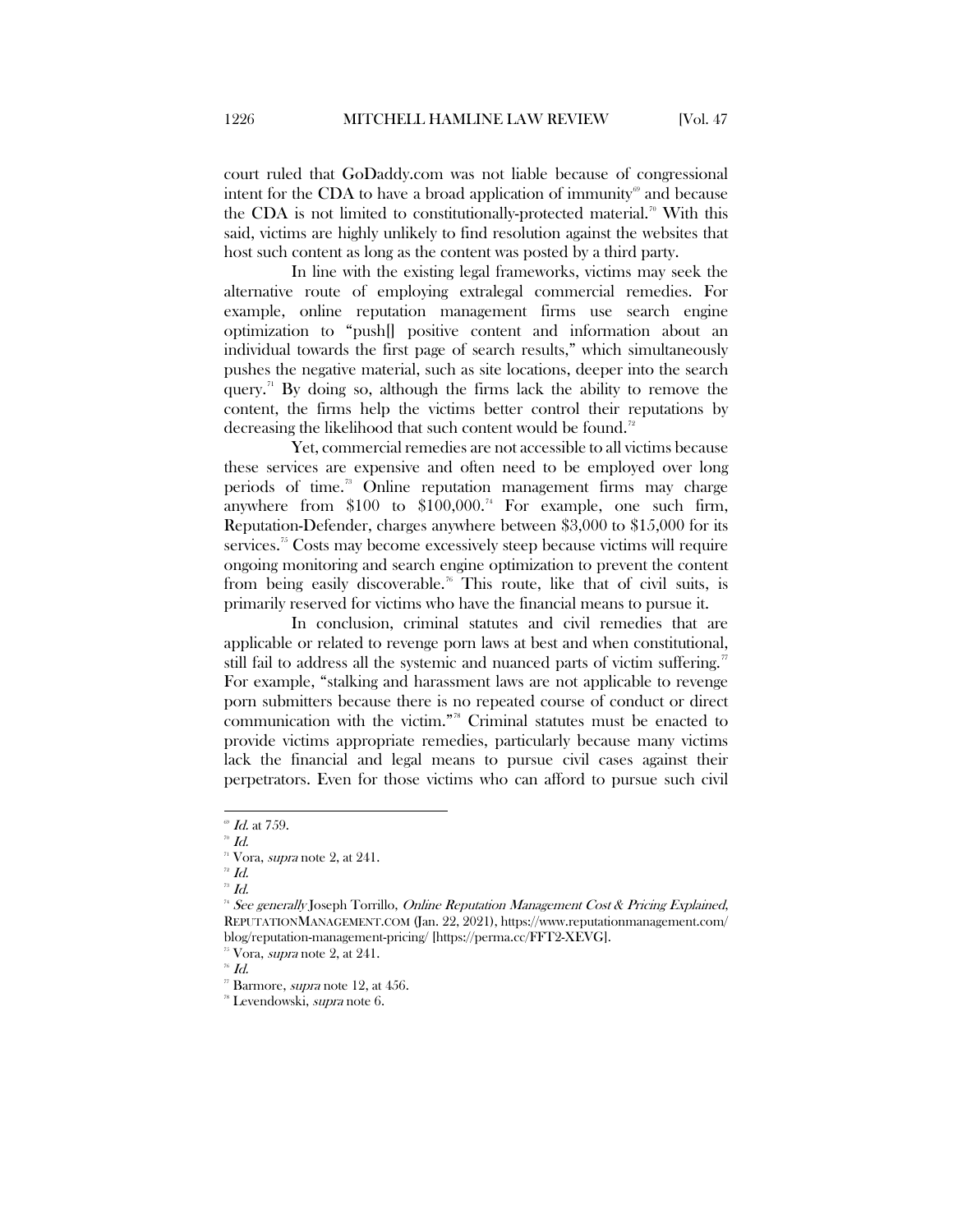2021] MINNESOTA REVENGE PORN LAW 1227

claims, a successful ruling in their favor does not guarantee protection from future harm, as the laws do not specifically prevent the subsequent dissemination of the harmful content. Neither does a favorable ruling guarantee paid damages. Lastly, a victim risks "unleashing more unwanted publicity" merely by attaching their real name to a suit.<sup>79</sup>

### <span id="page-12-0"></span>B. The Shadow Taxonomy of Judicial Language

Notwithstanding the fact that very few revenge porn cases are litigated to the extent that judicial opinions are written, several courts that have produced opinions ruled in favor of defendants. Critics argue that victims are undermined in the courts by a "shadow taxonomy." Scholars define "shadow taxonomy" as judicial language within court opinions that "reveal the underlying power dynamics [that] ultimately reveal that the shadow taxonomy works to trivialize the very harms for which the established legal framework purports to offer remedy."[80](#page-12-2) These insidious subtleties folded within judicial language illustrate how courts acknowledge the harms suffered by victims but have the unnerving tendencies to support the defendants.<sup>[81](#page-12-3)</sup>

An analysis of judicial language depicts the existence of a shadow taxonomy and how it minimizes and disregards the harm suffered by revenge porn victims.<sup>[82](#page-12-4)</sup> As scholars have argued, "[w]ithout addressing the actual harms the plaintiff-victims experienced in this case, the court effectively wipes those harms away from existence. Thus, the court is perpetuating a discourse in which women's harms are trivialized."<sup>88</sup> In addition to silencing victim suffering, judicial language typically does not recognize or acknowledge the "amplification effect," otherwise known as the repeated and potentially exponential dissemination of the victim's content by derivative posters.<sup>[84](#page-12-6)</sup> The court's disregard may be due to the protections provided by section 230, but the court's failure to acknowledge how websites

<span id="page-12-1"></span> $\degree$  Citron & Franks, supra note 14, at 358. Victims may also hide their identity under the guise of a pseudonym. Id.

<sup>&</sup>lt;sup>80</sup> Vora, *supra* note 2, at 243.

<span id="page-12-3"></span><span id="page-12-2"></span> $31$  Id.

<span id="page-12-4"></span> $82$  See People v. Barber, 42 Misc. 3d 1225(A),  $*1-8$  (N.Y. Crim. Ct. Feb 18, 2014) (making no mention of any harms suffered by the victim as a result of the defendant posting her nude photos to his Twitter account). See also GoDaddy.com, LLC v. Toups, 429 S.W.3d 752, 753 (Tex. App. 2014) (mentioning only harms suffered by the victim coincidentally while listing the plaintiff's alleged tort claims without any additional description of harm).

<span id="page-12-5"></span> $\degree$  Vora, *supra* note 2, at 231, 246 ("As the amplification effect occurs, the amount of viewers of the initial revenge porn post increases exponentially. However, as the amount of viewers increases, so decreases the likelihood that the victim can: (1) locate all of her photos on the Internet and (2) identify all of the subsequent reposters.").

<span id="page-12-6"></span> $84$  See GoDaddy.com, 429 S.W.3d at 753 (court does not mention the harmful effects caused by the revenge porn websites hosting of the victims' images and videos).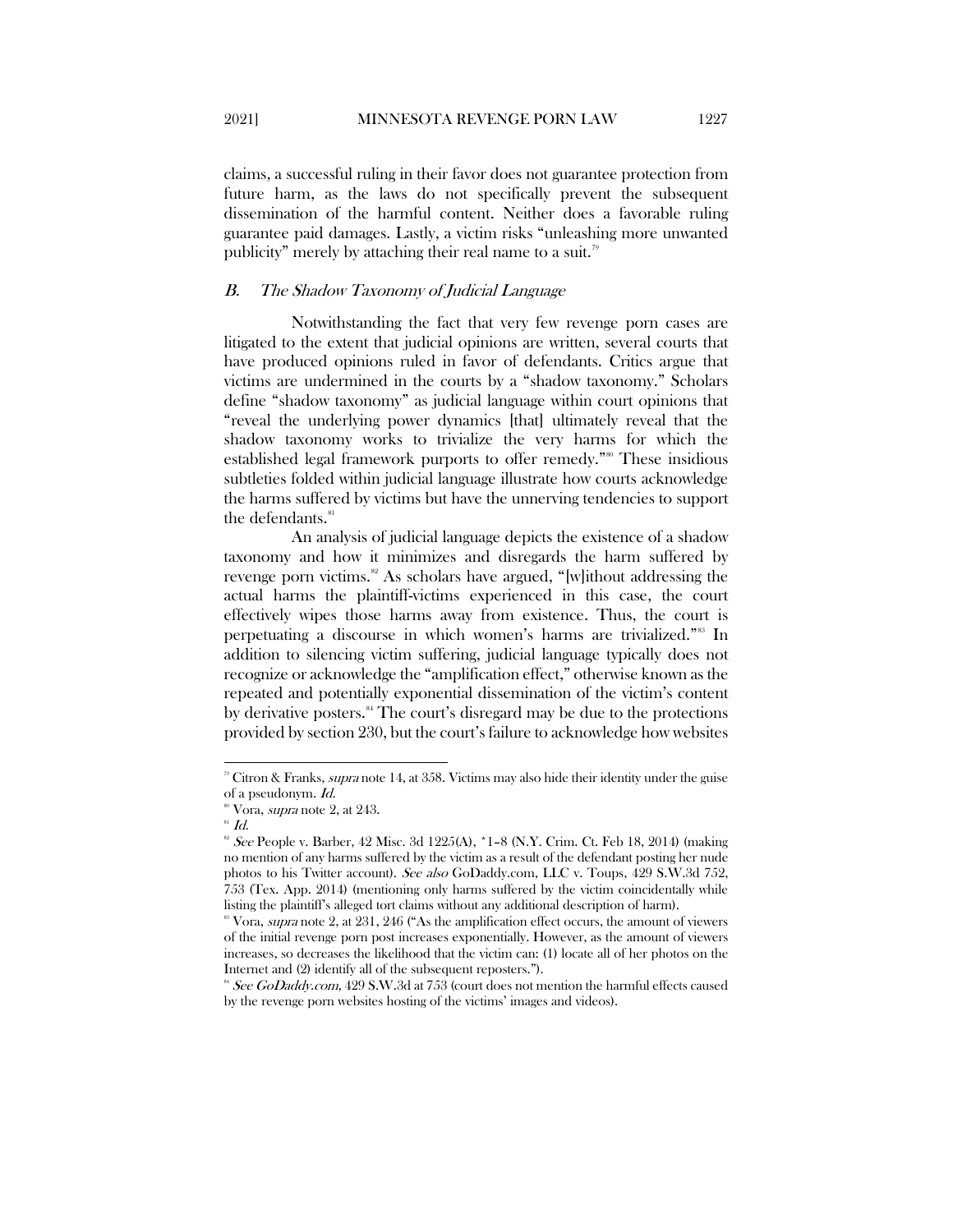perpetuate such harms is a continued act of silencing.<sup>[85](#page-13-1)</sup> "The silencing of these harms works to both erase them from precedent, and from memory, and simultaneously perpetuates the notion that website intermediaries are not responsible for the behavior of subsequent reposters (or other content providers), even though it is the intermediary's platform that sustains such harassment."<sup>[86](#page-13-2)</sup>

When the amplification effect is indeed mentioned, courts merely mention it as background information, often in the context of factual information or the footnotes of an opinion. $\mathscr{C}$  Courts have also employed specific verbiage that diminishes the seriousness of victims' experiences. For example, in People v. Barber, "the court uses trivializing words at least eight times––an average of once per page," by attaching the words "mere," "simply," and "only" when describing the defendant's conduct of posting the victim's private sexual images on his Twitter account.<sup>[88](#page-13-4)</sup> In doing so, victims are ultimately denied full justice and protection of the law because the harms that stem directly from the reproduction of the private content are made inconsequential.

To conclude, these opinions either fail to fully grasp the severity of the defendants' conduct, nor the harms that victims experienced, resulting in the courts, again, ultimately silencing the victims.<sup>[89](#page-13-5)</sup> To remedy this, feminist scholars have argued that courts would have "more compelling argument[s]" against defendants where the harms suffered by the victims are included in the analyses.<sup>30</sup> However, since the court's acts are also deeply rooted in society's treatment and portrayal of women,<sup>[91](#page-13-7)</sup> the courts must approach revenge porn cases with an especially critical eye.

#### III. APPLYING THE FIRST AMENDMENT

<span id="page-13-0"></span>Under the First Amendment, Congress may not pass a law that prohibits the free exercise of speech or abridges the freedom of speech.<sup>[92](#page-13-8)</sup>

<span id="page-13-2"></span><span id="page-13-1"></span> $85$  Vora, *supra* note 2, at 246.

 $^{86}$   $Id.$ 

<span id="page-13-3"></span> $87$  See id. at 247; Patel v. Hussain, 485 S.W.3d 153, 158-69 (Tex. App. 2016) (the court dedicates ten pages to discussing the defendant's threatening language to victim, but it is presented as background information and not within the analysis itself).

<span id="page-13-4"></span><sup>88</sup> Vora, supra note 2, at 248; People v. Barber, 42 Misc. 3d 1225(A), \*2–8 (N.Y. Crim. Ct. Feb 18, 2014).

<span id="page-13-5"></span> $86$  See Vora, supra note 2, at 246 ("[R]efusing to name or identify someone or something through language is to silence it, wipe it, and censor it from existence; the practice of silencing is 'part and parcel of the veiling process that accompanies the wielding of power.'").

<span id="page-13-7"></span><span id="page-13-6"></span> $^{90}$  Id.  $\hspace{0.1 cm}^{91}$   $Id.$ 

<span id="page-13-8"></span><sup>&</sup>lt;sup>92</sup> U.S. CONST. amend. I ("Congress shall make no law respecting an establishment of religion, or prohibiting the free exercise thereof; or abridging the freedom of speech, or of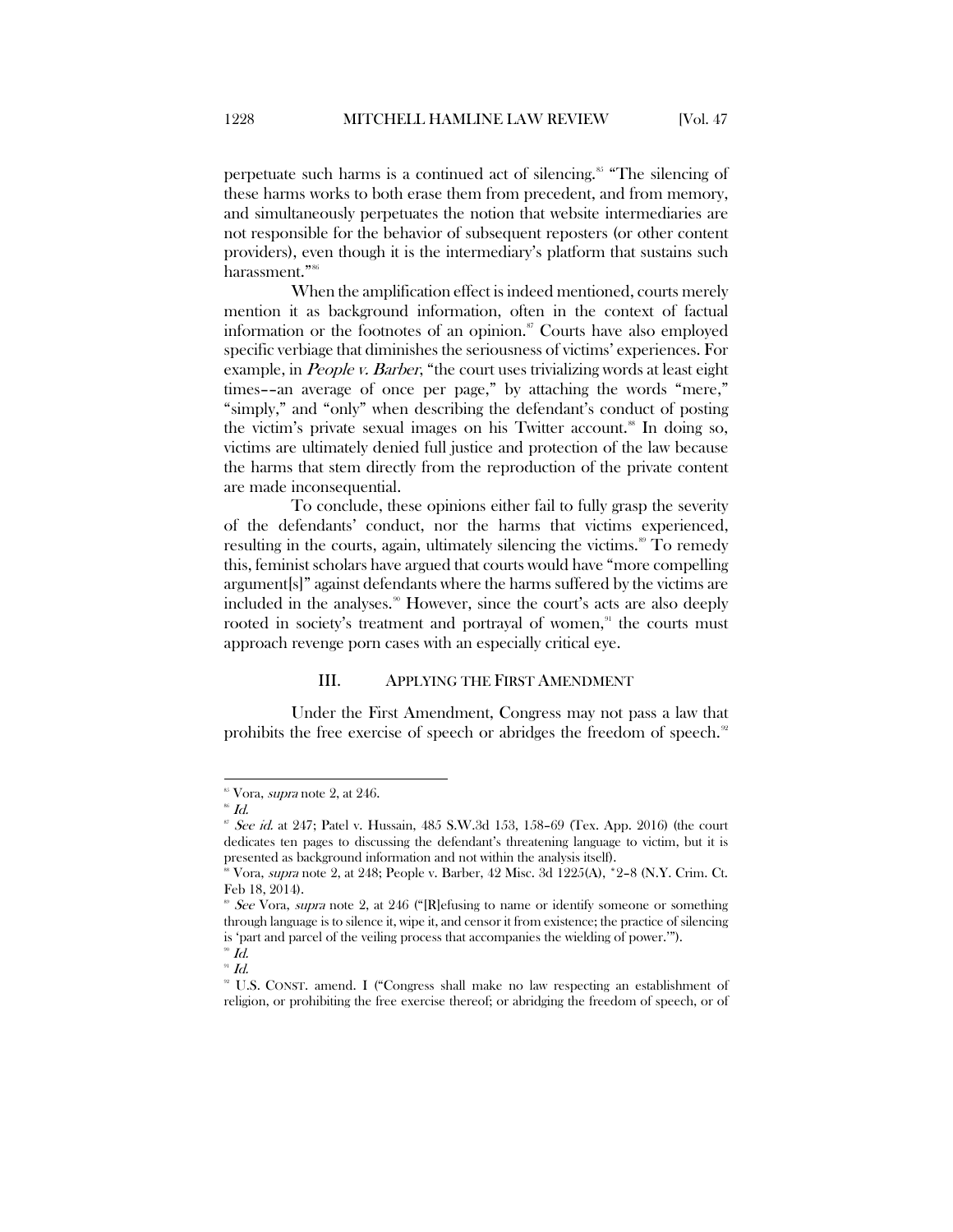However, the Court "reject[s] the view that freedom of speech and association . . . as protected by the First and Fourteenth Amendments, are absolutes."[93](#page-14-1) Although there is no dominant theory as to how the First Amendment should be interpreted, the four main theories are that freedom of speech "is protected to further self-governance, to aid the discovery of truth via the marketplace of ideas, to promote autonomy, and to foster tolerance."[94](#page-14-2) The theory of advancing autonomy underscores one's personhood, free will, and self-governance.<sup>[95](#page-14-3)</sup> However, critics have argued that this theory "ignores the ways in which protecting freedom of speech for some can undermine the autonomy and self-fulfillment of others,"<sup>36</sup> such as hate speech and racial epithets, $\frac{97}{10}$  $\frac{97}{10}$  $\frac{97}{10}$  or in our case, revenge porn.

#### <span id="page-14-0"></span>A. The Strict Scrutiny Standard

In order to conduct a First Amendment analysis, courts look to whether the law in question is content-based or content-neutral.<sup>38</sup> A "content-based" restriction is one that regulates speech based on its content, viewpoint, or subject matter<sup>[99](#page-14-7)</sup> or if the application of the law depends on such.<sup>[100](#page-14-8)</sup> Content-based laws are presumed to be unconstitutional and must survive strict scrutiny to be upheld.<sup>[101](#page-14-9)</sup> Under a strict scrutiny analysis, the

the press; or the right of the people peaceably to assemble, and to petition the Government for a redress of grievances.").

Konigsberg v. State Bar of Cal., 366 U.S. 36, 49 (1961).

<span id="page-14-2"></span><span id="page-14-1"></span><sup>94</sup> ERWIN CHEMERINSKY, CONSTITUTIONAL LAW 1238 (Rachel E. Barkow et al. eds., 5th ed. 2017) [hereinafter CHEMERINSKY, CONSTITUTIONAL LAW]. <sup>95</sup> Id. at 1241.

<span id="page-14-4"></span><span id="page-14-3"></span> $^{\circ\circ}$   $Id.$ 

<span id="page-14-5"></span><sup>&</sup>lt;sup>97</sup> John C. Knechtle, *When to Regulate Hate Speech*, 110 PENN. ST. L. REV. 539, 543 (2006) (arguing that hate speech should be proscribed). But see R.A.V. v. City of St. Paul, 505 U.S. 377, 380 (1992) (invalidating a statute that barred using a symbol, objection, appellation, characterization, or graffiti to arouse anger, alarm, or resentment in others based on race, color, creed, religion, or gender).

<span id="page-14-6"></span>CHEMERINSKY, CONSTITUTIONAL LAW, supra note 94, at 1242 (stating courts find this distinction is "crucial" in determining which judicial scrutiny is applicable). See, e.g., Richard H. Fallon, Jr., Making Sense of Overbreadth, 100 YALE L.J. 853, 865 (1991) (providing an example of content-neutral laws, in which "a prohibition against sound trucks in residential neighborhoods during the nighttime hours would be supported by interests unrelated to the message communicated and would therefore be tested under a much less stringent test than would a content-based regulation.").

<span id="page-14-7"></span><sup>&</sup>lt;sup>99</sup> Ward v. Rock Against Racism, 491 U.S. 781, 791 (1989) (holding a restriction is contentbased if it was "adopted . . . because of disagreement with the message [the speech] conveys.").

<span id="page-14-8"></span>Erwin Chemerinsky, Content Neutrality as a Central Problem of Freedom of Speech: Problems in the Supreme Court's Application, 74 S. CAL. L. REV. 49, 51 (2000) [hereinafter Chemerinsky, *Content Neutrality*].<br><sup>101</sup> CHEMERINSKY, CONSTITUTIONAL LAW, *supra* note 94, at 1244. The Supreme Court has

<span id="page-14-9"></span>ruled that "above all else, the First Amendment means that government has no power to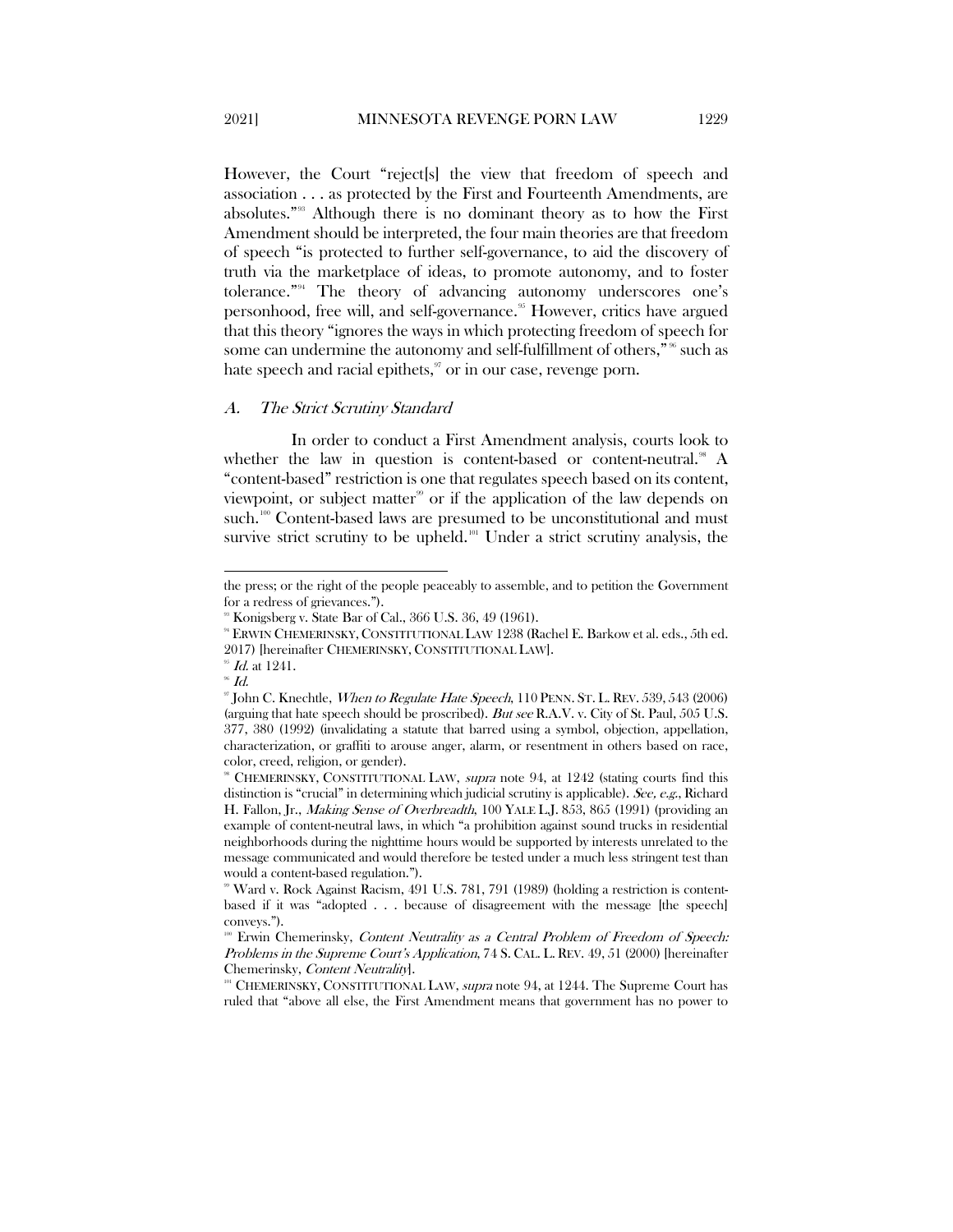restriction "may be justified only if the government proves that [it is] narrowly tailored to serve compelling state interests."<sup>[102](#page-15-1)</sup> "Narrowly tailored" requires that the statute be the "least restrictive means" necessary to carry out the government's compelling interests, although the means used are not required to be perfectly tailored.[103](#page-15-2) The state interest must be an "actual problem" that requires solution.[104](#page-15-3) The Court has acknowledged that content-based restrictions may allow the government to "effectively drive certain ideas or viewpoints from the marketplace."[105](#page-15-4)

However, a content-neutral law is impartial both in terms of the subject matter and the viewpoint.<sup>[106](#page-15-5)</sup> "Content-neutral" laws may be deemed constitutional where the law is justified without reference to the content of the regulated speech.<sup>[107](#page-15-6)</sup> A law is "justified" if it falls within "the constitutional power of the Government; if it furthers an important or substantial governmental interest; if the governmental interest is unrelated to the suppression of free expression; and if the incidental restriction on alleged First Amendment freedoms is not greater than is essential to the furtherance of that interest."[108](#page-15-7) If the law is content-neutral, courts must apply intermediate scrutiny.[109](#page-15-8) Any law may violate the First Amendment without undergoing judicial scrutiny if the law is unduly vague or overbroad.<sup>[110](#page-15-9)</sup>

#### <span id="page-15-0"></span>B. The Overbreadth Doctrine

Laws that regulate speech may be invalidated under the vagueness and overbreadth doctrines<sup>[111](#page-15-10)</sup> unless they can be cured or partially severed.<sup>[112](#page-15-11)</sup> These doctrines are unique because defendants can challenge the law's constitutionality even if the defendant's own incriminating speech was not

restrict expression because of its message, its ideas, its subject matter or its content," and that "[c]ontent-based regulations are presumptively invalid." *Id. See also* Police Dep't of Chi. v. Mosley, 408 U.S. 92, 95–96 (1972); R.A.V., 505 U.S. at 382.

<span id="page-15-2"></span><span id="page-15-1"></span><sup>&</sup>lt;sup>102</sup> Reed v. Town of Gilbert, 576 U.S. 155, 163 (2015).

<sup>103</sup> United States v. Playboy Ent. Grp., Inc., 529 U.S. 803, 827 (2000).

<span id="page-15-3"></span> $104$  Id. at 822.

<span id="page-15-4"></span><sup>&</sup>lt;sup>105</sup> Simon & Schuster, Inc. v. Members of the N.Y. State Crime Victims Bd., 502 U.S. 105, 116 (1991).

 $106$  Chemerinsky, *Content Neutrality*, *supra* note 100, at 50.

<span id="page-15-6"></span><span id="page-15-5"></span><sup>&</sup>lt;sup>107</sup> Clark v. Cmty. for Creative Non-Violence, 468 U.S. 288, 293 (1984).

<sup>&</sup>lt;sup>108</sup> United States v. O'Brien, 391 U.S. 367, 377 (1968).

<span id="page-15-8"></span><span id="page-15-7"></span><sup>&</sup>lt;sup>109</sup> Chemerinsky, Content Neutrality, supra note 100, at 55 ("In Turner Broadcasting System, Inc. v. FCC, the Court said that the general rule is that content-based restrictions on speech must meet strict scrutiny, while content-neutral regulations only need meet intermediate scrutiny.").

 $\mathcal{I}$ d.

<span id="page-15-10"></span><span id="page-15-9"></span><sup>&</sup>lt;sup>111</sup> The Supreme Court has not made a clear distinction between vagueness and overbreadth. See generally Cox v. Louisiana, 379 U.S. 536 (1965); Nat'l Ass'n for Advancement of Colored People v. Button, 371 U.S. 415 (1963).

<span id="page-15-11"></span><sup>&</sup>lt;sup>112</sup> CHEMERINSKY, CONSTITUTIONAL LAW, *supra* note 94, at 1283.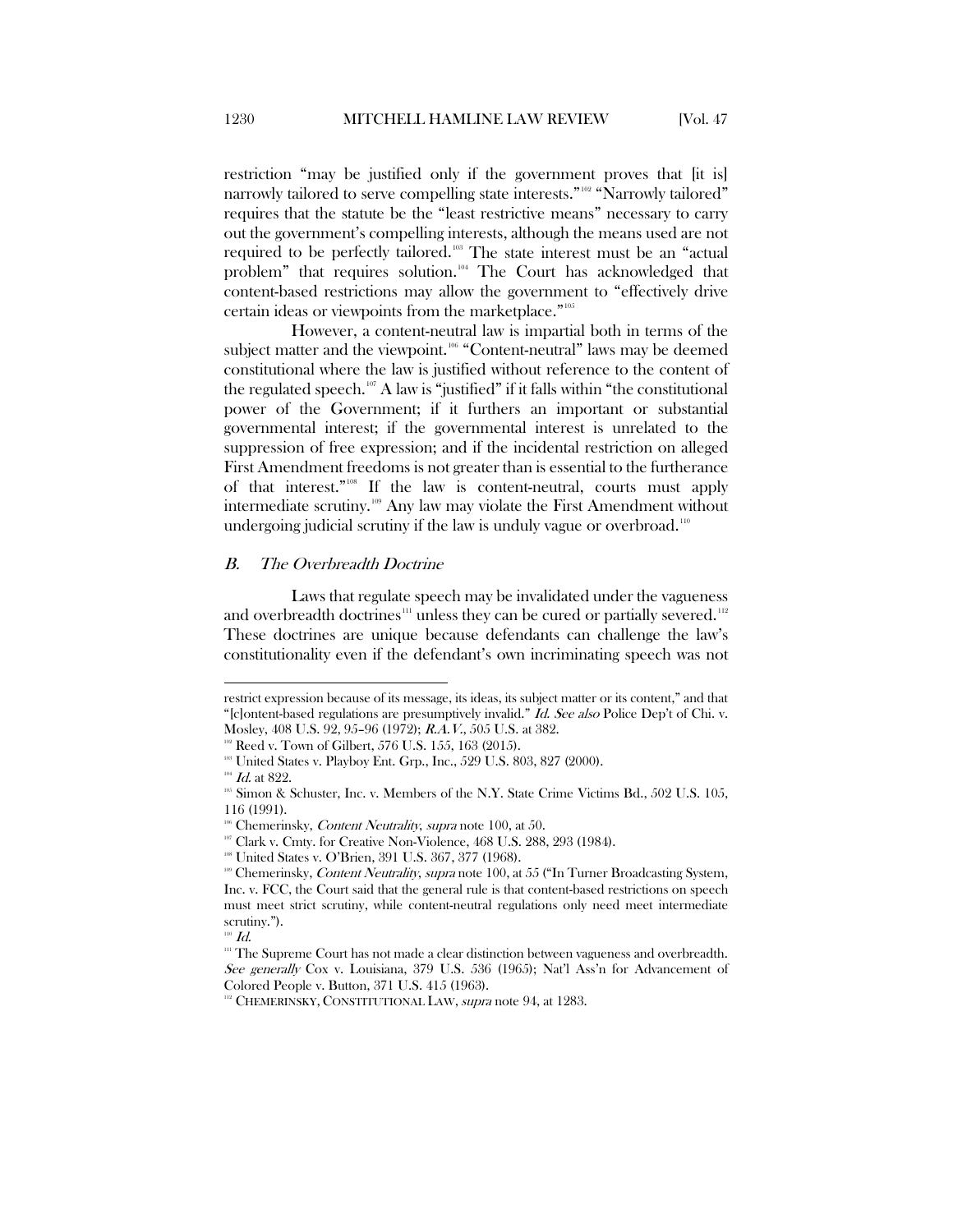of a category protected by the First Amendment.[113](#page-16-0) With regard to the overbreadth doctrine, it is generally reserved only for laws that target speech, including both "pure" speech and expressive conduct, and it may otherwise not be used for laws that do not pertain to the First Amendment.<sup>[114](#page-16-1)</sup> A law is overbroad, and thus unconstitutional, "if it regulates substantially more speech than the Constitution allows to be regulated, and a person to whom the law constitutionally can be applied can argue that it would be unconstitutional as applied to others.["115](#page-16-2)

The overbreadth doctrine considers two important aspects. First, a law must be substantially overbroad, meaning that the law must restrict a significant amount of protected speech when judged in relation to the statute's plainly legitimate sweep.<sup>[116](#page-16-3)</sup> Although there is no exact definition as to what accounts as "substantially overbroad,"[117](#page-16-4) the Court has stated that "there must be a realistic danger that the statute itself will significantly compromise recognized First Amendment protections of parties not before the Court."[118](#page-16-5) However, if courts find that the law fails to meet this threshold of substantially overbroad in that the law does not restrict significant amounts of protected speech, then the law will not be deemed overbroad and will stand.[119](#page-16-6) Second, a person to whom the law may be constitutionally applied can validly argue that the law would be unconstitutional as applied to others because it would infringe upon their rights to speech.<sup>[120](#page-16-7)</sup> The overbreadth doctrine essentially allows defendants to shift "the focus of the litigation from the alleged criminal to the law itself . . . from the actual

<span id="page-16-0"></span><sup>&</sup>lt;sup>113</sup> Id. See infra Section III.C.

<span id="page-16-1"></span> $^{\rm 111}$  United States v. Salerno, 481 U.S. 739, 745 (1987) (stating the Court has "recognized an 'overbreadth' doctrine outside the limited context of the First Amendment").

<sup>&</sup>lt;sup>115</sup> CHEMERINSKY, CONSTITUTIONAL LAW, *supra* note 94, at 1285.

<span id="page-16-2"></span> $^{116}$   $\emph{Id.}$  at 1286.

<span id="page-16-5"></span><span id="page-16-4"></span><span id="page-16-3"></span> $117$  *Id.* at 1287.

<sup>&</sup>lt;sup>118</sup> Members of City Council of Los Angeles v. Taxpayers for Vincent, 466 U.S. 789, 801 (1984).

<span id="page-16-6"></span><sup>&</sup>lt;sup>119</sup> CHEMERINSKY, CONSTITUTIONAL LAW, *supra* note 94, at 1287; see generally Virginia v. Hicks, 539 U.S. 113 (2003).

<span id="page-16-7"></span>CHEMERINSKY, CONSTITUTIONAL LAW, supra note 94, at 1287. The overbreadth challenge is an exception to the general standing rule that "a statute may constitutionally be applied will not be heard to challenge that statute on the ground that it may conceivably be applied unconstitutionally to others, in other situations not before the Court." Broadrick v. Oklahoma, 413 U.S. 601, 610 (1973); see Fallon, supra note 98, at 865 ("[T]he First Amendment enjoys a special status in the constitutional scheme. Any substantial 'chilling' of constitutionally protected expression is intolerable. Third-party rights are too important to go unprotected, and there may often be no better challenger than the one before the court. 'Facial' attacks on and invalidations of overbroad statutes are therefore permitted in this area of the law.").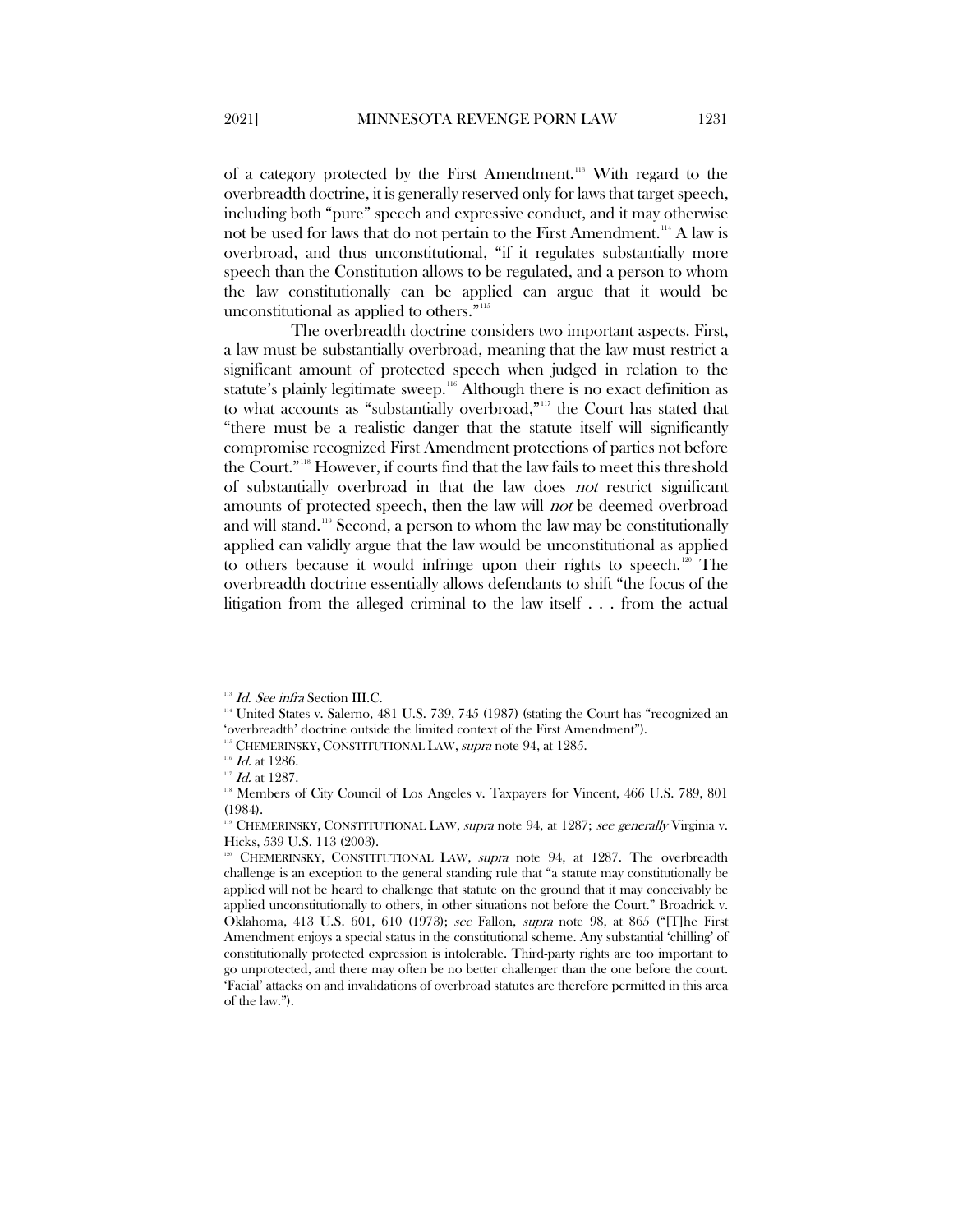conduct of the defendant to the hypothetical conduct of others.["121](#page-17-2) Because this second prong allows a convicted person to overturn the conviction by successfully bringing forth the overbreadth doctrine, it should only be used as a last resort.<sup>[122](#page-17-3)</sup>

#### <span id="page-17-0"></span> $C.$  Which to Apply?

Although the Supreme Court has never explained in-depth the relationship between the overbreadth doctrine and the strict scrutiny doctrine, the two are separate modes of analysis. $123$  Thus, there is no standard rule as to when a court must apply one over the other, which results in redundancy when courts apply both or in confusion when different courts apply different modes of analysis to reach opposite results.<sup>[124](#page-17-5)</sup> Because courts review constitutional challenges de novo, courts are not required to apply the lower court's analysis of the law.

As discussed below, the Minnesota Court of Appeals used the overbreadth doctrine to analyze the constitutionality of section 617.261 of the Minnesota Statutes, the revenge porn statute that the defendant was convicted under and then challenged, in *State v. Casillas*.<sup>[125](#page-17-6)</sup> The court ruled in favor of the defendant and deemed the statute unconstitutional under the overbreadth doctrine, ultimately invalidating the statute altogether.<sup>[126](#page-17-7)</sup> However, the Minnesota Supreme Court went on to reverse the court of appeals' holding under the strict scrutiny analysis.<sup>[127](#page-17-8)</sup> The court also held that the statute was not necessarily overbroad. In its opinion, the court took a rare opportunity to set a standard where a scrutiny analysis trumps an overbreadth analysis when both doctrines are applicable to a First Amendment issue. $128$ 

# <span id="page-17-1"></span>IV. DESCRIPTION AND HISTORY OF MINNESOTA STATUTES § 617.261

<span id="page-17-2"></span> $^{121}$   $See$  1 Rodney A. Smolla & Melville B. Nimmer. Smolla & Nimmer on Freedom of SPEECH § 6:4 (2017) (emphasis omitted) (citing NAACP v. Button, 371 U.S. 415, 432 (1963)).

<span id="page-17-3"></span><sup>&</sup>lt;sup>122</sup> See Broadrick, 413 U.S. at 613; see also Smith v. Martens, 106 P.3d 28, 37–38 (Kan. 2005); People v. Hickman, 988 P.2d 628, 636 (Colo. 1999).

<span id="page-17-4"></span>Marc Rohr, Parallel Doctrinal Bars: The Unexplained Relationship Between Facial Overbreadth and "Scrutiny" Analysis in the Law of Freedom of Speech, 11 ELON L. REV. 95, 109 (2019).

 $124$  *Id.* at 133-34.

<span id="page-17-6"></span><span id="page-17-5"></span><sup>125 938</sup> N.W.2d 74, 74 (Minn. Ct. App. 2019).

<span id="page-17-7"></span> $126$  Id. at 87-88.

<span id="page-17-8"></span><sup>&</sup>lt;sup>127</sup> State v. Casillas, 952 N.W.2d 629, 634 (Minn. 2020).

<span id="page-17-9"></span> $128$  *Id.* at 645-46; see infra Part VI.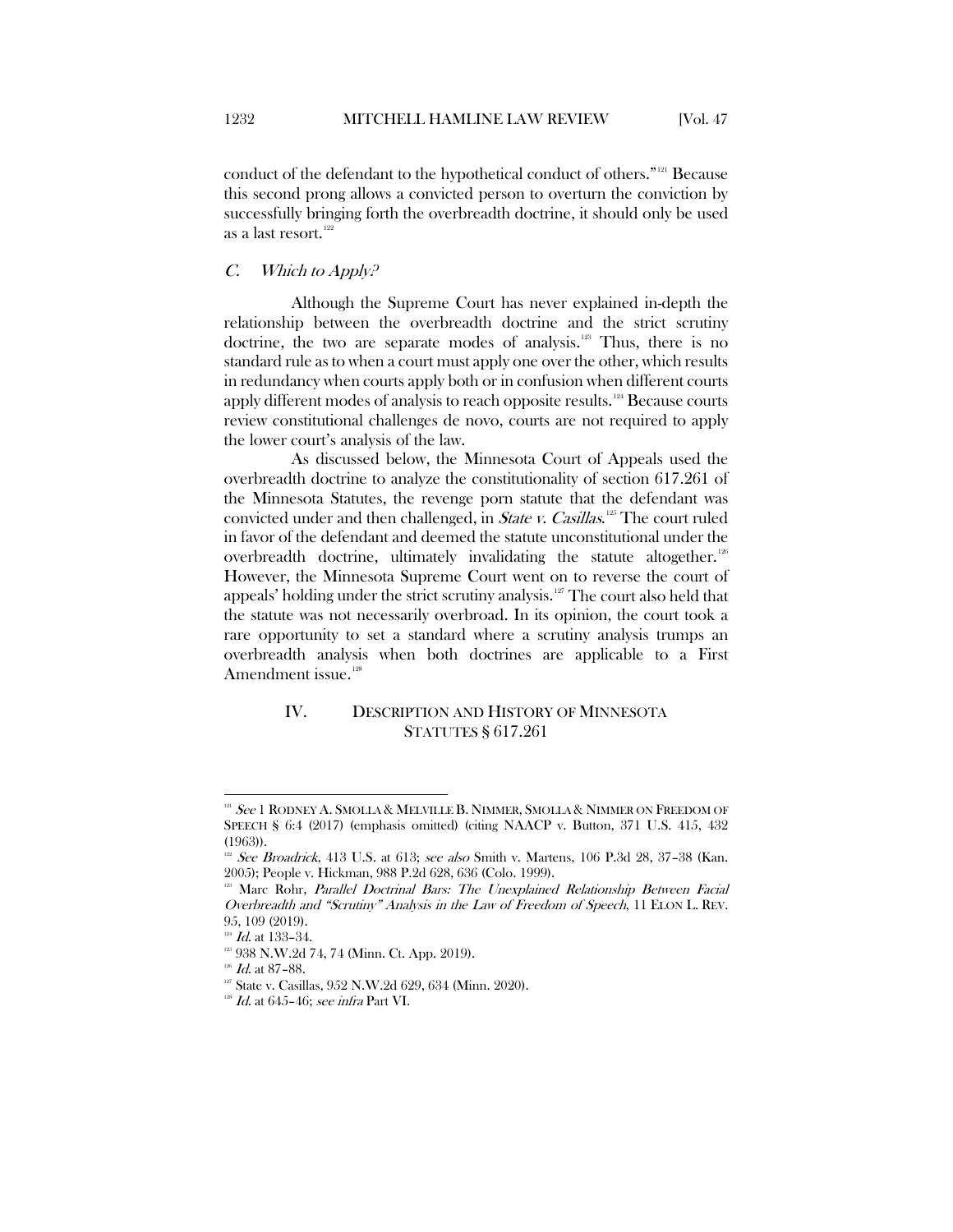In 2016, Minnesota became the thirty-third state to criminalize the nonconsensual dissemination of private sexual images.<sup>[129](#page-18-0)</sup> On December 23, 2019, the Minnesota Court of Appeals invalidated the law following their ruling of *State v. Casillas*.<sup>[130](#page-18-1)</sup> When the statute was overturned, revenge porn victims relied on less effective alternatives to protect themselves and to press charges on their perpetrators, relying instead, for example, on emergency harassment restraining orders or defamation charges.<sup>[131](#page-18-2)</sup> On December 30, 2020, the Minnesota Supreme Court reversed and remanded the court of appeals' decision.<sup>[132](#page-18-3)</sup>

Under section 617.261, it is a misdemeanor to

intentionally disseminate an image of another person who is depicted in a sexual act or whose intimate parts are exposed, in whole or in part, when (1) the person is identifiable; . . . (2) the actor knows or reasonably should know that the person depicted in the image does not consent to the dissemination; and (3) the image was obtained or created under circumstances in which the actor knew or reasonably should have known the person depicted had a reasonable expectation of privacy.<sup>[133](#page-18-4)</sup>

However, the criminal penalty will be elevated to a felony charge if the actor's conduct meets any of the factors described in subdivision 2. These factors are:

> (1) the person depicted in the image suffers financial loss due to the dissemination of the image; (2) the actor disseminates the image with intent to profit from the dissemination; (3) the actor maintains an Internet website,

<span id="page-18-0"></span>Sharon Yoo, A Refresher on Minnesota's Revenge Porn Laws, KARE 11 (Oct. 29, 2019), kare11.com/article/news/local/breaking-the-news/katiehillsresignationbringsrevengepornto forefront/89-85e5b730-8f87-44fb-9bf9-9a118bc8a3cc [https://perma.cc/A9J5-66UV]. Authored by Minnesota House Representative John Lesch of District 66B, Lesch stated that he was driven to write the bill after hearing the story of Rehtaeh Parsons, a seventeen-yearold girl who committed suicide after photos of her engaged in a sexual act with a school football player were shared around her high school, and the story of Timothy Turner, a Minnesota resident who was convicted of criminal defamation for disseminating photos of his ex-girlfriend and her daughter online. See State v. Turner, 864 N.W.2d. 204 (Minn. Ct. App. 2015).

<sup>&</sup>lt;sup>30</sup> Yoo, *supra* note 129; *Casillas*, 938 N.W.2d at 74.

<span id="page-18-2"></span><span id="page-18-1"></span><sup>&</sup>lt;sup>131</sup> Briana Bierschbach, 'Revenge Porn' Cases Have Lawmakers Looking for a Fix, STAR TRIB. (Feb. 3, 2020), http://www.startribune.com/revenge-porn-cases-have-lawmakerslooking-for-a-fix/567494832/ [https://perma.cc/F5TP-Q4FY] (writing about a woman who had to rely on an emergency harassment restraining order after her ex-boyfriend disseminated photos of her on Snapchat after the court of appeals invalidated section 617.261); see supra Section II.A.

<sup>&</sup>lt;sup>132</sup> Casillas, 952 N.W.2d. at 634.

<span id="page-18-4"></span><span id="page-18-3"></span><sup>&</sup>lt;sup>133</sup> MINN. STAT. § 617.261, subdiv. 1 (2016).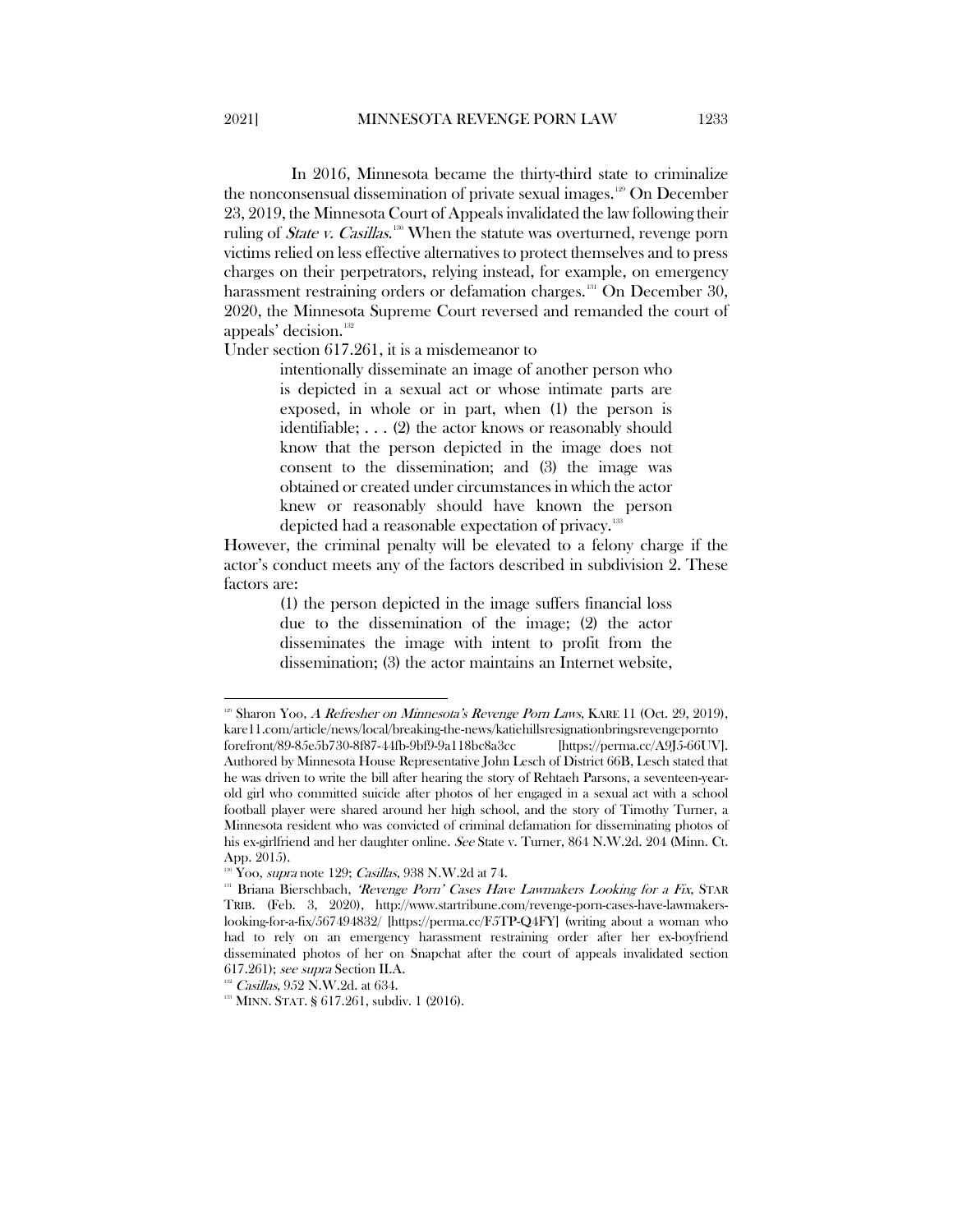online service, online application, or mobile application for the purpose of disseminating the image; (4) the actor posts the image on a website; (5) the actor disseminates the image with intent to harass the person depicted in the image; (6) the actor obtained the image by committing a violation of section 609.52, 609.746, 609.89, or 609.891; or (7) the actor has previously been convicted under this chapter.<sup>[134](#page-19-2)</sup>

#### V. STATE V. CASILLAS

#### <span id="page-19-1"></span><span id="page-19-0"></span>A. Facts and Procedural Posture

In 2017, Michael Anthony Casillas was charged with felony nonconsensual dissemination of private sexual images under section  $617.261$ <sup>[135](#page-19-3)</sup> A.K.M., the victim, alleged in her complaint that she and Casillas were in a relationship and that when the relationship ended, Casillas used her account log-in information to access her wireless and television provider accounts.[136](#page-19-4) With access to her cellular device and its contents, he had access to her private sexual images and videos. Casillas then informed A.K.M. that he planned to distribute the content.<sup>[137](#page-19-5)</sup> A.K.M. later received a screenshot of a video depicting herself and another individual engaged in sexual activity, at which point the video had already been sent to forty-four other recipients and posted online.<sup>[138](#page-19-6)</sup>

In district court, Casillas moved to dismiss the charge on the basis that section 617.261 violated the First Amendment for being overbroad and vague.[139](#page-19-7) The district court rejected his motion to dismiss because his conduct fit within the scope of the statute in that he "intentionally disseminated an identifiable image of A.K.M. depicted in a sexual act."<sup>[140](#page-19-8)</sup> The court determined that section 617.261 regulated obscenity, which is not a protected speech category under the First Amendment.<sup>[141](#page-19-9)</sup> It reasoned that Casillas's conduct satisfied the statute because he threatened A.K.M. that he

<span id="page-19-2"></span> $134$  *Id.* § 617.261, subdiv. 2.

<sup>&</sup>lt;sup>135</sup> Casillas, 938 N.W.2d at 77.

<span id="page-19-4"></span><span id="page-19-3"></span> $^{136}$  *Id.* at 77-78.

<span id="page-19-5"></span> $137$  *Id.* at 78.

<span id="page-19-6"></span><sup>&</sup>lt;sup>138</sup> Id; see City of Houston v. Hill, 482 U.S. 451 (1987) (holding invalid a law that made it illegal to interrupt working police officers because it "criminalize[d] substantial amount of constitutionally protected speech" after defendant was convicted for shouting at the police).  $139$  Casillas, 938 N.W.2d at 74.

<span id="page-19-8"></span><span id="page-19-7"></span> $^{140}$   $\emph{Id.}$ 

<span id="page-19-9"></span> $141$  Id. Under Minn. R. Crim. P. 26.01, subdiv. 4, the parties agreed to proceed under the appellant's stipulation to the prosecution's case to obtain review of the district court's dispositive pretrial ruling, in which the district court determined that appellant was guilty of felony nonconsensual dissemination of private sexual images because his conduct satisfied section 617.261's intentional dissemination requirement.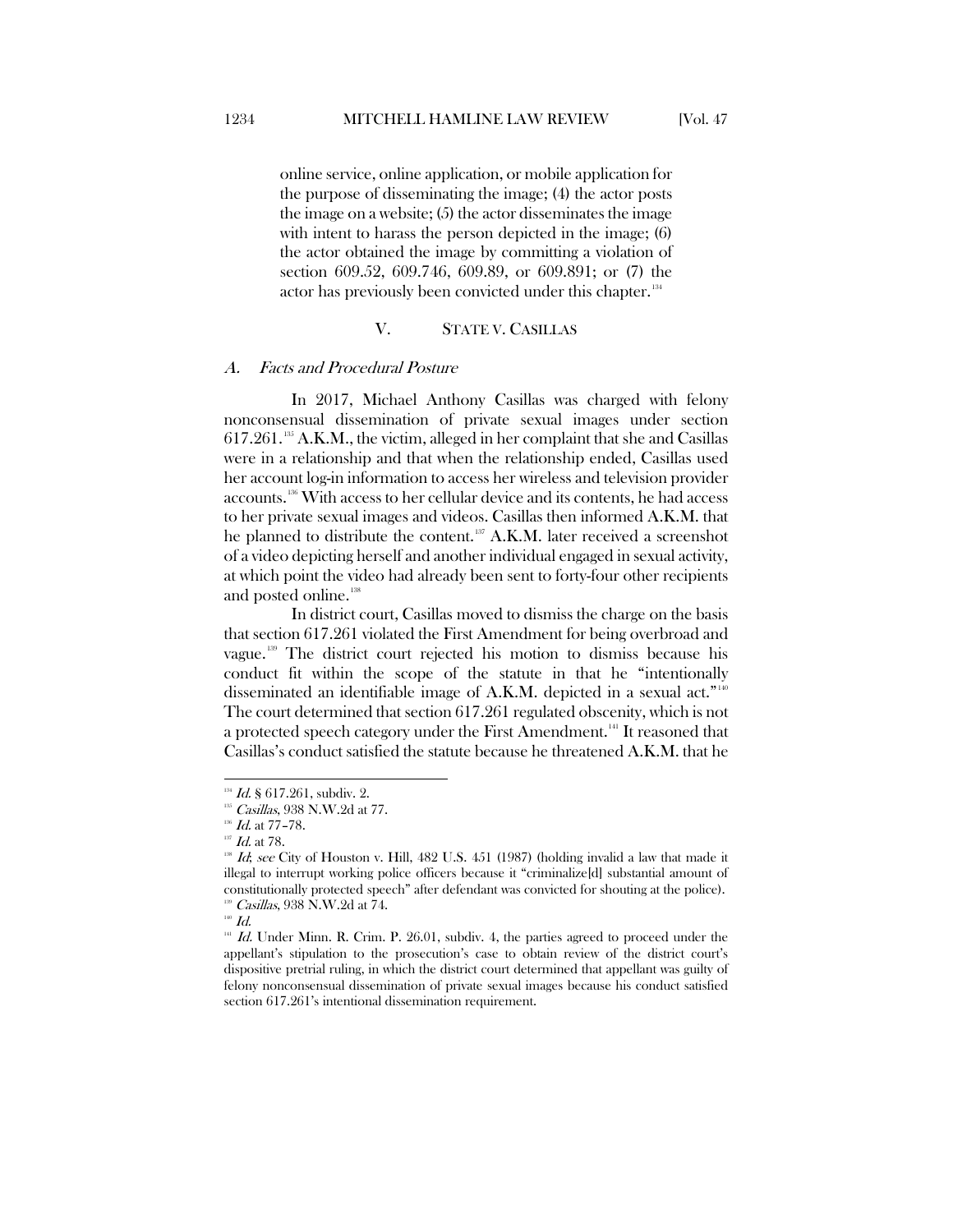was going to post her image online, demonstrating that he knew A.K.M. would not consent to the dissemination.<sup>[142](#page-20-1)</sup>

The court also found that the State proved "the image was obtained under circumstances in which [Casillas] knew or reasonably should have known [that A.K.M.] had a reasonable expectation of privacy."[143](#page-20-2) It reasoned that A.K.M.'s expectation of privacy was "implicitly inherent" because of (1) the sexual nature of the act depicted, (2) Casillas's demonstration of awareness that A.K.M. would not consent to the dissemination, and (3) that Casillas knew, or reasonably should have known, that A.K.M. had a reasonable expectation of privacy.<sup>14</sup> The district court convicted Casillas of felony nonconsensual dissemination of private sexual images, denied his motion for a downward dispositional sentencing departure, and ordered him to serve twenty-three months in prison.<sup>[145](#page-20-4)</sup> Casillas appealed to the Minnesota Court of Appeals.

#### <span id="page-20-0"></span>B. The Minnesota Court of Appeals' Overbreadth Analysis

On appeal, Casillas argued to the court of appeals that the district court erred in its ruling and that section 617.261 was unconstitutionally overbroad and vague and thus facially invalid under the First Amendment.<sup>[146](#page-20-5)</sup> The court evaluated the statute's First Amendment issue under the overbreadth doctrine by determining the following elements: (1) whether the statute had a broad sweep; $147$  (2) if its sweep was limited to expressive conduct proscribed by the First Amendment;<sup>[148](#page-20-7)</sup> (3) if it prohibited conduct beyond its legitimate sweep;<sup>[149](#page-20-8)</sup> (4) if it violated the First Amendment by prohibiting a substantial amount of protected speech;<sup>150</sup> and (5) if it could be saved by narrowing or severing certain words, phrases, or provisions.<sup>[151](#page-20-10)</sup>

With regard to the breadth of section 617.261, the court conducted a de novo review of the statute's constitutionality.[152](#page-20-11) The court began with a general description of the First Amendment and its

 $\overline{a}$ 

<span id="page-20-4"></span> $^{145}$   $\emph{Id.}$  $^{146}$   $\emph{Id.}$ 

<span id="page-20-1"></span> $142$  Casillas, 938 N.W.2d at 74.

 $^{143}$  *Id.* 

<span id="page-20-3"></span><span id="page-20-2"></span> $^{14}$   $\emph{Id.}$ 

<span id="page-20-5"></span> $147$  *Id.* at 77.

<span id="page-20-7"></span><span id="page-20-6"></span> $^{148}$  *Id.* at 79.

<span id="page-20-8"></span> $^{149}$  *Id.* at 81.

 $^{150}$  *Id.* at 84.

<span id="page-20-10"></span><span id="page-20-9"></span> $151$  *Id.* at 86.

<span id="page-20-11"></span> $152$  Id. at 78 (citing Rew v. Bergstrom, 845 N.W.2d 764, 776 (Minn. 2014)). An appellate court must review a lower court's determination of the constitutionality of a statute under de novo review. Statutes that allegedly restrict the First Amendment rights are not presumed to be constitutional. See Dunham v. Roer, 708 N.W.2d 552, 562 (Minn. Ct. App. 2006), review denied (Minn. Mar. 28, 2006).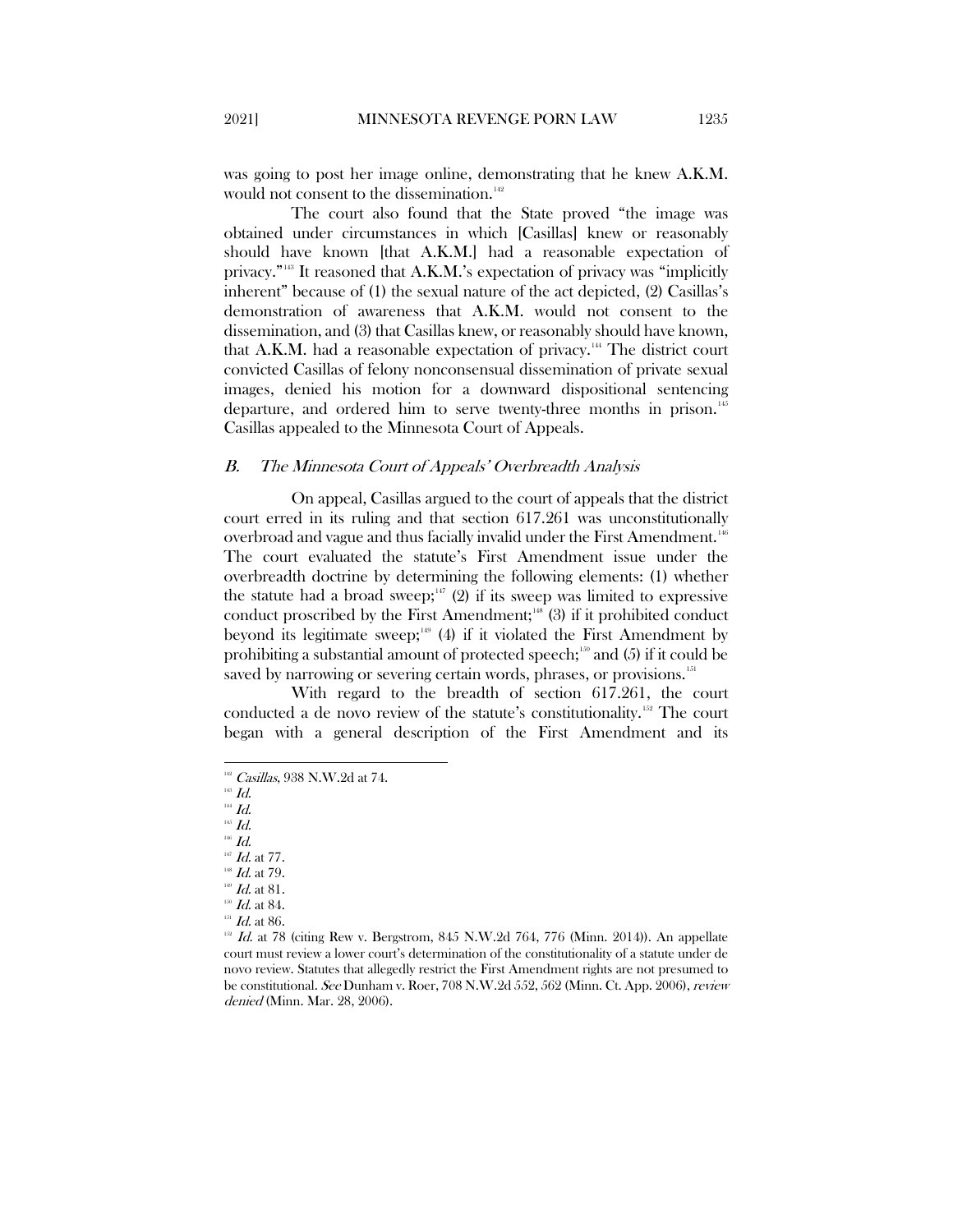constitutional powers.[153](#page-21-0) In evaluating Casillas's argument that section 617.261 was facially overbroad, the court presented the ways one would bring forth an overbreadth challenge: first, "a challenger must establish that no set of circumstances exists under which the challenged statute would be valid or that the statute lacks any plainly legitimate sweep."<sup>[154](#page-21-1)</sup> Second, "a law may be invalidated as overbroad if 'a substantial number of its applications are unconstitutional, judged in relation to the statute's plainly legitimate sweep.'"[155](#page-21-2) The latter option here allows for any litigant, such as Casillas, to contest the statute via a facial overbreadth challenge in a "prophylactic" effort to invalidate it as a means to reverse a conviction,<sup>[156](#page-21-3)</sup> even when the statute may be applied constitutionally to that litigant's set of circumstances.<sup>[157](#page-21-4)</sup>

The court applied the four-step analytical framework established by the United States Supreme Court to evaluate the overbreadth challenge.[158](#page-21-5) First, the court must construe, or interpret, the challenged statute to determine its scope and sweep.<sup>159</sup> Second, upon understanding what the statute actually covers, the court must determine whether the statute is limited to unprotected categories of speech or expressive conduct.[160](#page-21-7) If the statute is not limited to unprotected speech or expressive conduct, then the court moves to steps three and four, as follows. Third, the court must determine if the statute proscribes a "substantial proportion" of protected speech compared to the unprotected speech.<sup>[161](#page-21-8)</sup> This does not

<span id="page-21-0"></span> $153$  Casillas, 938 N.W.2d at 79 ("The First Amendment provides that 'Congress shall make no law . . . abridging the freedom of speech.' It applies to the states through the Fourteenth Amendment. The First Amendment establishes that the government generally may not restrict expression because of its messages, ideas, subject matter, or content. The First Amendment's protections extend beyond expressions regarding matters of public concern, and 'First Amendment principles apply with equal force to speech or expressive conduct on the Internet.' 'The [Supreme] Court has applied similarly conceived First Amendment standards to moving pictures, to photographs, and to words in books.'") (citations omitted). <sup>154</sup> Id. at 79 (citing United States v. Stevens, 559 U.S. 460, 472 (2010)).

<span id="page-21-2"></span><span id="page-21-1"></span> $155$  Id. (quoting Stevens, 559 U.S. at 473). With regard to the First Amendment, the Supreme Court has applied this method of invalidating a law if a substantial number of its applications are unconstitutional when judged against the law's plainly legitimate sweep as an exception to the ordinary rules of standing. The exception was created out of fear that the traditional rules of standing could cause a "chilling effect" on speech. See Broadrick v. Oklahoma, 413 U.S. 601, 612 (1973).

<span id="page-21-3"></span><sup>&</sup>lt;sup>156</sup> Fallon, *supra* note 98, at 867-71; Massachusetts v. Oakes, 491 U.S. 576, 581-82 (1989); New York v. Ferber, 458 U.S. 747, 768–69 (1982).

Casillas, 938 N.W.2d at 80.

<span id="page-21-4"></span> $16.4$  at 79 (applying  $In$  re Welfare of A.J.B., 929 N.W.2d 840, 847 (Minn. 2019)).

 $^{159}$  *Id.* at 80.

<span id="page-21-8"></span><span id="page-21-7"></span><span id="page-21-6"></span><span id="page-21-5"></span> $160$   $Id.$ 

 $161$  Id. (stating that the inquiry is "whether the protected speech and expressive conduct make up a substantial proportion of the behavior the statute prohibits compared with conduct and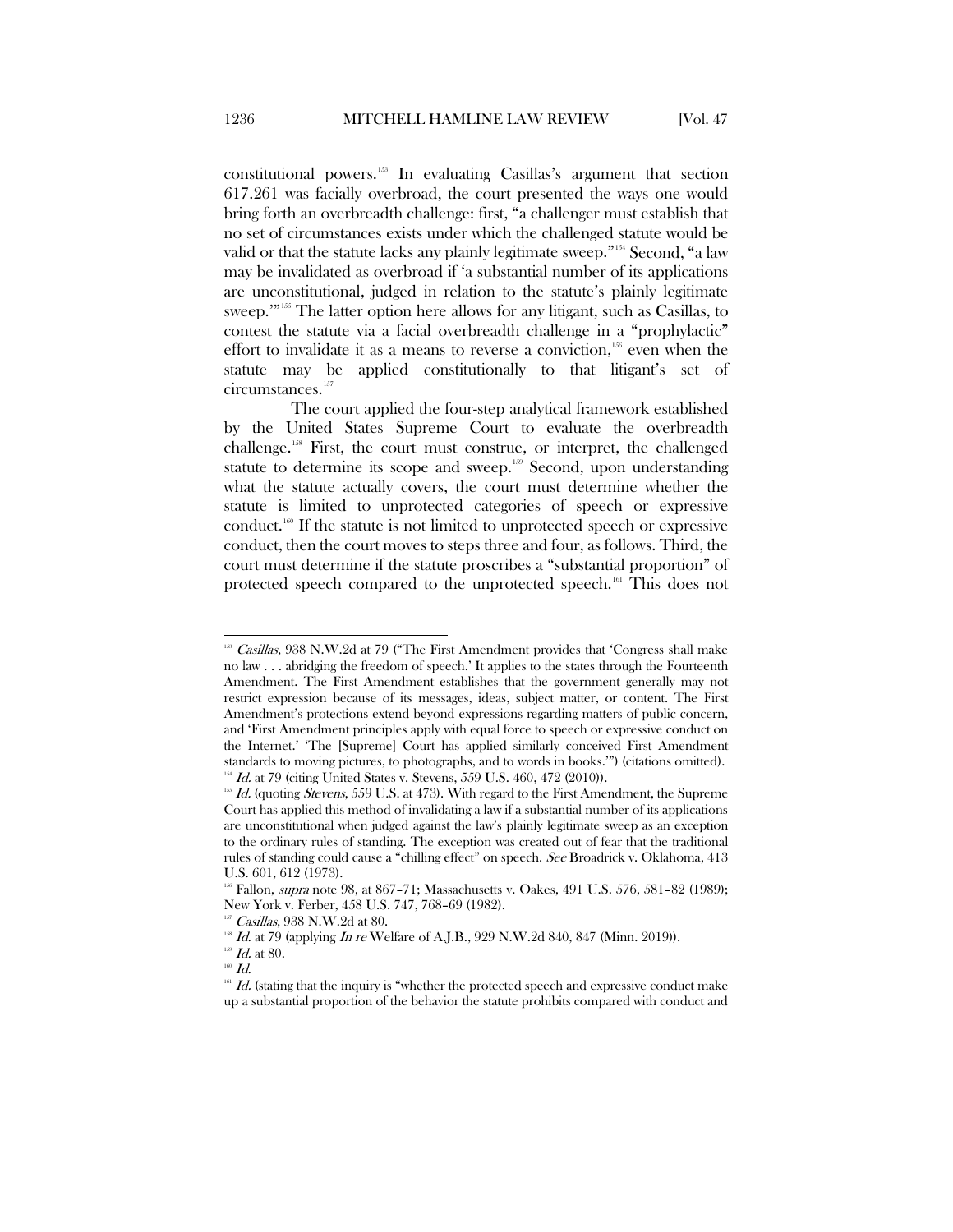mean that the statute may not proscribe some protected speech—"a statute is not substantially overbroad merely because one can conceive of some impermissible applications." [162](#page-22-0) Fourth, if a substantial portion of protected speech is conscribed, the court must determine whether it may narrow the statute or sever language to cure it.<sup>[163](#page-22-1)</sup> If the court is unable to cure the statute by narrowing its construction or severing language, the court must turn to the last resort option, which is to invalidate the statute entirely.<sup>[164](#page-22-2)</sup>

With regard to the first step, the court found that the statute's sweep was overly broad. The court stated that the statute's requirements were predicated on a broad negligence mens rea;<sup>165</sup> the statute's language stated that "the disseminator 'knows or reasonably should know that the person depicted in the image does not consent to the dissemination' and 'the image was obtained or created under circumstances in which the actor knew or reasonably should have known the person depicted had a reasonable expectation of privacy.'"[166](#page-22-4) The court also reasoned that the statute lacks "harm-causing" and "intent-to-harm" elements except when elevating the disseminator's conduct from a misdemeanor charge to a felony conviction.[167](#page-22-5) The lack of intent to harm failed to limit the statute's scope as to what expressive conduct would be criminalized.<sup>[168](#page-22-6)</sup>

With regard to the second step, the court found that the statute's sweep was not limited to unprotected speech.<sup>169</sup> Such unprotected speech, or exceptions to the First Amendment, include: "speech or expressive conduct designed to incite imminent lawless action, obscenity, defamation, speech integral to criminal conduct, so-called fighting words, child pornography, fraud, true threats, and speech presenting some grave and

speech that are unprotected and may be legitimately criminalized.") (citing  $A, I, B, 929$ N.W.2d at 847–48).

 $1d.$  (quoting A.J.B., 929 N.W.2d at 847-48).

<span id="page-22-1"></span><span id="page-22-0"></span> $^{163}$  *Id.* (referencing *A.J.B.*, 929 N.W.2d at 848).

<span id="page-22-2"></span> $^{164}$  *Id.* (summarizing A.J.B., 929 N.W.2d at 848).

 $165$  *Id.* at 81.

<span id="page-22-4"></span><span id="page-22-3"></span> $166$  Id. at 81–82; see A.J.B., 929 N.W.2d at 850 (stating that the "'knows or has reason to know' standard—a negligence mens rea—means a person may be convicted under [a statute that criminalizes stalking] even though the person does not intend or even know that his communication would frighten, threaten, oppress, persecute, or intimidate the victim.").

<span id="page-22-5"></span>Casillas, 938 N.W.2d at 82; MINN. STAT. § 617.261, subdiv. 2(b)(1), (5) (2016) (stating that the penalties are heightened if, among other conduct, the actor "disseminates the image with *intent to harass* the person depicted in the image") (emphasis added).

Casillas, 938 N.W.2d at 82.

<span id="page-22-7"></span><span id="page-22-6"></span><sup>&</sup>lt;sup>169</sup> Id. ("[T]he Supreme Court has long permitted some content-based restrictions in a few limited areas, in which speech is of such slight social value as a step to truth that any benefit that may be derived from it is clearly outweighed by the social interest in order and morality.") (citing State v. Melchert-Dinkel, 844 N.W.2d 13, 19 (Minn. 2014)).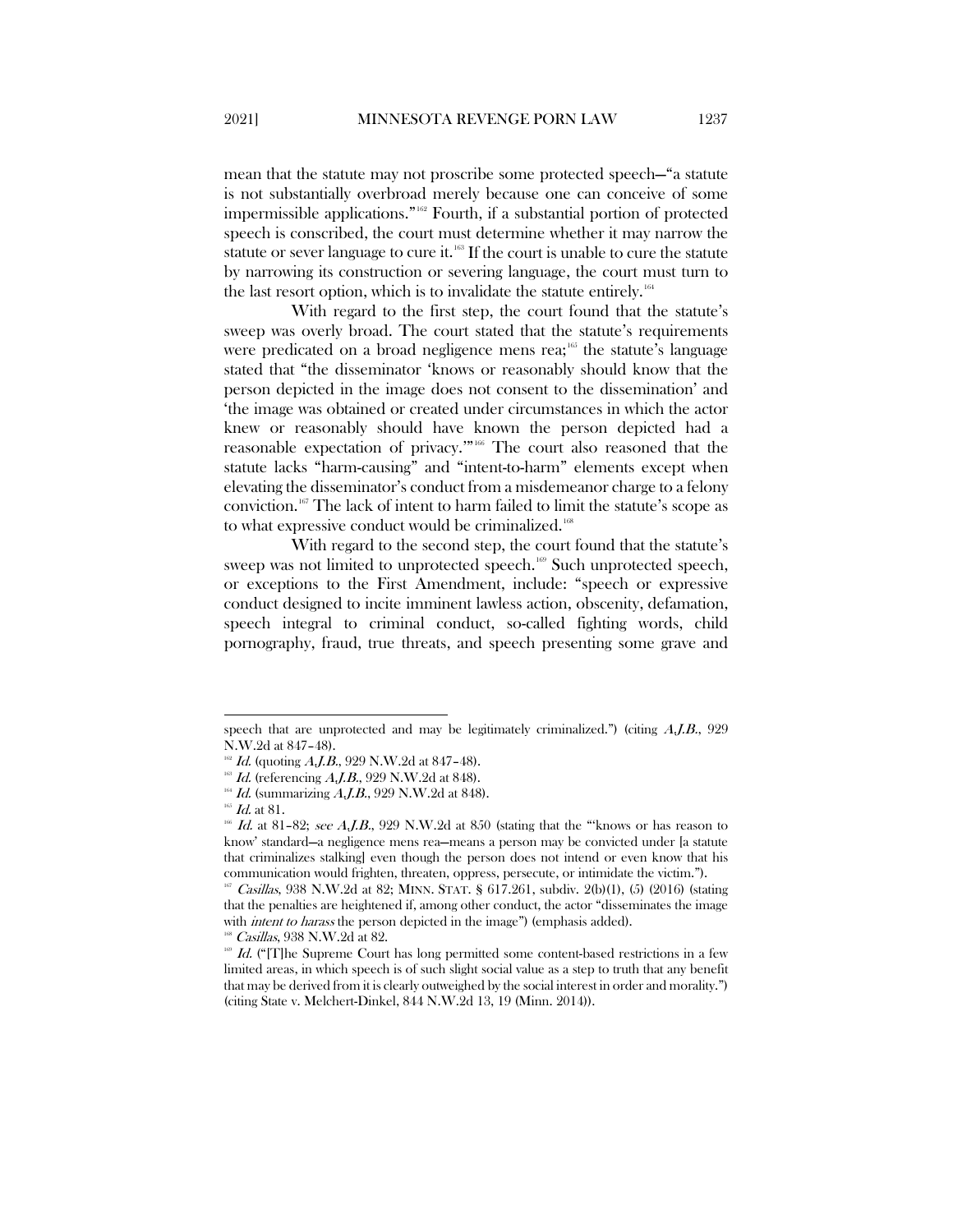imminent threat the government has the power to prevent."<sup>[170](#page-23-0)</sup> The State raised its arguments on reliance of this definition of obscenity; $171$  but the court found that this argument misconstrued the application of "patently offensive."[172](#page-23-2) The measure of obscenity is the content of the work and not the dissemination of it. $^{173}$  $^{173}$  $^{173}$  Therefore, the court found that section 617.261 would incorrectly subject all images that fall within its regulation as "patently offensive" even when the contents of the images were not actually "patently offensive."<sup>[174](#page-23-4)</sup>

The State also raised the argument that section 617.261 offers not a First Amendment issue but a privacy matter.<sup>[175](#page-23-5)</sup> However, privacy was not a recognized form of unprotected speech, and the Supreme Court itself has had a history of reluctance towards expanding the "delineated categories."<sup>[176](#page-23-6)</sup>

Because the court determined that Section 617.26 had a broad sweep and a reach that was not limited to the unprotected categories of speech under the First Amendment, the court proceeded to the third and fourth steps. $177$  With regard to the third step, the court analyzed whether section 617.261 proscribed a substantial amount of constitutionallyprotected speech compared to the unprotected speech the statute could legitimately prohibit.<sup>[178](#page-23-8)</sup> It raised attention to circumstances that depict

<span id="page-23-0"></span> $170$  Id.; A.J.B., 929 N.W.2d at 846 ("First Amendment protections are not limitless. There is a point where First Amendment protections end and government regulation of speech or expressive conduct becomes permissible. Exceptions to First Amendment protections generally fall into several delineated categories that include speech or expressive conduct . . . .") (citing United States v. Alvarez, 567 U.S. 709, 717 (2012)); see also Alvarez, 567 U.S. at 722 ("[T]he Court has acknowledged that perhaps there exist 'some categories of speech that have been historically unprotected . . . but have not yet been specifically identified or discussed . . . in our case law.' Before exempting a category of speech from the normal prohibition on content-based restrictions, however, the Court must be presented with 'persuasive evidence that a novel restriction on content is part of a long (if heretofore unrecognized) tradition of proscription.'").

<span id="page-23-1"></span> $171$  See Casillas, 938 N.W.2d at 83. The State argued that "[t]he average person would find that [section 617.261] regulates content that appeals to the prurient interest," and "people who disseminate nonconsensual, private sexual images" have a prurient interest in sex. Id. Furthermore, disseminating nonconsensual sexual images is "patently offensive," and thereby barred under section 617.261 for "lack[ing] serious literary, artistic, political, and scientific value." Id.

 $172$   $Id.$ 

<span id="page-23-3"></span><span id="page-23-2"></span> $^{^{\mathrm{173}}}$   $\mathit{Id}.$ 

<span id="page-23-4"></span> $^{174}\,$  Id.

 $175$  *Id.* at 83-84.

<span id="page-23-6"></span><span id="page-23-5"></span> $176$  See In re Welfare of A.J.B., 929 N.W.2d 840, 846 (Minn. 2019); United States v. Stevens, 559 U.S. 460, 472 (2010); Connick v. Myers, 461 U.S. 138, 147 (1983) ("We in no sense suggest that speech on private matters falls into one of the narrow and well-defined classes of expression which carries so little social value, such as obscenity, that the State can prohibit and punish such expression by all persons in its jurisdiction.").

<sup>&</sup>lt;sup>177</sup> See Casillas, 938 N.W.2d at 84-88.

<span id="page-23-8"></span><span id="page-23-7"></span> $^{178}$   $\emph{Id.}$  at 88–90.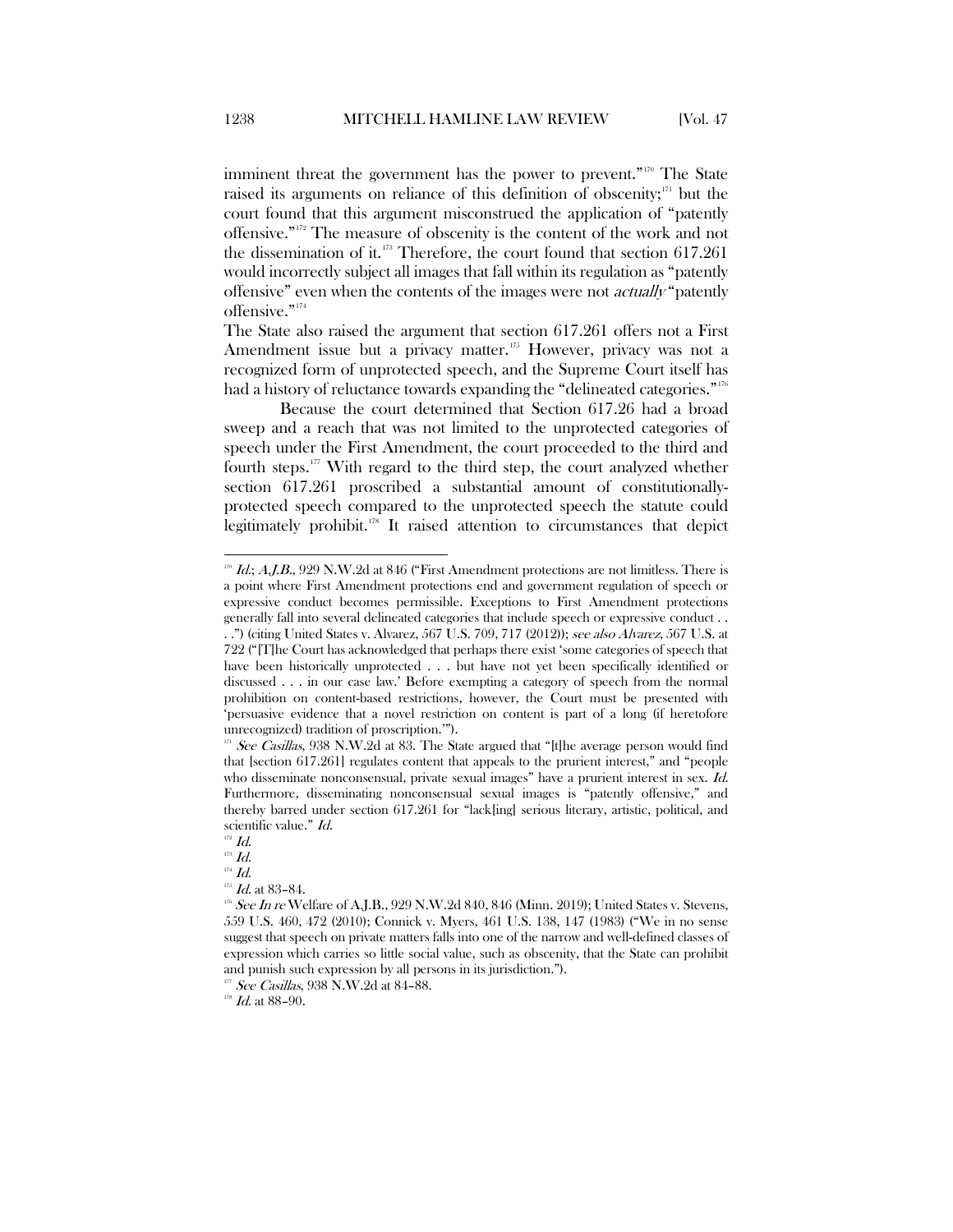people engaged in sexual acts in which those people also consent to the dissemination of the photos.<sup>[179](#page-24-0)</sup> The court argued that in such instances,

> [t]he statute does not define or explain the circumstances that should cause someone who observes an image described . . . to reasonably know that the person depicted in the image did not consent to its dissemination or that the image was obtained or created under circumstances in which the person depicted had a reasonable expectation of privacy.<sup>[180](#page-24-1)</sup>

This lack of clarity creates room for a subjective interpretation of the statute in which "reasonable people could reach different conclusions" of images and of the ways such images were obtained.<sup>[181](#page-24-2)</sup> Thus, the court found that section 617.261 proscribed a substantial amount of constitutionallyprotected speech because there could be a substantial number of instances in which innocent people could easily be prosecuted for disseminating images that they received without knowledge that the depicted person lacked consent, without knowledge that the image was obtained or created under circumstances in which the person would have had a reasonable expectation of privacy, and without intent to cause harm.<sup>[182](#page-24-3)</sup>

The court also found that section 617.261's reach was substantial enough to have a chilling effect on speech. [183](#page-24-4) For example, as the court noted, under the statute, someone with access to a public platform that views an image of another engaged in a sexual act, or whose intimate parts were exposed, could be at risk if they disseminate the content further. She or he could be criminally liable "based on a prosecutor's subjective belief that the image's content should have caused the observer to know that the person depicted did not consent to the dissemination and that the image was obtained or created under circumstances indicating that the person depicted had a reasonable expectation of privacy."<sup>[184](#page-24-5)</sup>

<span id="page-24-0"></span> $179$  Id. at 88 (referencing various political acts where citizens publicly advocate for a cause, such as the Free the Nipple campaign).

<span id="page-24-1"></span> $180$  Id. at 89 (stating that the district court's reasoning that A.K.M. had an expectation to keep her images private was "implicitly inherent from the nature of the act depicted" suggests that the court recognizes the statute could be subject to one's own subjectivity).

 $181$  Id.

<span id="page-24-2"></span> $182$   $Id.$ 

<span id="page-24-4"></span><span id="page-24-3"></span> $183$  Id. This exception was created out of fear that the traditional rules of standing could cause a "chilling effect" on speech. See Broadrick v. Oklahoma, 413 U.S. 601, 612 (1973). Chilling Effect, BLACK'S LAW DICTIONARY (11th ed. 2019) (defining "chilling effect" as "[t]he result of a law or practice that seriously discourages the exercise of a constitutional right, such as the right to appeal or the right of free speech."); see also State v. Hensel, 901 N.W.2d 166, 170 (Minn. 2017) (stating that the "key concern of the overbreadth doctrine" was to deter the chilling effect on protected speech).

<span id="page-24-5"></span> $184$  Casillas, 938 N.W.2d at 89.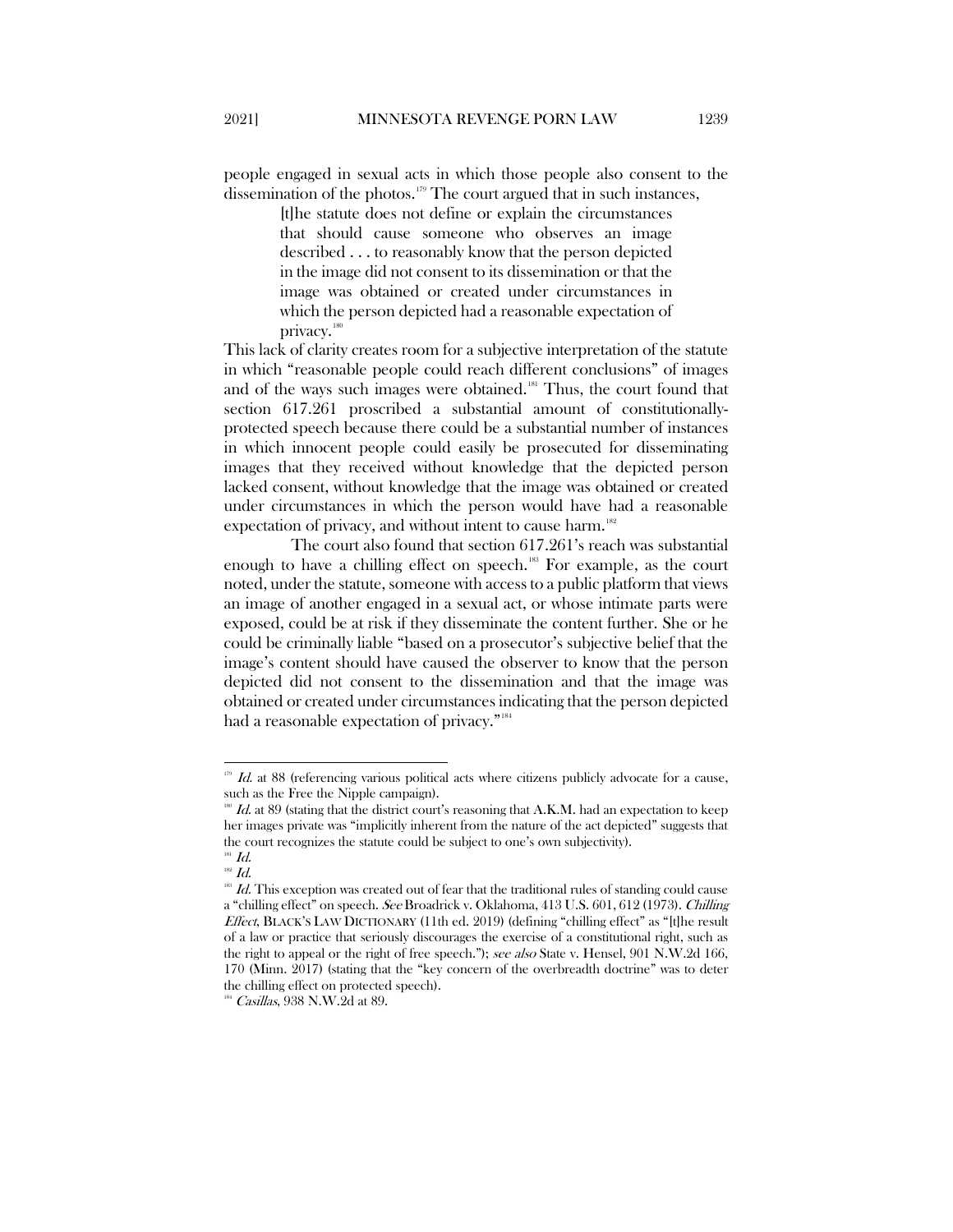With regard to the fourth step, the court determined that it was impossible to cure section 617.261 by narrowly construing it or by severing language.<sup>[185](#page-25-1)</sup> Curing the statute was not within the court's powers because to do so would require the court to rewrite it.[186](#page-25-2) Even in the instance that the court were to construe the statute per the State's request, a conflict would arise as to whether the criminal penalty constitutes a misdemeanor or felony charge.[187](#page-25-3) Furthermore, the court would not be able to construe or sever the penalties without adding new language. [188](#page-25-4) Because the court found that it was unable to cure the statute, the court invalidated the statute altogether.<sup>[189](#page-25-5)</sup>

#### <span id="page-25-0"></span>C. The Minnesota Supreme Court's Strict Scrutiny Analysis

The Minnesota Supreme Court began its analysis of *Casillas* by determining whether the statute restricted protected speech.<sup>190</sup> If the statute proscribed only unprotected speech, the respondent's overbreadth challenge would fail.[191](#page-25-7) The court refused to recognize "substantial invasions of privacy" as a new category of unprotected speech because the State failed to present sufficient evidence that the category was a part of "a long (if heretofore unrecognized) tradition of proscription."<sup>[192](#page-25-8)</sup> The court also rejected the State's arguments that the statute applied only to unprotected categories of speech: indecent speech, speech integral to criminal conduct, and child pornography.<sup>[193](#page-25-9)</sup> Instead, the court held that the statute covered some protected speech.<sup>[194](#page-25-10)</sup>

The court concluded that it was not necessary to determine whether the statute was content-neutral (which requires intermediate scrutiny) or content-based (which requires strict scrutiny) because it found that the State "met its burden under the more searching strict scrutiny analysis.["195](#page-25-11) It found that the State had a compelling interest to "safeguard its

 $\overline{a}$  $^{185}$   $Id.$  at  $86.$ 

<span id="page-25-1"></span> $^{186}$  *Id.* at 90.

<span id="page-25-3"></span><span id="page-25-2"></span> $187$  Id. at 85. MINN. STAT. § 617.261, subdiv. 2(a) states "whoever violates subdivision 1 is guilty of a gross misdemeanor," but subdivision 2(b)(5) states that the person is guilty of a felony if "the actor disseminates the image with intent to harass . . . ."

<span id="page-25-4"></span><sup>&</sup>lt;sup>188</sup> Casillas, 938 N.W.2d at 90. The Supreme Court has held that rewriting a statute exceeds the bounds of judicial power. See U.S. v. Stevens, 559 U.S. 460, 480 (2010). Furthermore, adding statutory language by judicial fiat could deviate starkly from the legislature's intent. See Hensel, 901 N.W.2d at 180.

<span id="page-25-5"></span>Casillas, 938 N.W.2d at 86. Invalidating a statute is only permissible as a last resort. See Broadrick v. Oklahoma, 413 U.S. 601, 613 (1973); United States v. Williams, 553 U.S. 285, 292 (2008); State v. Washington-Davis, 881 N.W.2d 531, 533 (Minn. 2016).

<span id="page-25-6"></span>State v. Casillas, 952 N.W.2d 629, 637 (Minn. 2020).

 $191$   $Id.$ 

<span id="page-25-8"></span><span id="page-25-7"></span> $192$  *Id.* (quoting Brown v. Ent. Merchs. Ass'n, 564 U.S. 786, 792 (2011)).

<span id="page-25-10"></span><span id="page-25-9"></span> $^{193}$   $\emph{Id.}$ 

<span id="page-25-11"></span> $^{194}$   $\emph{Id.}$ 

 $^{195}$  *Id.* at 641.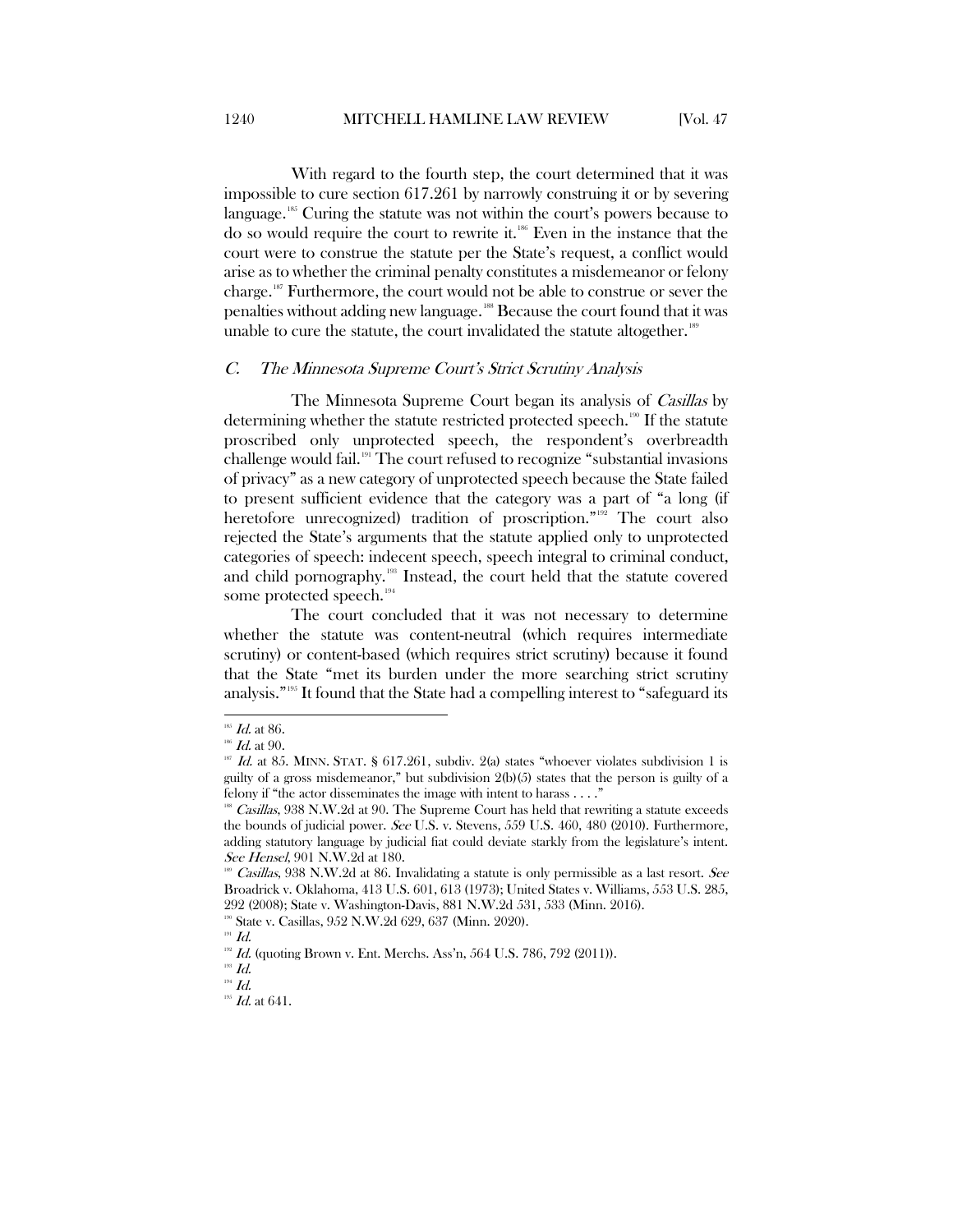citizens' health and safety" by "criminalizing the nonconsensual dissemination of private sexual images" because of the severe suffering revenge porn victims endure.[196](#page-26-0) The court also found that the State successfully showed that the statute satisfied the "narrowly tailored" prong as a "least restrictive means" for several reasons.<sup>[197](#page-26-1)</sup>

First, "the Legislature explicitly defined the type of" proscribed image as one that is "of another person who is depicted in a sexual act or whose intimate parts are exposed," to which "sexual act," "intimate parts," and "image" were all defined.<sup>[198](#page-26-2)</sup> Second, the statute only applies to intentional dissemination of the image.[199](#page-26-3) The defendant must "knowingly and voluntarily disseminate" the image.<sup>[200](#page-26-4)</sup> Dissemination committed with "negligent, accidental, or even reckless" mens rea does not fall within the statute.<sup>[201](#page-26-5)</sup> Third, the statute has several exceptions that further narrow its scope.<sup>[202](#page-26-6)</sup> Fourth, the statute requires the defendant to have acted without consent.[203](#page-26-7) Lastly, the statute only covers private speech, to which "'[s]peech on matters of purely private concern is of less First Amendment concern' than speech on public matters that go to the heart of our democratic system."<sup>[204](#page-26-8)</sup> Here, the court distinguishes *Casillas* from In re Welfare of  $A$ , J.B.<sup>[205](#page-26-9)</sup> and State v. Jorgenson<sup>[206](#page-26-10)</sup> in that section 617.261 only covers "private sexual images," not speech that is "at the core of protected First Amendment speech."<sup>[207](#page-26-11)</sup>

Finding that the means were narrowly tailored, the court moved on to address the overbreadth doctrine. It clarified for the first time when to apply strict scrutiny instead of an overbreadth challenge: "When a statute is challenged on both scrutiny and overbreadth grounds, a scrutiny analysis

<span id="page-26-0"></span> $196$  Id. (recognizing the detrimental effects that nonconsensual dissemination of private sexual images has on a victim's mental and emotional wellbeing, including minors, by citing several statistics).

 $H$  Id. at 643.

<span id="page-26-2"></span><span id="page-26-1"></span><sup>&</sup>lt;sup>198</sup> Id. (citing MINN. STAT. § 617.261, subdiv. 1) (internal quotations omitted). <sup>199</sup> Id. (citing MINN. STAT. § 617.261, subdiv. 1).

<span id="page-26-3"></span>

 $200$  *Id.* 

 $201$  *Id.* 

<span id="page-26-6"></span><span id="page-26-5"></span><span id="page-26-4"></span> $^{202}$  *Id.* The court lists several exemptions recognized within MINN. STAT. § 617.261, subdiv. 5. These include instances where prosecution may need to disseminate the image; when the images need to be distributed for medical or mental health treatment; when the images are "obtained in a commercial setting"; when journalists use the images in matters of public interest; and when educators and scientists use private sexual images for "legitimate scientific research or educational purposes." Id. (internal quotations omitted). <sup>203</sup> Id.

<span id="page-26-8"></span><span id="page-26-7"></span>

<span id="page-26-9"></span> $^{204}$  *Id.* at 644 (quoting Snyder v. Phelps, 562 U.S. 443, 452 (2011)).

<sup>&</sup>lt;sup>205</sup> 929 N.W.2d 840, 853 (2019).

<span id="page-26-10"></span><sup>206</sup> 946 N.W.2d 596, 605 (2020).

<span id="page-26-11"></span><sup>&</sup>lt;sup>207</sup> Casillas, 952 N.W.2d at 629 (citing In re Welfare of A.J.B., 929 N.W.2d 840, 853 (Minn. 2019)).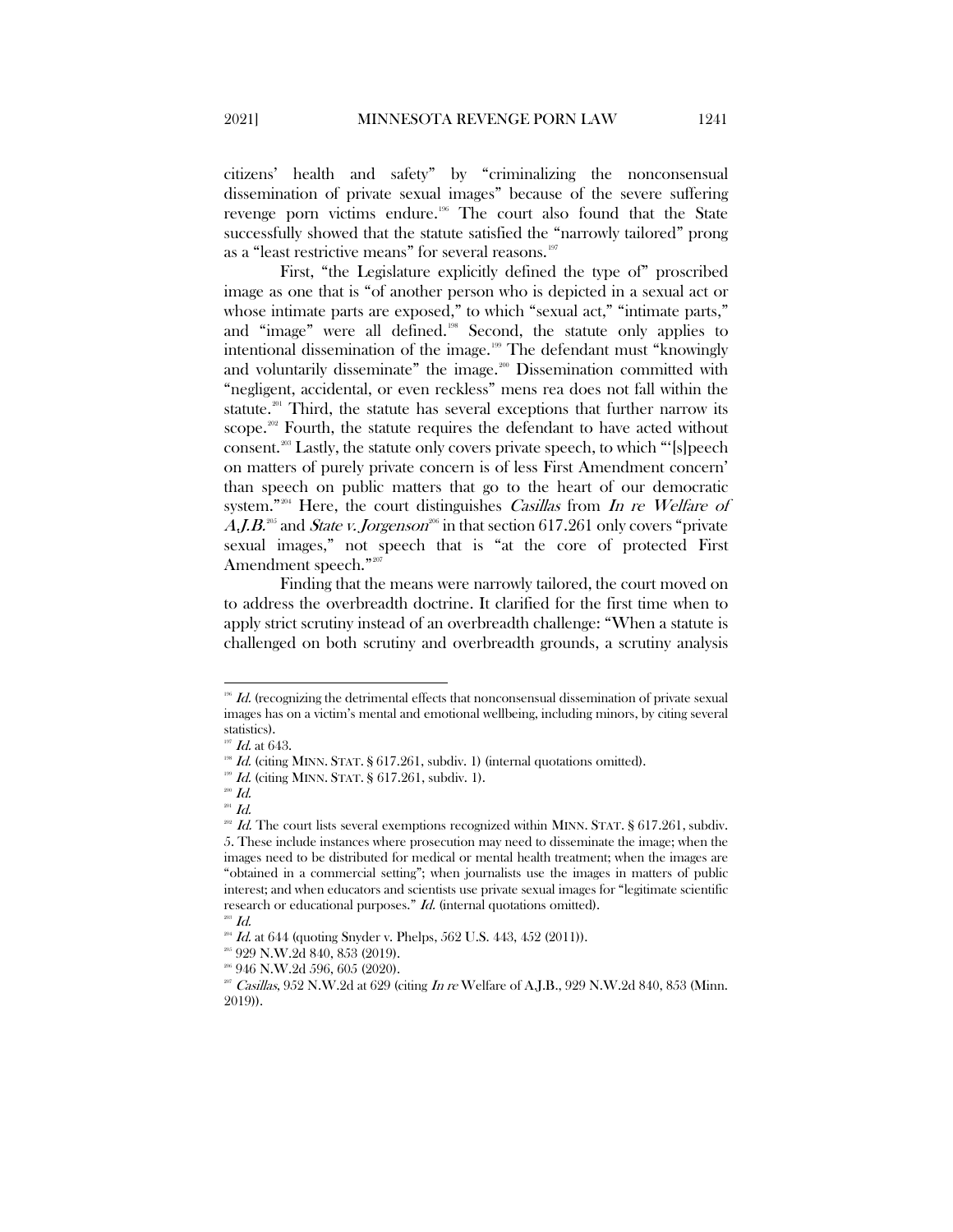should be conducted first. This approach is best because a statute that survives a scrutiny analysis will necessarily survive the overbreadth challenge.<sup>[208](#page-27-1)</sup> The overbreadth analysis would be "needlessly redundant."<sup>[209](#page-27-2)</sup> In conclusion of its analysis, the court reversed and remanded the case, thereby reinstating section  $617.261.^{210}$  $617.261.^{210}$  $617.261.^{210}$ 

# <span id="page-27-0"></span>VI. A LOOK AT THE MINNESOTA SUPREME COURT'S STRICT SCRUTINY LEGAL ANALYSIS

The court's strict scrutiny analysis of section 617.261 was incomplete because it did not determine whether the government showed that section 617.261 was the least restrictive means to address revenge porn.[211](#page-27-4) Notably, the analysis began by setting out that the statute must be "narrowly tailored" with "the least restrictive means," but it then ends with "the restriction is justified by a compelling government interest and is narrowly tailored to serve that interest," never delving into the whether there are less restrictive means.<sup>[212](#page-27-5)</sup> Yet, a look at precedent reveals that strict scrutiny analyses have traditionally required an examination of this latter element. For example, in United States v. Playboy Entertainment Group, Inc., the Supreme Court held that the statute at issue failed strict scrutiny because the government failed to meet the least-restrictive-means element.<sup>[213](#page-27-6)</sup> The Court emphasized that "[n]o one disputes that [the statute] is narrowly tailored  $\ldots$  . . . .  $\mathbb{Z}^{214}$  $\mathbb{Z}^{214}$  $\mathbb{Z}^{214}$  Yet, "[i]t was for the Government, presented with a plausible, less restrictive alternative, to prove the alternative to be ineffective, and [the statute] to be the least restrictive available means."<sup>[215](#page-27-8)</sup>

This issue was indeed presented to the court. In *Casillas*, the respondent argued that a less restrictive alternative existed: civil remedies.<sup>[216](#page-27-9)</sup> The State goes on to reject this alternative on the grounds that civil remedies are insufficient because they minimize the seriousness of nonconsensual pornography and many victims are financially unable to pursue civil cases against their perpetrators.<sup>[217](#page-27-10)</sup> Yet, the court here does not weigh in on this issue at all within its analysis.

 $^{\scriptscriptstyle 208}$   $Id.$ 

<span id="page-27-3"></span><span id="page-27-2"></span><span id="page-27-1"></span> $^{209}$   $\emph{Id.}$ 

<sup>210</sup> Id. at 646–47.

 $211$  See id.

<span id="page-27-4"></span> $^{212}$  Id. at 640, 644 (internal citations omitted).

<span id="page-27-6"></span><span id="page-27-5"></span><sup>&</sup>lt;sup>213</sup> United States v. Playboy Ent. Grp., Inc., 529 U.S. 803, 813 (2000). <sup>214</sup> *Id.* at 804.

<span id="page-27-8"></span><span id="page-27-7"></span>

 $^{215}$  *Id.* at 812-13.

<span id="page-27-9"></span> $^{216}$  Brief for Respondent at 45–46, State v. Casillas, 952 N.W.2d 629 (Minn. 2020) (No. A19-0576).

<span id="page-27-10"></span><sup>&</sup>lt;sup>217</sup> Brief for Appellant at 49, State v. Casillas,  $952$  N.W.2d  $629$  (Minn. 2020) (No. A19-0576); see also supra Section II.A.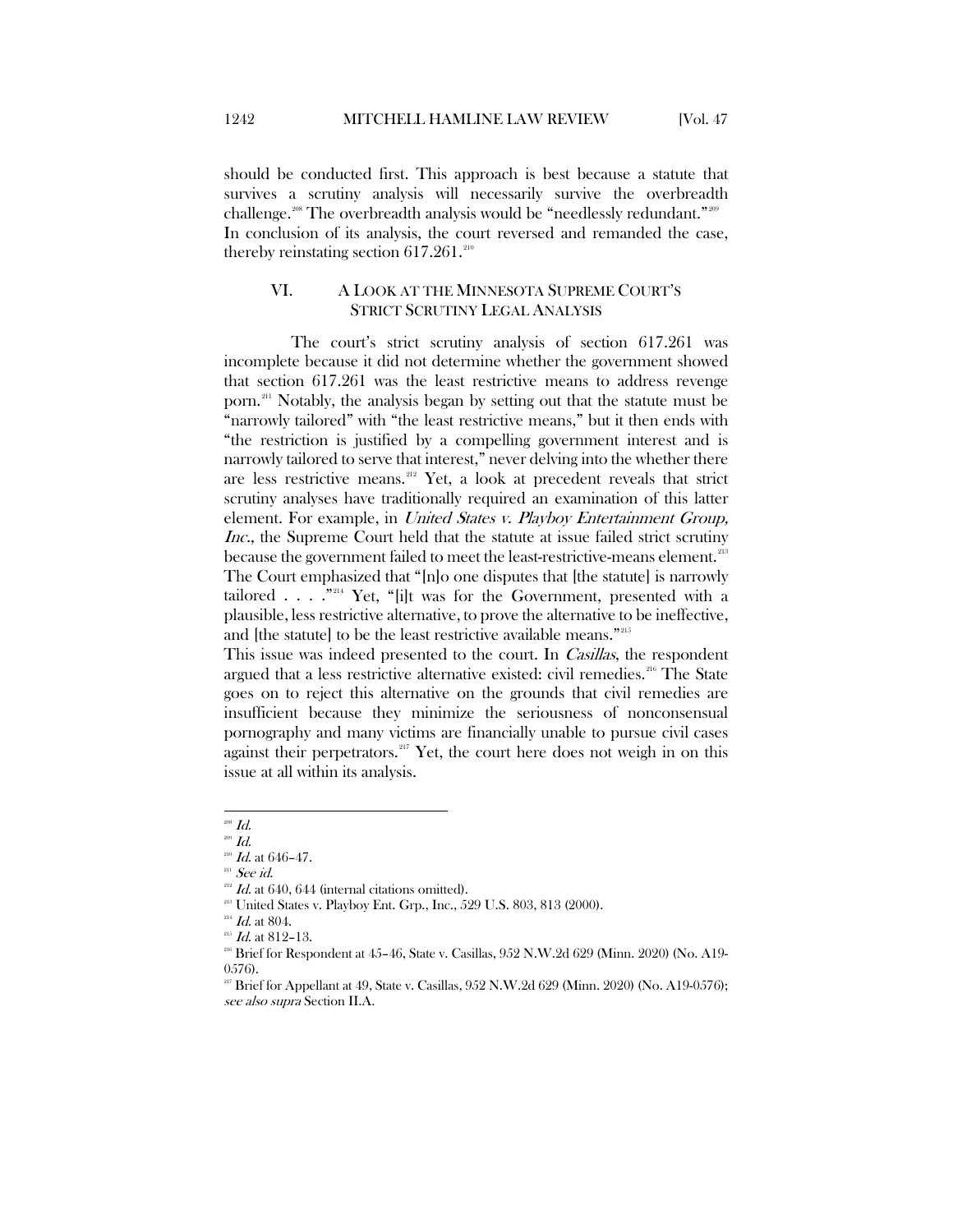Had the court completed its strict scrutiny analysis, it may have likely rejected the respondent's argument that civil remedies were the least restrictive means because of the inequitable systemic barriers that prevent most victims from pursuing such a route.<sup>[218](#page-28-1)</sup> The court's acknowledgments of victim suffering, the complexities in the identification of posters, and the immunity provided to internet providers seem to suggest that the court would have found that no less restrictive means did in fact exist. Interestingly, the question as to the court's failure, whether by choice or neglect, to complete their strict scrutiny analysis would have likely served as additional grounds for a valid appeal to the Supreme Court, as the case itself meets the Supreme Court's minimal standards of consideration in that the case's central issue arises under the First Amendment and that there are conflicting decisions on the matter in a number of state courts of last resort.<sup>[219](#page-28-2)</sup>

#### <span id="page-28-0"></span>VII. ASSESSING THE LANGUAGE OF THE TWO OPINIONS

The difference between the Minnesota Court of Appeals' and the Minnesota Supreme Court's approaches to victims' experiences is striking. It is immediately apparent from reading both opinions that the court of appeals' analysis was formalistic in nature, $220$  whereas the supreme court applied a much more functional analysis.<sup>[221](#page-28-4)</sup> The court of appeals' decision mentioned little to nothing of the effects that nonconsensual dissemination of sexual content has on victims. The court mentions that in today's "age of expansive internet communication, images may be disseminated, received, and observed with ease."<sup>[222](#page-28-5)</sup> Yet, the court provides no contextual framework as to how today's "age of expansive internet communication" has actually resulted in the creation and the gross prevalence of revenge porn. Instead,

<sup>&</sup>lt;sup>218</sup> Supra Section II.A.

<span id="page-28-2"></span><span id="page-28-1"></span><sup>&</sup>lt;sup>219</sup> See SUP. CT. R. 10. The Court has broad discretion in its power to grant writs of certiorari. Id. Two factors that the Court may use to determine whether it grant such a petition include, but are not limited to, whether "a state court of last resort has decided an important federal question in a way that conflicts with the decision of another state court of last resort or of a United States court of appeals" and whether "a state court or a United States court of appeals has decided an important question of federal law that has not been, but should be, settled by this Court  $\ldots$ ." Id. It would seem that revenge porn cases argued under free speech violations would fit the Court's considerations, but because the Court grants so few petitions a year, the likelihood of hearing such a case remains low.

<span id="page-28-3"></span>State v. Casillas, 938 N.W.2d 74, 91 (Minn. Ct. App. 2019) (stating that the court is "constitutionally obligated to faithfully apply the law," despite the harmful effects disseminating nonconsensual private sexual images cause).

<span id="page-28-4"></span> $^{21}$  State v. Casillas, 952 N.W.2d 629, 646 (Minn. 2020) (noting that in addition to the legal analysis, the court must balance the government's goal of protecting Minnesotans from the harmful nonconsensual dissemination of private sexual images with the protection of free speech).

<span id="page-28-5"></span><sup>&</sup>lt;sup>2</sup> Casillas, 938 N.W.2d at 88.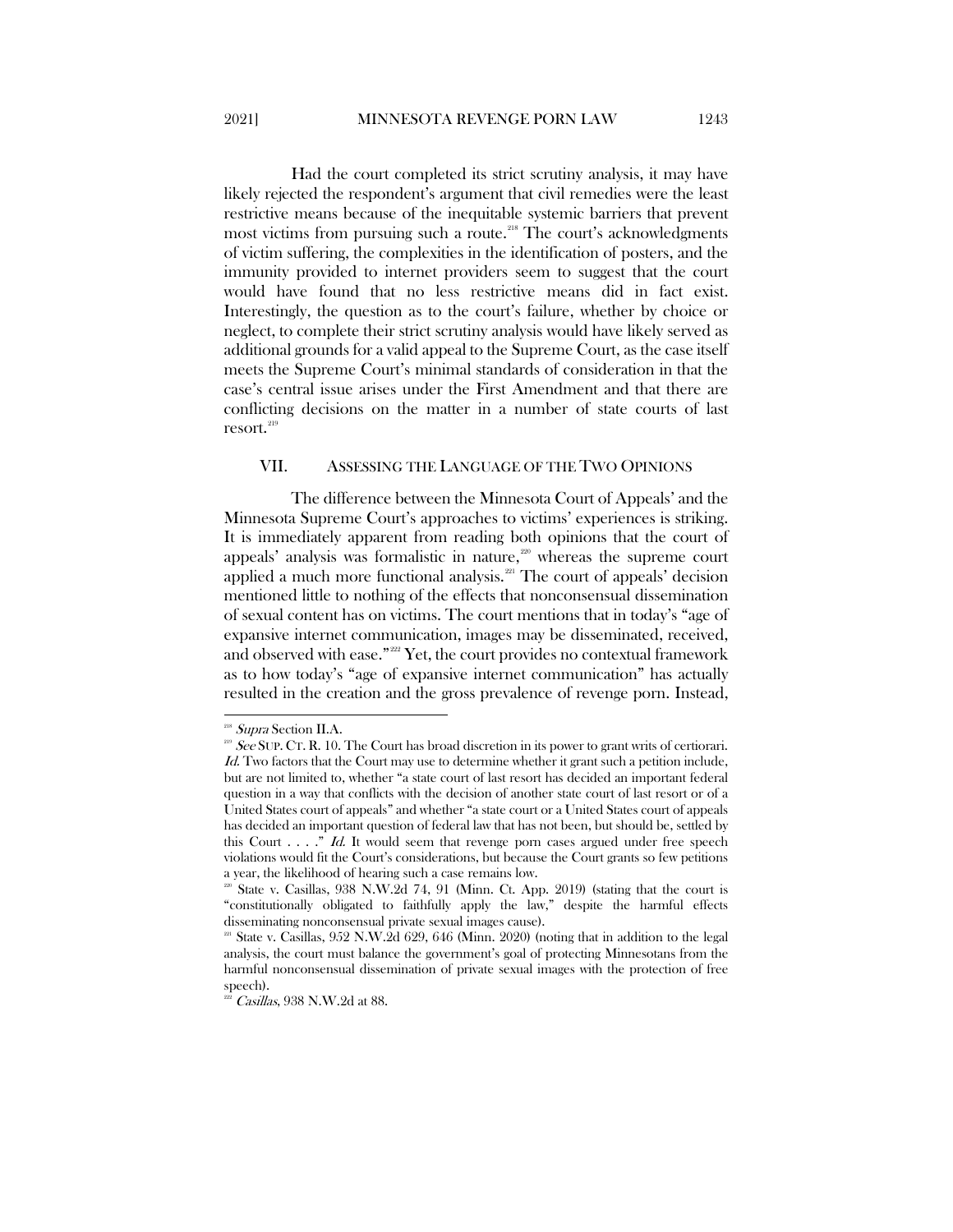the court only goes so far as to discuss an individual's consensual sharing of his or her own content.<sup>[223](#page-29-1)</sup> Furthermore, there is no mention of the amplification effect or the like, and A.K.M.'s suffering is merely discussed as factual background information.<sup>[224](#page-29-2)</sup> In so doing, the court of appeals' opinion is one that fits quite squarely into feminist scholars' criticisms as previously discussed<sup>225</sup>: the court's judicial language is plagued with a shadow taxonomy that ultimately trivialized and minimized victims' experiences, hindering the administration of full justice.

The Minnesota Supreme Court presents a rather policy-driven opinion and evaluates revenge porn with a much more critical analysis.<sup>[226](#page-29-4)</sup> Its functional approach was heavily steeped in research about victims' realities. For example, the court discussed how revenge porn stripped victims of their agency and exposed their "most intimate moments to others against [their] will."<sup>[227](#page-29-5)</sup> It discussed how the content can be shared with the victim's "friends, family, bosses, co-workers, teachers, fellow students, or random strangers on the internet," emphasizing that "[t]he effects of revenge porn are so profound that victims have psychological profiles that match sexual assault survivors," to which some victims resort to suicide.<sup>[228](#page-29-6)</sup> It even touches on the amplification effect in its acknowledgment of the various number of online websites that can host the content, stating that "[an estimate of ten thousand] websites feature revenge porn, and social media platforms, such as Twitter, Facebook, Instagram, and Snapchat, allow for explicit content to spread rapidly."[229](#page-29-7) Although strict scrutiny analyses are very rigid and hard to overcome, this method may allow courts to critically evaluate the humanity that drives laws into action.

#### VIII. CONCLUSION

<span id="page-29-1"></span><span id="page-29-0"></span> $^{223}$   $Id.$ 

 $224$  *See id.* at 77-78.

<span id="page-29-3"></span><span id="page-29-2"></span><sup>&</sup>lt;sup>225</sup> See supra Section II.A.

<span id="page-29-4"></span> $^{206}$  Casillas, 952 N.W.2d at 629 (discussing in detail the research regarding the dangers of revenge porn in both Parts III and IV).

 $227$  Id. (citing Lake v. Wal-Mart Stores, Inc., 582 N.W.2d 231, 235 (Minn. 1998)).

<span id="page-29-6"></span><span id="page-29-5"></span><sup>&</sup>lt;sup>228</sup> Id. (citing Samantha Bates, Revenge Porn and Mental Health: A Qualitative Analysis of the Mental Health Effects of Revenge Porn on Female Survivors, 12 FEMINIST CRIMINOLOGY 3 (2016)) (arguing that the effects of revenge porn are so profound that victims have psychological profiles that match sexual assault survivors); see Sophia Ankel, Many Revenge Porn Victims Consider Suicide—Why Aren't Schools Doing More to Stop it?, THE GUARDIAN (May 7, 2018), https://www.theguardian.com/lifeandstyle/2018/may/07/manyrevenge-porn-victims-consider-suicide-why-arent-schools-doing-more-to-stop-it

<span id="page-29-7"></span><sup>[</sup>https://perma.cc/YY2G-P6RX] ("Tragically, not every victim survives this experience and some commit suicide as a result of their exposure online.").

<sup>&</sup>lt;sup>229</sup> Casillas, 952 N.W.2d at 629.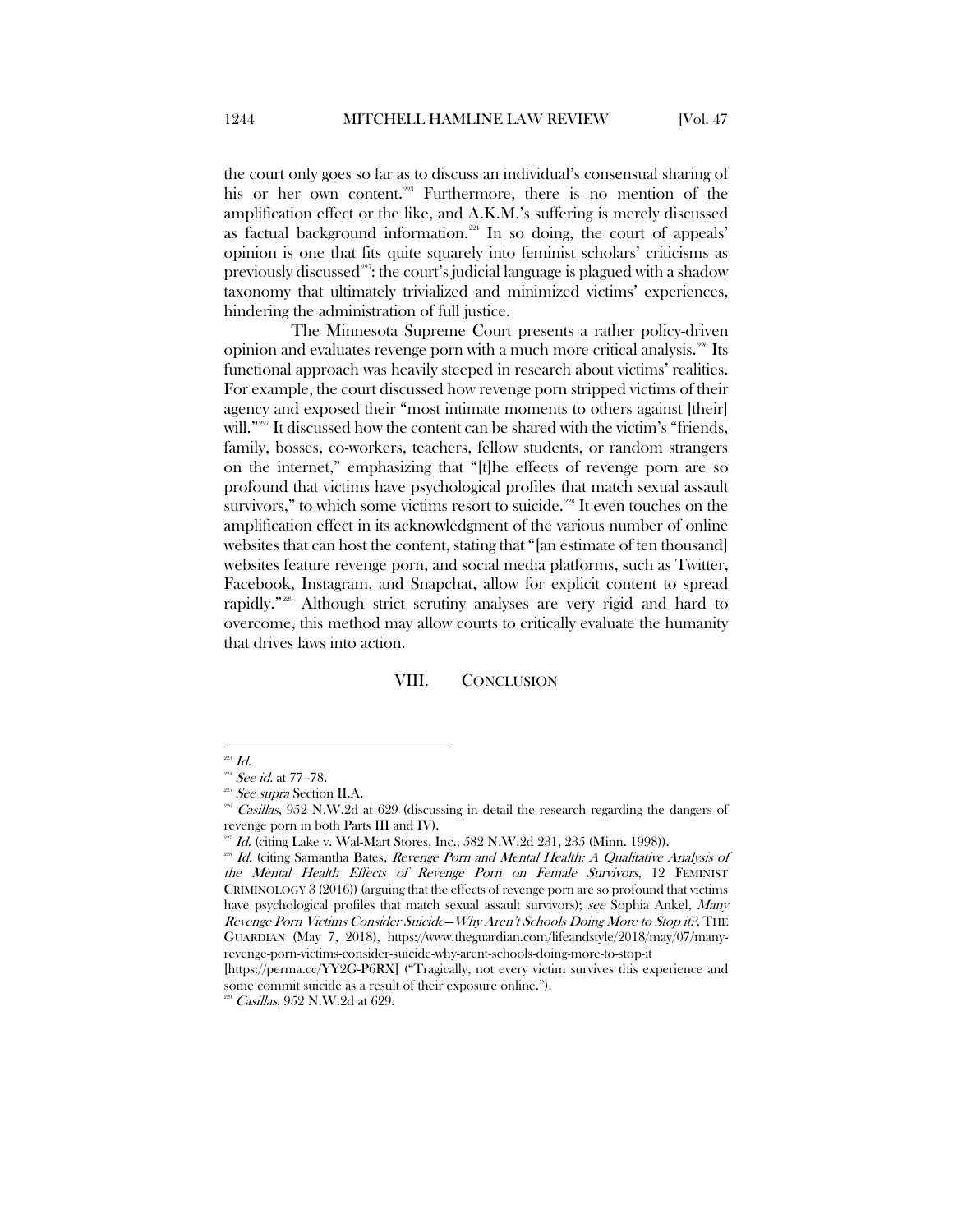The concept of revenge porn is not new. The practice of using sexuality against a person as a means to oppress, objectify, and humiliate has always been prevalent in our society.<sup>[230](#page-30-0)</sup> Yet, revenge porn statutes themselves are fairly new.<sup>[231](#page-30-1)</sup> These statutes raise tough questions about the First Amendment and blur the line between legislative intent and freedom of expression.

Following the Minnesota Supreme Court's holding in *State v. Casillas*, section 617.261 was reinstated.<sup>[232](#page-30-2)</sup> Although it appears that Casillas did not petition for a writ of certiorari to the Supreme Court,<sup>[233](#page-30-3)</sup> any revenge porn case argued under the First Amendment would likely present to the Court the opportunity to set a judicial standard as to when and whether a strict scrutiny analysis precludes the overbreadth doctrine. Most importantly, with such a case, the Court would provide wider protection to victims and set judicial parameters that state legislatures may apply for more effective revenge porn statutes. Yet, our constitutional treasure that is the First Amendment is profound, and it is protected, and the Court will not merely hear a case for the sake of public interest.<sup>[234](#page-30-4)</sup>

To best tackle revenge porn, we need to "deconstruct societal conceptions about who is worthy of being believed."[235](#page-30-5) Unlike rape cases, where societal stereotypes around virginity lead to the artificial construction of an "ideal victim" based on factors such as the victim's race, age, relationship to the perpetrator, activity at the time of the offense, use of drugs or alcohol, and criminal history, no such construct exists in revenge porn cases.[236](#page-30-6) Without an "ideal" victim, society and state actors such as law

<span id="page-30-0"></span> $2^{200}$  See, e.g., Clare McGlynn, Erika Rackley & Ruth Houghton, Beyond 'Revenge Porn': The Continuum of Image-Based Sexual Abuse, FEMINIST LEGAL STUD. 25, 27–29 (2017) (examining the "continuum of sexual violence" developed by Liz Kelly and using it as a framework to analyze revenge porn).

<span id="page-30-1"></span><sup>&</sup>lt;sup>231</sup> Tal Kopan, *States Criminalize 'Revenge Porn'*, POLITICO (2013), https://www.politico.com/story/2013/10/states-criminalize-revenge-porn-099082

<sup>[</sup>https://perma.cc/JT9H-DDRD] (describing how New Jersey was the first state to enact a revenge porn statute, which was passed in 2004).

 $^{232}$  *Casillas*, 952 N.W.2d at 646–47.

<span id="page-30-3"></span><span id="page-30-2"></span><sup>&</sup>lt;sup>233</sup> Following the Minnesota Supreme Court's holding on December 30, 2020, the defendant had ninety days to appeal to the United States Supreme Court. See SUP. CT. R. 13. (stating that "[u]nless otherwise provided by law, a petition for a writ of certiorari to review a judgment in any case . . . is timely when it is filed with the Clerk of this Court within [ninety] days after entry of the judgment."). A search of the United States Supreme Court's docket yields no history of the case nor that such a petition was ever filed, although it is possible that such a petition is pending.

See SUP. CT. R. 10.

 $235$  Kinlaw, *supra* note 1, at 431.

<span id="page-30-6"></span><span id="page-30-5"></span><span id="page-30-4"></span> $2^{36}$  Id. at 421 (arguing that "ideal victim theory is a framework for discussing how believability politics arise in the context of victimhood").

<sup>[</sup>T]he ideal victim is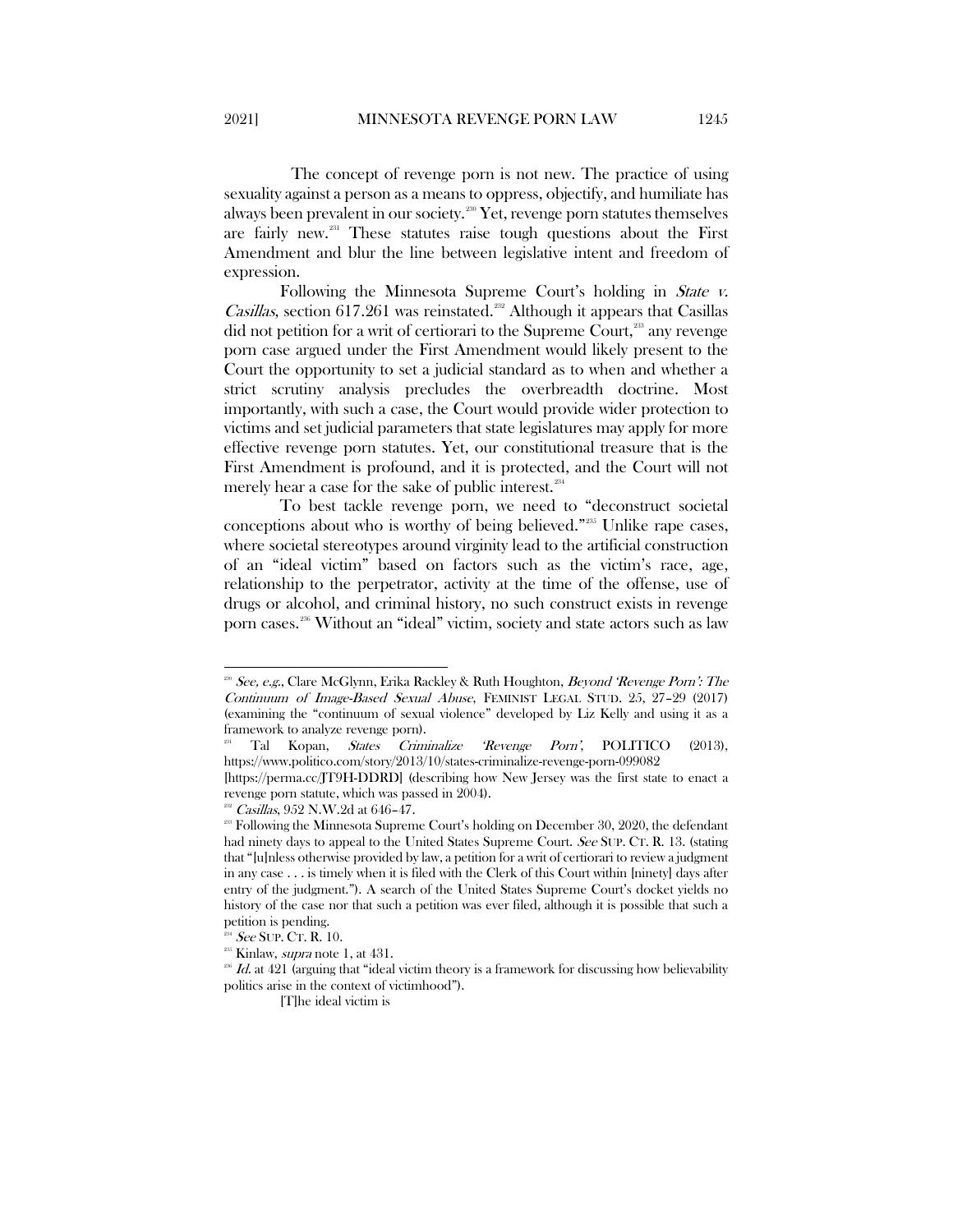enforcement and prosecutors often blame revenge porn victims for taking sexual images or videos of themselves.<sup>[237](#page-31-0)</sup> Furthermore, the socioeconomic and racial backgrounds of victims often determine victims' status. "In addition to the inherent tension between the idea of virginal purity and revenge porn, marginalized groups experience additional barriers to being perceived as innocent victims."[238](#page-31-1) Minority victims are seen as less innocent and less pure, and thus they face more barriers in convincing state actors, the media, and society to recognize and address their victimhood.[239](#page-31-2) For example,

> [t]he hypersexualization of black women's bodies is a systemic stereotype that is reflected in "society's attribution of sex as part of the 'natural' role of Black women and girls." These stereotypes inform how Black women and girls are perceived today, as "these stereotypes underlie the implicit bias that shapes many adults' views of Black females as sexually promiscuous, hedonistic, and in need of socialization."[240](#page-31-3)

Until Congress successfully enacts a federal law or revises section 230 of the CDA, revenge porn victims of all genders and races will have to put their trust in state legislatures to craft effective laws, even though such laws may be found unconstitutional. By simply having a law in place, states validate the humiliation, trauma, and violations suffered by victims through the statute's categorical identifications of revenge porn as a definitive crime and the subsequent punitive damages available against perpetrators. Furthermore, it validates the significance of victims' experiences to the police, who, as the first state actors that push a case towards prosecution, very often resort to blaming the victim, refusing to obtain search warrants against perpetrators, and disregarding the perpetrator's acts altogether.<sup>[241](#page-31-4)</sup>

l

 $\overline{1}$ d. at 423 (internal citations omitted).

<sup>1. &</sup>quot;weak," which can be someone who is "sick, old, or very young," or .

<sup>. .</sup> innocent; 2. "carrying out a respectable project" when victimized;

<sup>3.</sup> present somewhere that the victim could not be blamed for being;

<sup>4.</sup> victimized by an offender who is "big and bad";

<sup>5.</sup> victimized by an offender who is unknown to the victim and has no

personal relationship to the victim; and

<sup>6.</sup> powerful enough to make their case known.

Id. at 422 (internal citations omitted).

<span id="page-31-0"></span> $^{237}$  Id. at  $432$  (stating "'the ideal rape victim'" is a virgin, and the "'perfect virgin'" is someone who is "young, good-looking, straight, and white.") (citations omitted). <sup>238</sup> Id.

<span id="page-31-2"></span><span id="page-31-1"></span>Id. (stating a study conducted by Georgetown Law's Center on Poverty and Inequality which found that "black girls are perceived as less innocent than white girls.").

<span id="page-31-4"></span><span id="page-31-3"></span><sup>&</sup>lt;sup>241</sup> Citron & Franks, *supra* note 14, at 367 (stating "[v]ictims are often told that the behavior is not serious enough for an in-depth investigation. 'They are shooed away because, officers say, they are to blame for the whole mess, since they chose to share their intimate pictures[]'"